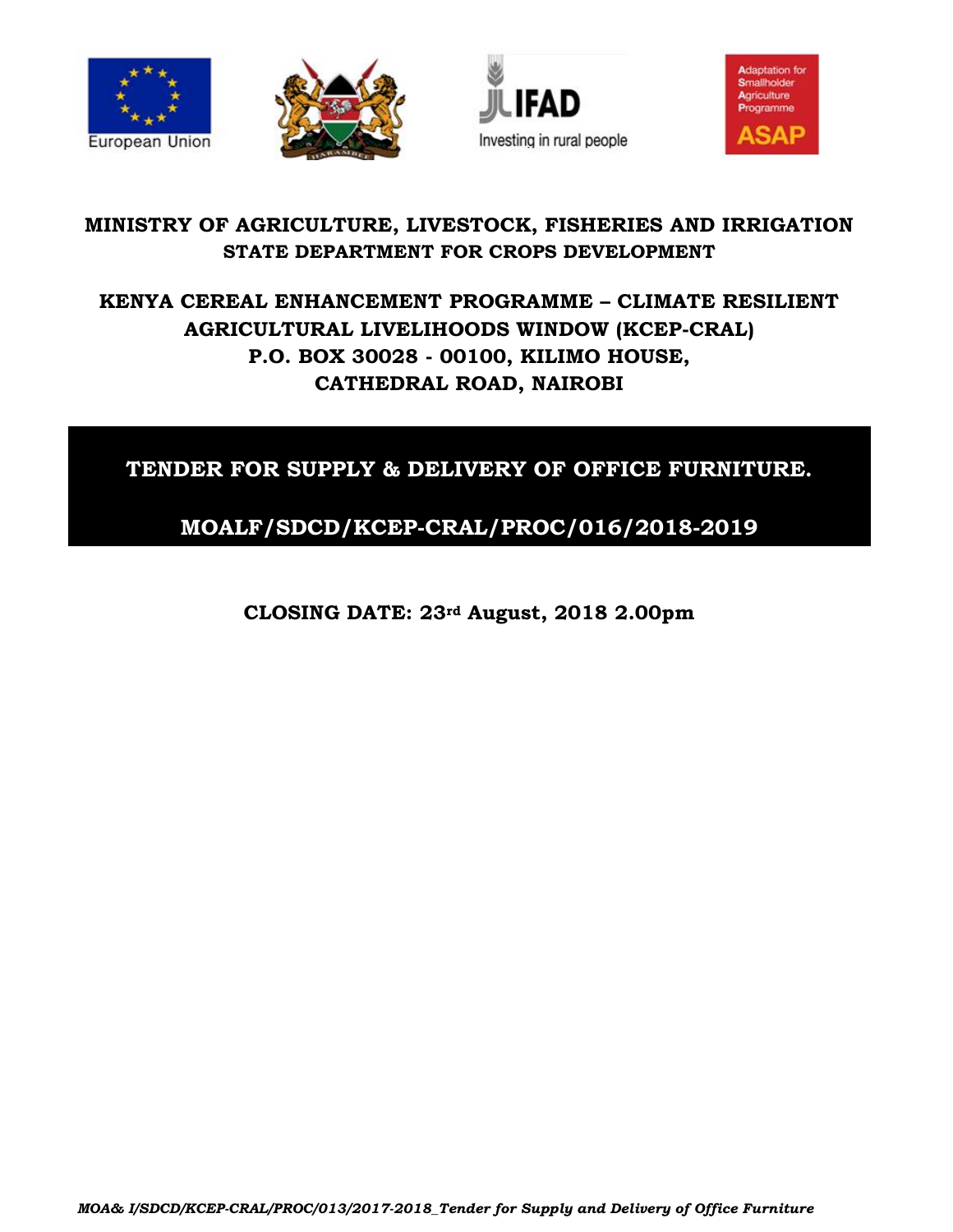#### **TABLE OF CONTENTS**

| <b>SECTION I</b>   |                                                            |    |  |  |  |
|--------------------|------------------------------------------------------------|----|--|--|--|
| SECTION II         | <b>INSTRUCTIONS TO TENDERERS 5</b>                         |    |  |  |  |
|                    | Appendix to Instructions to Tenderers                      | 16 |  |  |  |
| <b>SECTION III</b> | GENERAL CONDITIONS OF CONTRACT                             | 18 |  |  |  |
| <b>SECTION IV</b>  | SPECIAL CONDITIONS OF CONTRACT                             |    |  |  |  |
| <b>SECTION V</b>   | TECHNICAL SPECIFICATIONS25                                 |    |  |  |  |
| <b>SECTION V</b>   | SCHEDULE OF REQUIREMENTS                                   |    |  |  |  |
| <b>SECTION VI</b>  | PRICE SCHEDULE FOR GOODS                                   |    |  |  |  |
| <b>SECTION VII</b> | STANDARD FORMS                                             | 28 |  |  |  |
| 8.1                |                                                            |    |  |  |  |
| 8.2                | <b>CONFIDENTIAL BUSINESS</b><br>QUESTIONNAIRES FORMS<br>29 |    |  |  |  |
| 8.3                | TENDER QUESTIONNAIRE                                       | 30 |  |  |  |
| 8.4                | TENDER SECURITY FORM                                       | 31 |  |  |  |
| 8.5                |                                                            | 32 |  |  |  |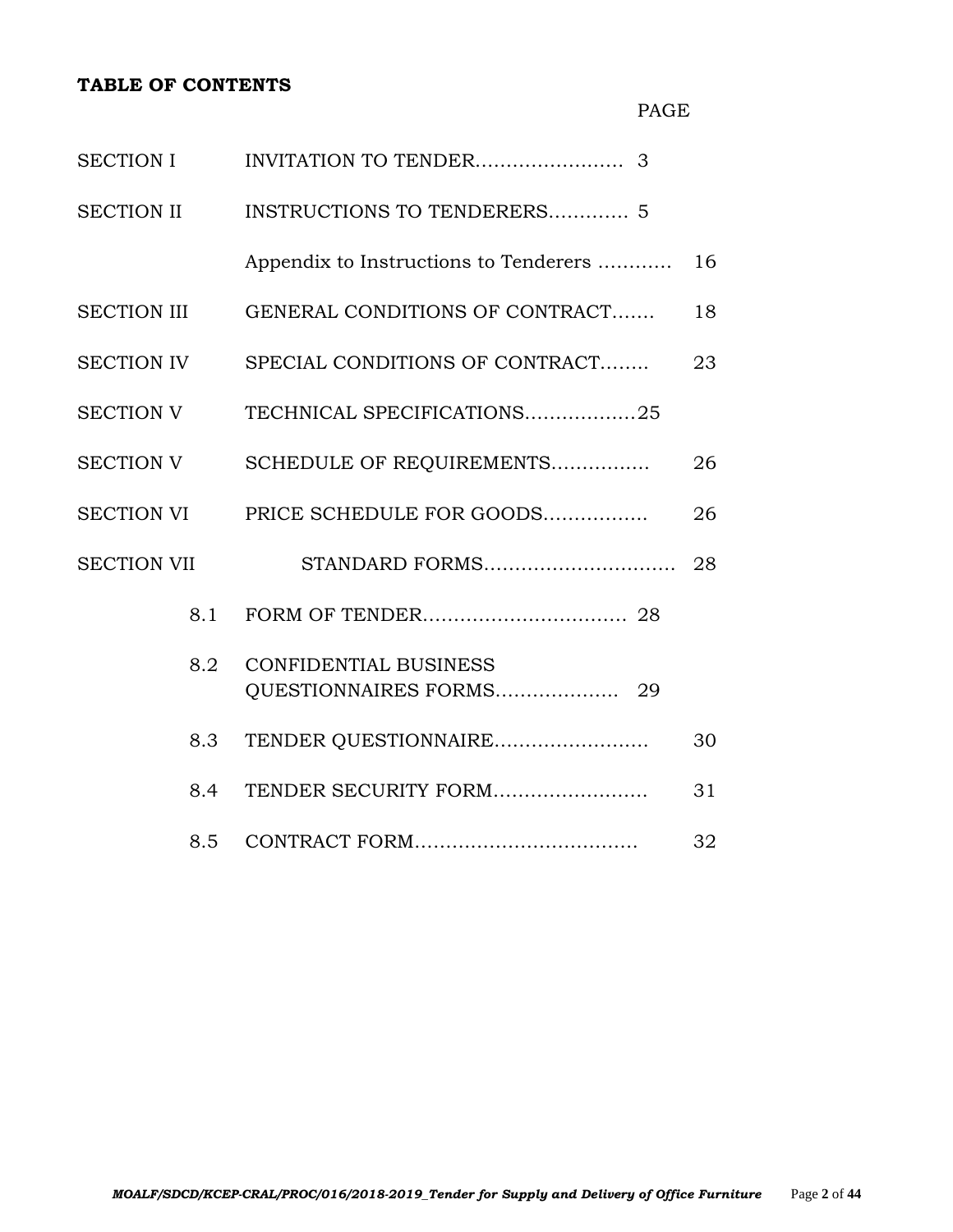# SECTION I: **INVITATION TO TENDER. DATE: 23rd August 2018 2.00pm TENDER REF NO: MOALF/SDCD/KCEP-CRAL/PROC/016/2018-2019 TENDER NAME: SUPPLY & DELIVERY OF OFFICE FURNITURE.**

- **1.1** Kenya Cereal Enhancement Programme Climate Resilient Agricultural Livelihoods Window (KCEP-CRAL) invites sealed bids from eligible and competent candidates for **Supply and delivery of office furniture** as per the specifications/brochures provided.
- **1.2** Interested eligible bidders may inspect the bidding document at the office of KCEP-CRAL , Kilimo House, 4th floor, before the tender closing date within working hours **from 8.30 am to 4.30 pm on Mondays to Fridays**, except on public holidays.
- **1.3** A complete set of tender documents may be obtained from KCEP-CRAL Office located on Waiyaki Way Narl-Kalro offices upon payment of a non-refundable fee of **KES. 1,000** (through a banker's cheque only) or direct deposit to Equity Bank: (code: 68); Account NO: 1510263657085; Mayfair branch (code 151); SWIFT CODE: EQBLKENA.
- **1.4** The document may also be downloaded FREE OF CHARGE from the Ministry's website: www.kilimo.go.ke under "tender'' links and or [www.kcepcral.go.ke](http://www.kcepcral.go.ke/)
- **1.5** Bidders who download the document from the above website(s) are required to submit their particulars (name & address of the firm, contact person & their mobile number) to the KCEP CRAL official procurement email address: (**tenders.kcepcralprogramme@gmail.com**), using their official email addresses. All bidders are also advised to regularly visit the above Ministry's website, to obtain any additional information/addendum on the tender that may be issued before the closing date.
- **1.6** Duly completed tender document **one original** and **one copy** should be enclosed in a plain sealed envelope **clearly marked with the tender reference number and title "Supply and Delivery of Office Furniture for KCEP-CRAL Programme** and be deposited in the MOALF's tender box situated on the ground floor, at the reception, Kilimo house or be addressed and mailed to:

**The Principal Secretary, State Department of Crops Development P.O. Box 30028-00100, Kilimo House, cathedral road, Nairobi so as to be received on or before 23rd August 2018 at 2.00pm**

**Tenders will be opened a at 2.30pm. in the presence of the candidates' Representatives who choose to attend at boardroom on 7th floor, Kilimo House**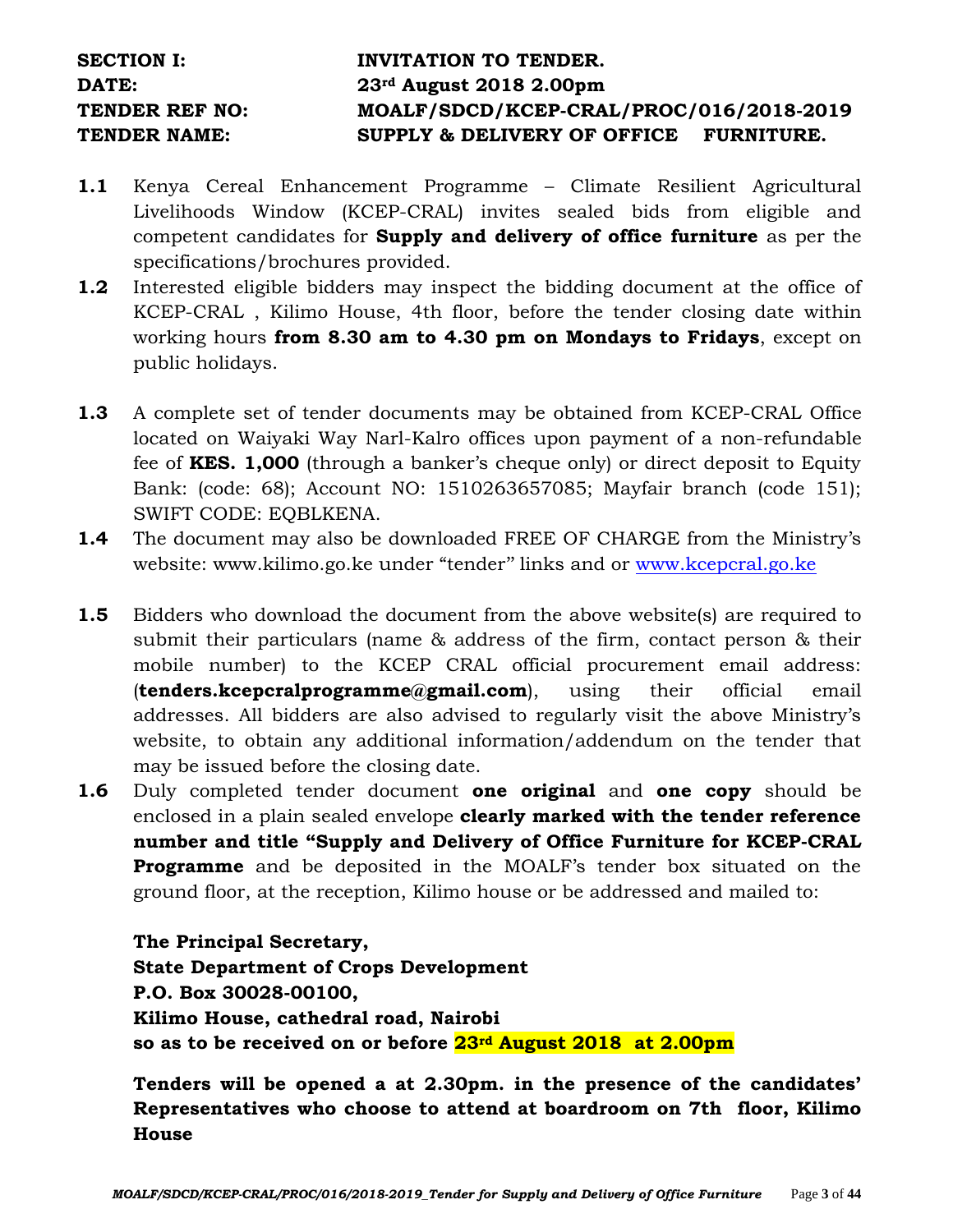- **1.7** Prices quoted should be net inclusive of all taxes and delivery must be in Kenya Shillings and shall remain valid for **120 days from the closing date of the tender.**
- **1.8** Tenders must be accompanied by security in the format specified in the attached form of tender Security, in a bank's letterhead, and amount indicated. The tender must be delivered in plain sealed envelope clearly marked 'TENDER FOR SUPPLY& Delivery of Office Furniture FOR KCEP-CRAL PROGRAMME
- **1.9** All Tenders must be accompanied by a Tender security of **Ksh 40,000** in form of a Bank guarantee, Banker's cheque, Guarantee(s) from Deposit taking Micro finance institutions, Youth or Women Development Enterprises, Saccos or Insurance Companies approved by PPOA , **valid for at least 30 days after the tender validity period (i.e. 150 days).**
- **1.7** Tenders will be opened immediately thereafter in the presence of the bidders or their representatives who choose to attend, at the Ministry's board room.

# **SENIOR PROGRAMME COORDINATOR FOR: PRINCIPAL SECRETARY**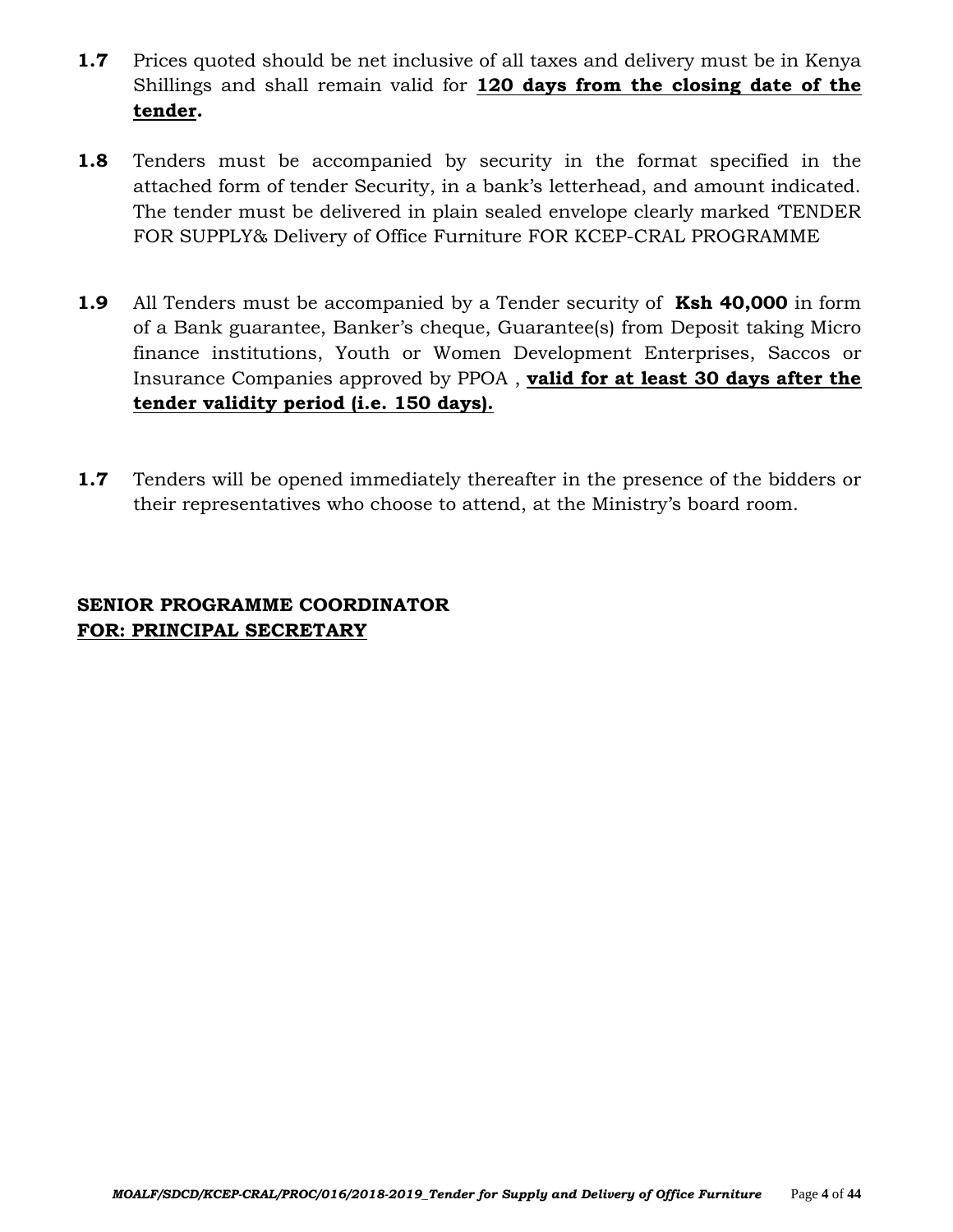## **SECTION II - INSTRUCTIONS TO TENDERERS**

#### 2.1 **Eligible Tenderers**

- 2.1.1 This Invitation for Tenders is open to all tenderers eligible as described in the Invitation to Tender. Successful tenderers shall complete the supply of goods by the intended completion date specified in the Schedule of Requirements Section VI.
- 2.1.2 The procuring entity's employees, committee members, board members and their relative (spouse and children) are not eligible to participate in the tender.
- 2.1.3 Tenderers shall provide the qualification information statement that the tenderer (including all members of a joint venture and subcontractors) is not associated, or have been associated in the past, directly or indirectly, with a firm or any of its affiliates which have been engaged by the Procuring entity to provide consulting services for the preparation of the design, specifications, and other documents to be used for the procurement of the goods under this Invitation for tenders.
- 2.1.4 Tenderers shall not be under a declaration of ineligibility for corrupt and fraudulent practices.

#### 2.2 **Eligible Goods**

- 2.2.1 All goods to be supplied under the contract shall have their origin in eligible source countries.
- 2.2.2 For purposes of this clause, "origin" means the place where the goods are mined, grown, or produced. Goods are produced when, through manufacturing, processing, or substantial and major assembly of components, a commercially-recognized product results that is substantially different in basic characteristics or in purpose or utility from its components
- 2.2.3 The origin of goods is distinct from the nationality of the tenderer.

## 2.3 **Cost of Tendering**

- 2.3.1 The Tenderer shall bear all costs associated with the preparation and submission of its tender, and the procuring entity, will in no case be responsible or liable for those costs, regardless of the conduct or outcome of the tendering process.
- 2.3.2 The price to be charged for the tender document shall not exceed Kshs.1,000/=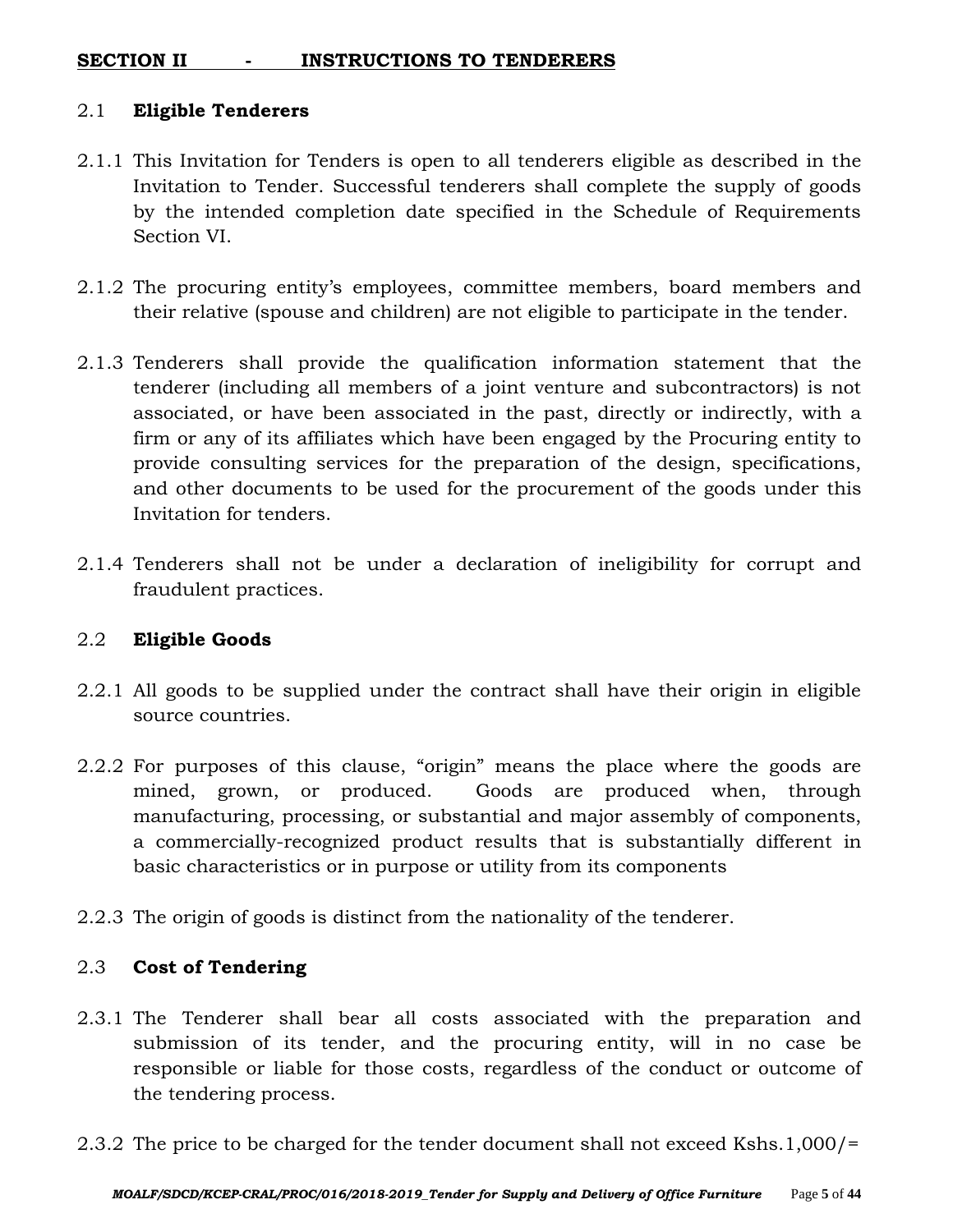2.3.3 All firms found capable of performing the contract satisfactorily in accordance to the set prequalification criteria shall be prequalified.

### 2.4. **Contents of Tender Document**

- 2.4.1 The tender document comprises the documents listed below and addenda issued in accordance with clause 2.6 of these instructions to Tenderers
	- (i) Invitation to Tender
	- (ii) Instructions to tenderers
	- (iii) General Conditions of Contract
	- (iv) Special Conditions of Contract
	- (v) Schedule of requirements
	- (vi) Technical Specifications
	- (vii) Tender Form and Price Schedules
	- (viii) Tender Security Form
	- (ix) Contract Form
	- (x) Performance Security Form
	- (xi) Bank Guarantee for Advance Payment Form
	- (xii) Manufacturer's Authorization Form
	- (xiii) Confidential Business Questionnaire
- 2.4.2 The Tenderer is expected to examine all instructions, forms, terms, and specifications in the tender documents. Failure to furnish all information required by the tender documents or to submit a tender not substantially responsive to the tender documents in every respect will be at the tenderers risk and may result in the rejection of its tender.

#### 2.5 **Clarification of Documents**

- 2.5.1 A prospective tenderer requiring any clarification of the tender document may notify the Procuring entity in writing or by post at the entity's address indicated in the Invitation to Tender. The Procuring entity will respond in writing to any request for clarification of the tender documents, which it receives not later than seven (7) days prior to the deadline for the submission of tenders, prescribed by the procuring entity. Written copies of the Procuring entities response (including an explanation of the query but without identifying the source of inquiry) will be sent to all prospective tenderers that have received the tender document.
- 2.5.2 The procuring entity shall reply to any clarifications sought by the tenderer within 3 days of receiving the request to enable the tenderer to make timely submission of its tender.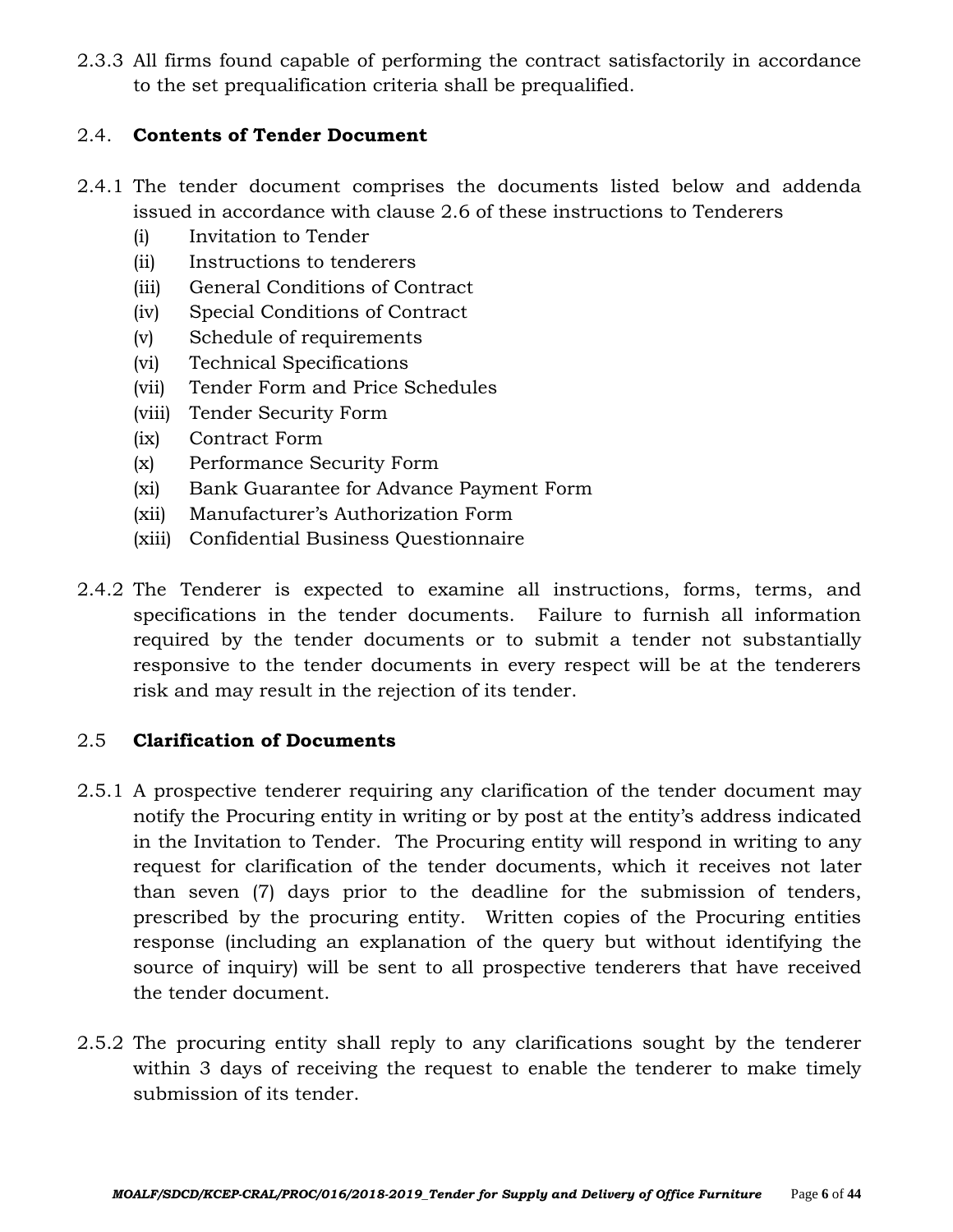### 2.6 **Amendment of Documents**

- 2.6.1 At any time prior to the deadline for submission of tenders, the Procuring entity, for any reason, whether at its own initiative or in response to a clarification requested by a prospective tenderer, may modify the tender documents by amendment.
- 2.6.2 All prospective candidates that have received the tender documents will be notified of the amendment in writing or by post and will be binding on them.
- 2.6.3 In order to allow prospective tenderers reasonable time in which to take the amendment into account in preparing their tenders, the Procuring entity, at its discretion, may extend the deadline for the submission of tenders.

# 2.7 **Language of Tender**

2.7.1 The tender prepared by the tenderer, as well as all correspondence and documents relating to the tender exchange by the tenderer and the Procuring entity, shall be written in English language, provided that any printed literature furnished by the tenderer may be written in another language provided they are accompanied by an accurate English translation of the relevant passages in which case, for purposes of interpretation of the tender, the English translation shall govern.

## 2.8 **Documents Comprising of Tender**

- 2.8.1 The tender prepared by the tenderers shall comprise the following components
	- (a) a Tender Form and a Price Schedule completed in accordance with paragraph 2.9, 2.10 and 2.11 below
	- (b) documentary evidence established in accordance with paragraph 2.1.2 that the tenderer is eligible to tender and is qualified to perform the contract if its tender is accepted;
	- (c) documentary evidence established in accordance with paragraph 2.2.1 that the goods and ancillary services to be supplied by the tenderer are eligible goods and services and conform to the tender documents; and
	- (d) tender security furnished in accordance with paragraph 2.14

#### 2.9 **Tender Forms**

2.9.1 The tenderer shall complete the Tender Form and the appropriate Price Schedule furnished in the tender documents, indicating the goods to be supplied, a brief description of the goods, their country of origin, quantity, and prices.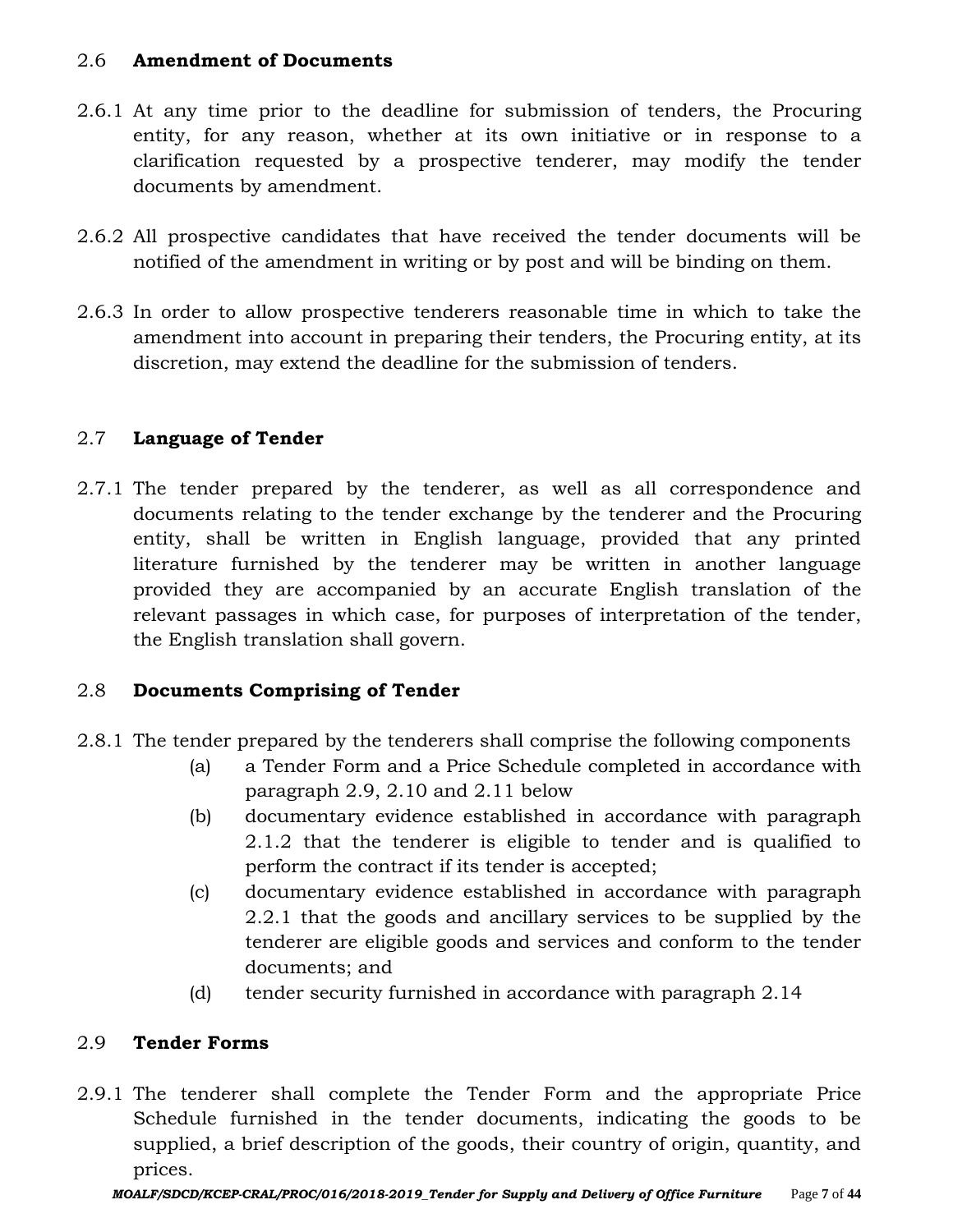## 2.10 **Tender Prices**

- 2.10.1 The tenderer shall indicate on the appropriate Price Schedule the unit prices and total tender price of the goods it proposes to supply under the contract
- 2.10.2 Prices indicated on the Price Schedule shall include all costs including taxes, insurances and delivery to the premises of the entity.
- 2.10.3 Prices quoted by the tenderer shall be fixed during the Tenders performance of the contract and not subject to variation on any account. A tender submitted with an adjustable price quotation will be treated as non-responsive and will be rejected.
- 2.10.4 The validity period of the tender shall be 120 days from the date of opening of the tender.

### 2.11 **Tender Currencies**

2.11.1 Prices shall be quoted in Kenya Shillings unless otherwise specified in the Appendix to Instructions to Tenderers.

#### 2.12 **Tenderers Eligibility and Qualifications**

- 2.12.1Pursuant to paragraph 2.1. the tenderer shall furnish, as part of its tender, documents establishing the tenderers eligibility to tender and its qualifications to perform the contract if its tender is accepted.
- 2.12.2The documentary evidence of the tenderers eligibility to tender shall establish to the Procuring entity's satisfaction that the tenderer, at the time of submission of its tender, is from an eligible source country as defined under paragraph 2.1
- 2.12.3The documentary evidence of the tenderers qualifications to perform the contract if its tender is accepted shall be established to the Procuring entity's satisfaction;
	- (a) that, in the case of a tenderer offering to supply goods under the contract which the tenderer did not manufacture or otherwise produce, the tenderer has been duly authorized by the goods' Manufacturer or producer to supply the goods.
	- (b) that the tenderer has the financial, technical, and production capability necessary to perform the contract;
	- (c) that, in the case of a tenderer not doing business within Kenya, the tenderer is or will be (if awarded the contract) represented by an Agent in Kenya equipped, and able to carry out the Tenderer's maintenance,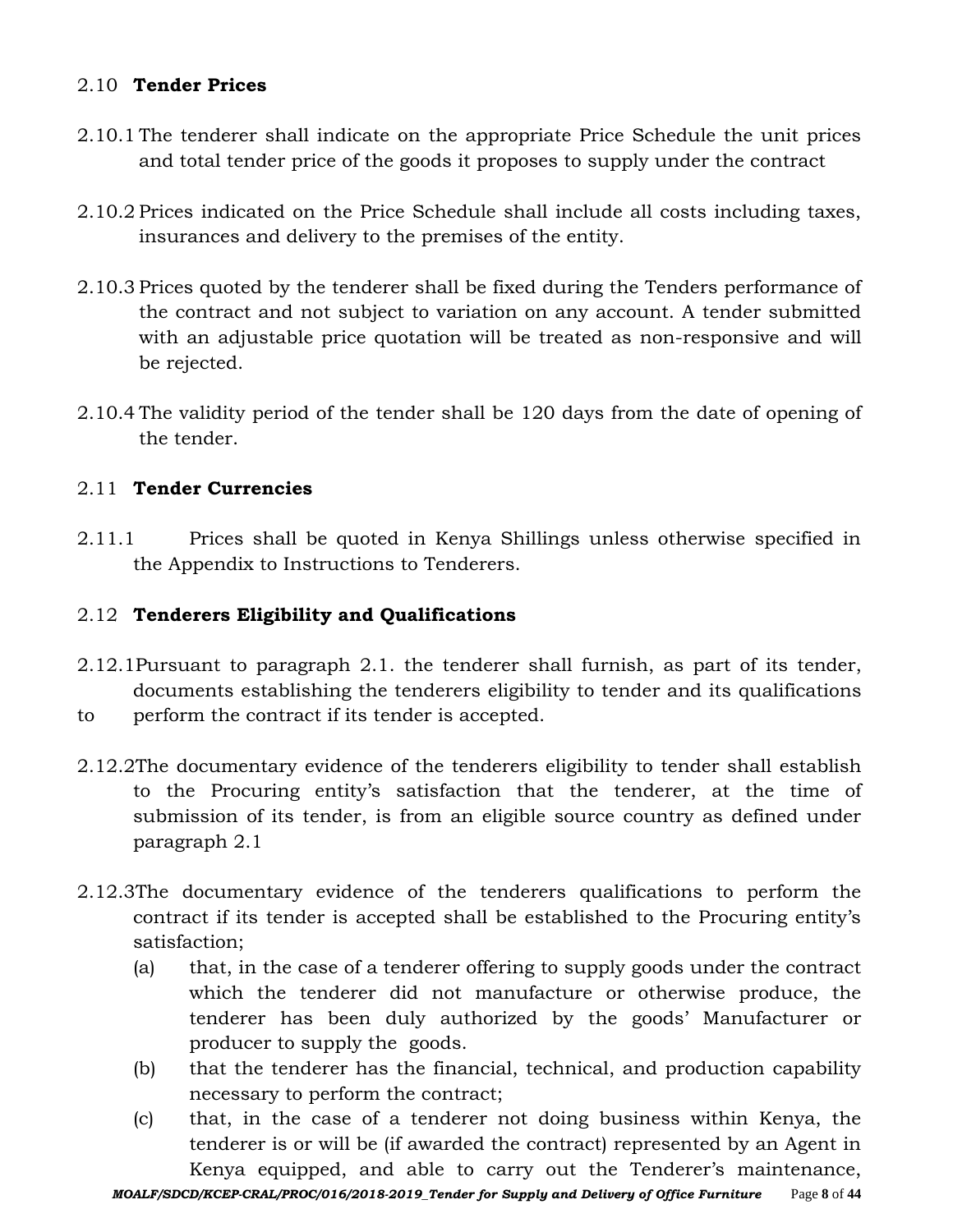repair, and spare parts-stocking obligations prescribed in the Conditions of Contract and/or Technical Specifications.

## **2.13 Goods Eligibility and Conformity to Tender Documents**

- 2.13.1 Pursuant to paragraph 2.2 of this section, the tenderer shall furnish, as part of its tender documents establishing the eligibility and conformity to the tender documents of all goods which the tenderer proposes to supply under the contract
- 2.13.2 The documentary evidence of the eligibility of the goods shall consist of a statement in the Price Schedule of the country of origin of the goods and services offered which shall be confirmed by a certificate of origin issued at the time of shipment.
- 2.13.3 The documentary evidence of conformity of the goods to the tender documents may be in the form of literature, drawings, and data, and shall consist of:
	- (a) a detailed description of the essential technical and performance characteristic of the goods;
	- (b) a list giving full particulars, including available source and current prices of spare parts, special tools, etc., necessary for the proper and continuing functioning of the goods for a period of two (2) years, following commencement of the use of the goods by the Procuring entity; and
	- (c) a clause-by-clause commentary on the Procuring entity's Technical Specifications demonstrating substantial responsiveness of the goods and service to those specifications, or a statement of deviations and exceptions to the provisions of the Technical Specifications.
- 2.13.4 For purposes of the documentary evidence to be furnished pursuant to paragraph 2.13.3(c) above, the tenderer shall note that standards for workmanship, material, and equipment, as well as references to brand names or catalogue numbers designated by the Procurement entity in its Technical Specifications, are intended to be descriptive only and not restrictive. The tenderer may substitute alternative standards, brand names, and/or catalogue numbers in its tender, provided that it demonstrates to the Procurement entity's satisfaction that the substitutions ensure substantial equivalence to those designated in the Technical Specifications.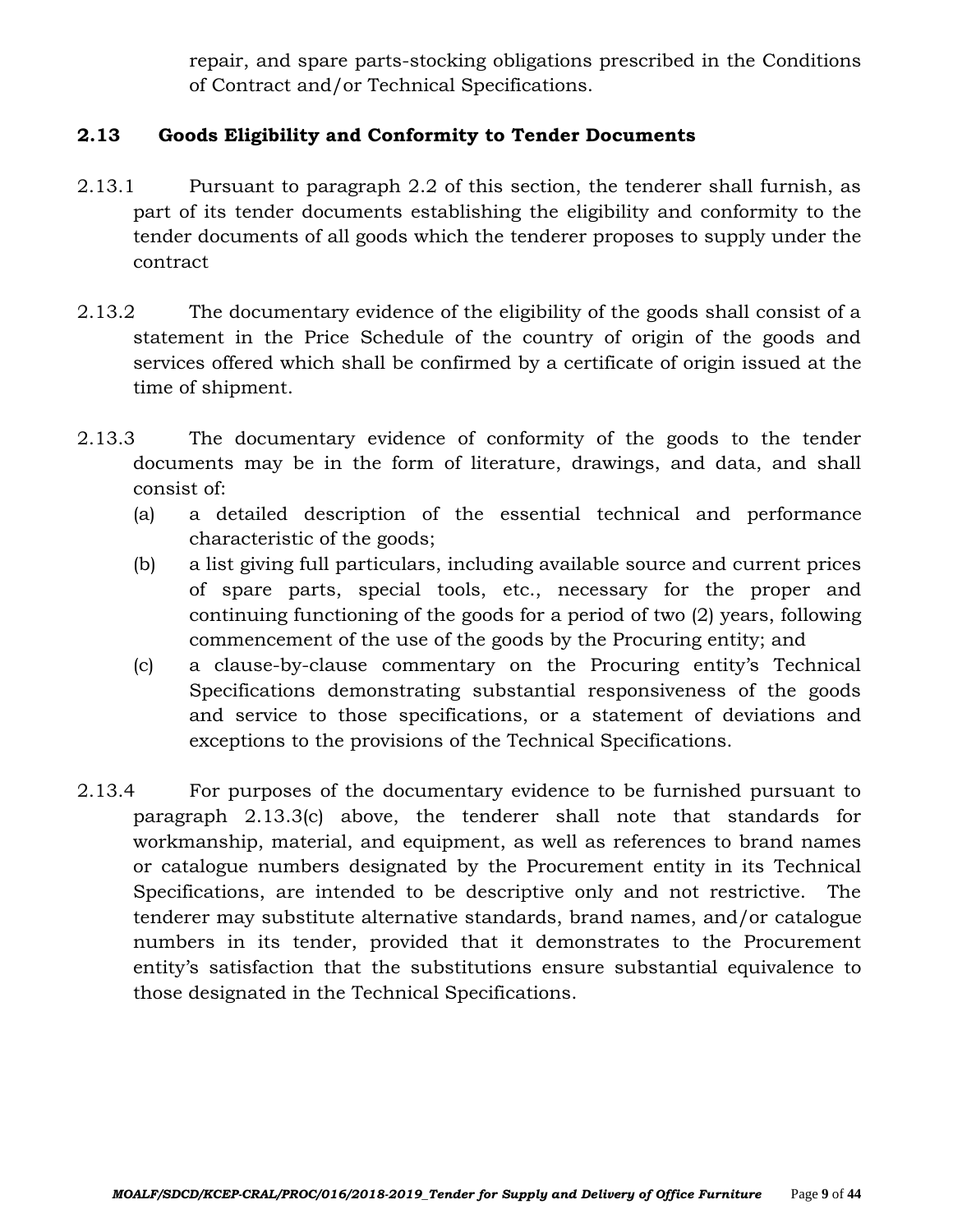## **2.14 Tender Security**

- 2.14.1 The tenderer shall furnish, as part of its tender, a tender security for the amount specified in the Appendix to Invitation to Tenderers.
- 2.14.2 No tender securities shall be required from small and micro enterprises or enterprises owned by disadvantage groups participating in this tender.
- 2.14.3 Notwithstanding paragraph (2.14.3) target groups shall be required to complete and sign the Tender Securing Declaration Form set out in the Second Schedule.
- 2.14.4 Any bidder from the target group who fails to adhere to the terms of the Tender Securing Declaration Form shall be liable to debarment pursuant to section 115 of the Act.
- 2.14.5 The tender security is required to protect the Procuring entity against the risk of Tenderer's conduct which would warrant the security's forfeiture, pursuant to paragraph 2.14.7
- 2.14.6 The tender security shall be denominated in Kenya Shillings or in another freely convertible currency and shall be in the form of a bank guarantee or a bank draft issued by a reputable bank located in Kenya or abroad, or a guarantee issued by a reputable insurance company in the form provided in the tender documents or another form acceptable to the Procuring entity and valid for thirty (30) days beyond the validity of the tender.
- 2.14.7 Any tender not secured in accordance with paragraph 2.14.1 and 2.14.3 will be rejected by the Procuring entity as non-responsive, pursuant to paragraph 2.22
- 2.14.8 Unsuccessful Tenderer's tender security will be discharged or returned as promptly as possible as but not later than thirty (30) days after the expiration of the period of tender validity prescribed by the Procuring entity.
- 2.14.9 The successful Tenderer's tender security will be discharged upon the tenderer signing the contract, pursuant to paragraph 2.27 and furnishing the performance security, pursuant to paragraph 2.28
- 2.14.10 The tender security may be forfeited:
	- (a) if a tenderer withdraws its tender during the period of tender validity specified by the procuring entity on the Tender Form; or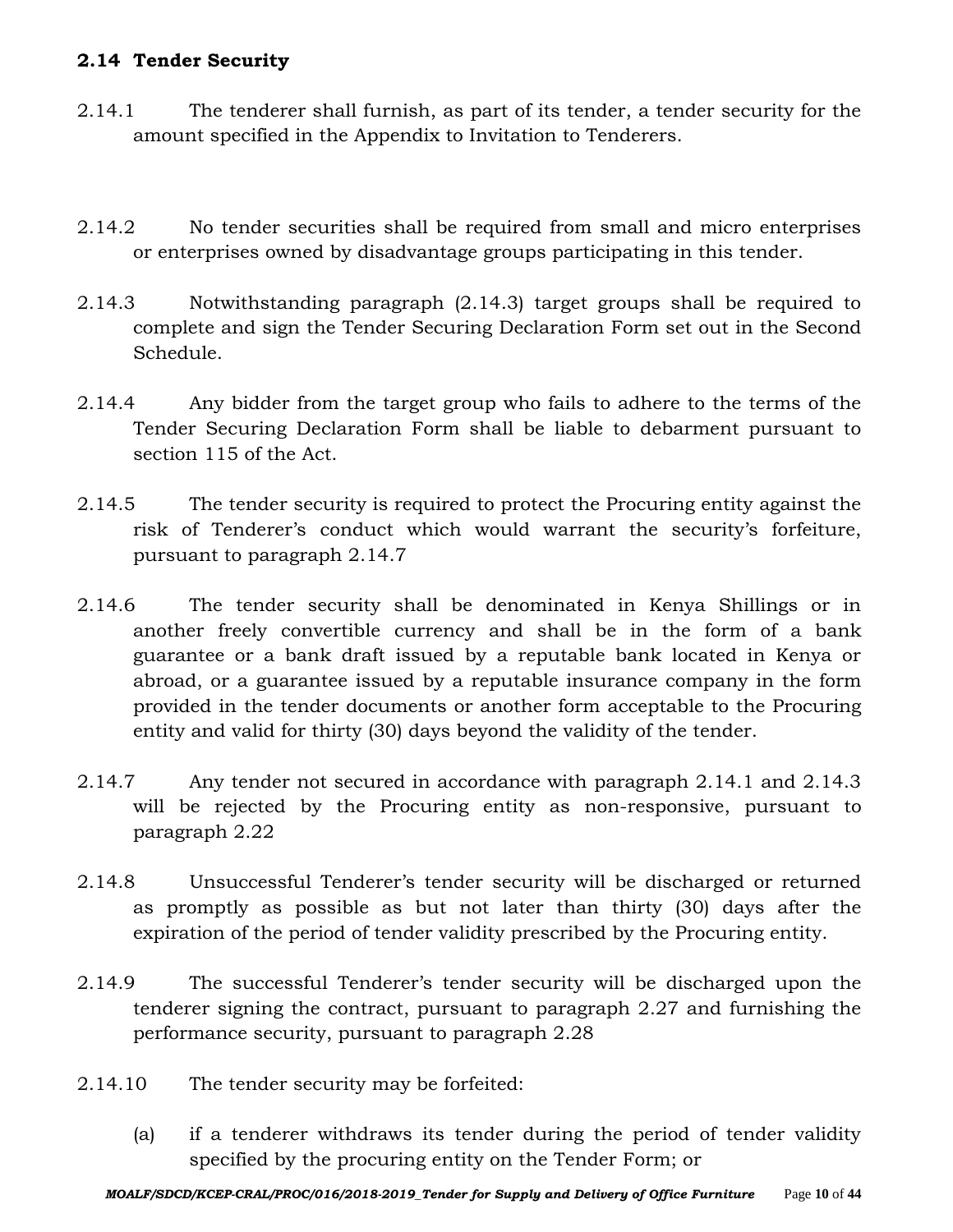- (b) in the case of a successful tenderer, if the tenderer fails:
	- (i) to sign the contract in accordance with paragraph 2.29
	- or
	- (ii) to furnish performance security in accordance with paragraph 2.30

# 2.15 **Validity of Tenders**

2.15.1 Tenders shall remain valid for 120 days or as specified in the Invitation to Tender after the date of tender opening prescribed by the Procuring entity, pursuant to paragraph 2.18. A tender valid for a shorter period shall be rejected by the Procuring entity as non-responsive.

In exceptional circumstances, the Procuring entity may solicit the Tenderer's consent to an extension of the period of validity. The request and the responses there-to shall be made in writing. The tender security provided under paragraph 2.14 shall also be suitably extended. A tenderer may refuse the request without forfeiting its tender security. A tenderer granting the request will not be required nor permitted to modify its tender.

# 2.16 **Format and Signing of Tender**

- 2.16.1 The Procuring entity shall prepare two copies of the tender, clearly marking each **"ORIGINAL TENDER" and "COPY OF TENDER**," as appropriate. In the event of any discrepancy between them, the original shall govern.
- 2.16.2 The original and all copies of the tender shall be typed or written in indelible ink and shall be signed by the tenderer or a person or persons duly authorized to bind the tenderer to the contract. The latter authorization shall be indicated by written power-of-attorney accompanying the tender. All pages of the tender, except for unamended printed literature, shall be initialed by the person or persons signing the tender.
- 2.16.3 The tender shall have no interlineations, erasures, or overwriting except as necessary to correct errors made by the tenderer, in which case such corrections shall be initialed by the person or persons signing the tender.

# **2.17 Sealing and Marking of Tenders**

- 2.17.1 The Tenderer shall seal the original and each copy of the tender in separate envelopes, duly marking the envelopes as "ORIGINAL" and "COPY." The envelopes shall then be sealed in an outer envelope.
- 2.17.2 The inner and outer envelopes shall: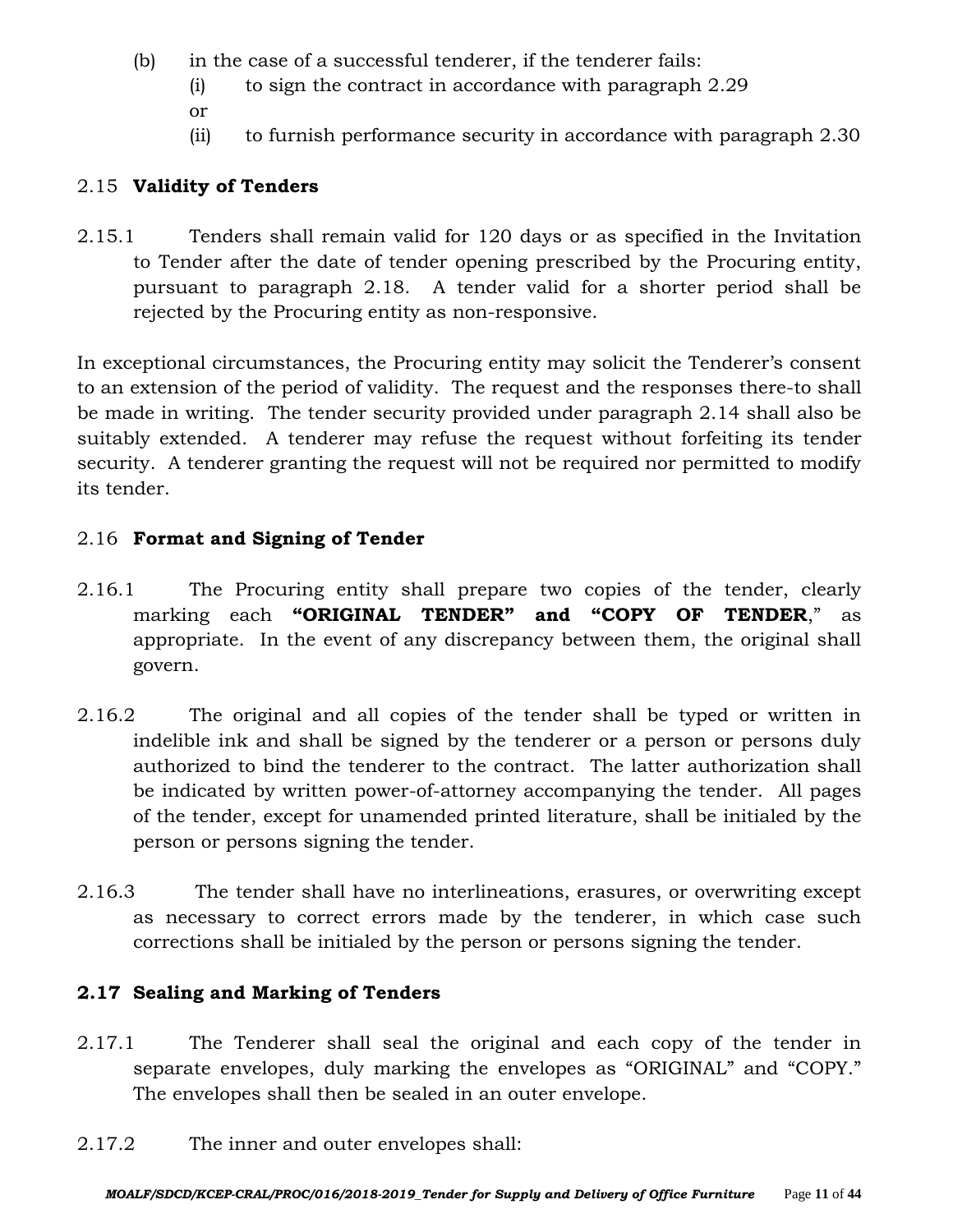- (a) be addressed to the Procuring entity at the address given in the Invitation to Tender: *The Principal Secretary, Ministry of Agriculture and Irrigation PO Box 30028-00100, Kilimo house, cathedral road, Nairobi.*
- (b) Bear the tender title and number in the Invitation for Tenders and the words, "**DO NOT OPEN BEFORE 23rd August 2018 AT 2.00pm**
- 2.17.3 The inner envelopes shall also indicate the name and address of the tenderer to enable the tender to be returned unopened in case it is declared "late".
- 2.17.4 If the outer envelope is not sealed and marked as required by paragraph 2.17.2, the Procuring entity will assume no responsibility for the tender's misplacement or premature opening.

### 2.18 **Deadline for Submission of Tenders**

- 2.18.1 Tenders must be received by the Procuring entity at the address specified under paragraph 2.17.2 no later than **23rd August 2018 AT 2.00pm**
- 2.18.2 The Procuring entity may, at its discretion, extend this deadline for the submission of tenders by amending the tender documents in accordance with paragraph 2.6, in which case all rights and obligations of the Procuring entity and candidates previously subject to the deadline will therefore be subject to the deadline as extended

## **2.19 Modification and Withdrawal of Tenders**

- 2.19.1 The tenderer may modify or withdraw its tender after the tender's submission, provided that written notice of the modification, including substitution or withdrawal of the tenders, is received by the Procuring prior to the deadline prescribed for submission of tenders.
- 2.19.2 The Tenderer's modification or withdrawal notice shall be prepared, sealed, marked, and dispatched in accordance with the provisions of paragraph 2.17. A withdrawal notice may also be sent by cable, telex but followed by a signed confirmation copy, postmarked not later than the deadline for submission of tenders.
- 2.19.3 No tender may be modified after the deadline for submission of tenders.
- *MOALF/SDCD/KCEP-CRAL/PROC/016/2018-2019\_Tender for Supply and Delivery of Office Furniture* Page **12** of **44** 2.19.4 No tender may be withdrawn in the interval between the deadline for submission of tenders and the expiration of the period of tender validity specified by the tenderer on the Tender Form. Withdrawal of a tender during this interval may result in the Tenderer's forfeiture of its tender security, pursuant to paragraph 2.14.7 or debarment pursuant to paragraph 2.14.5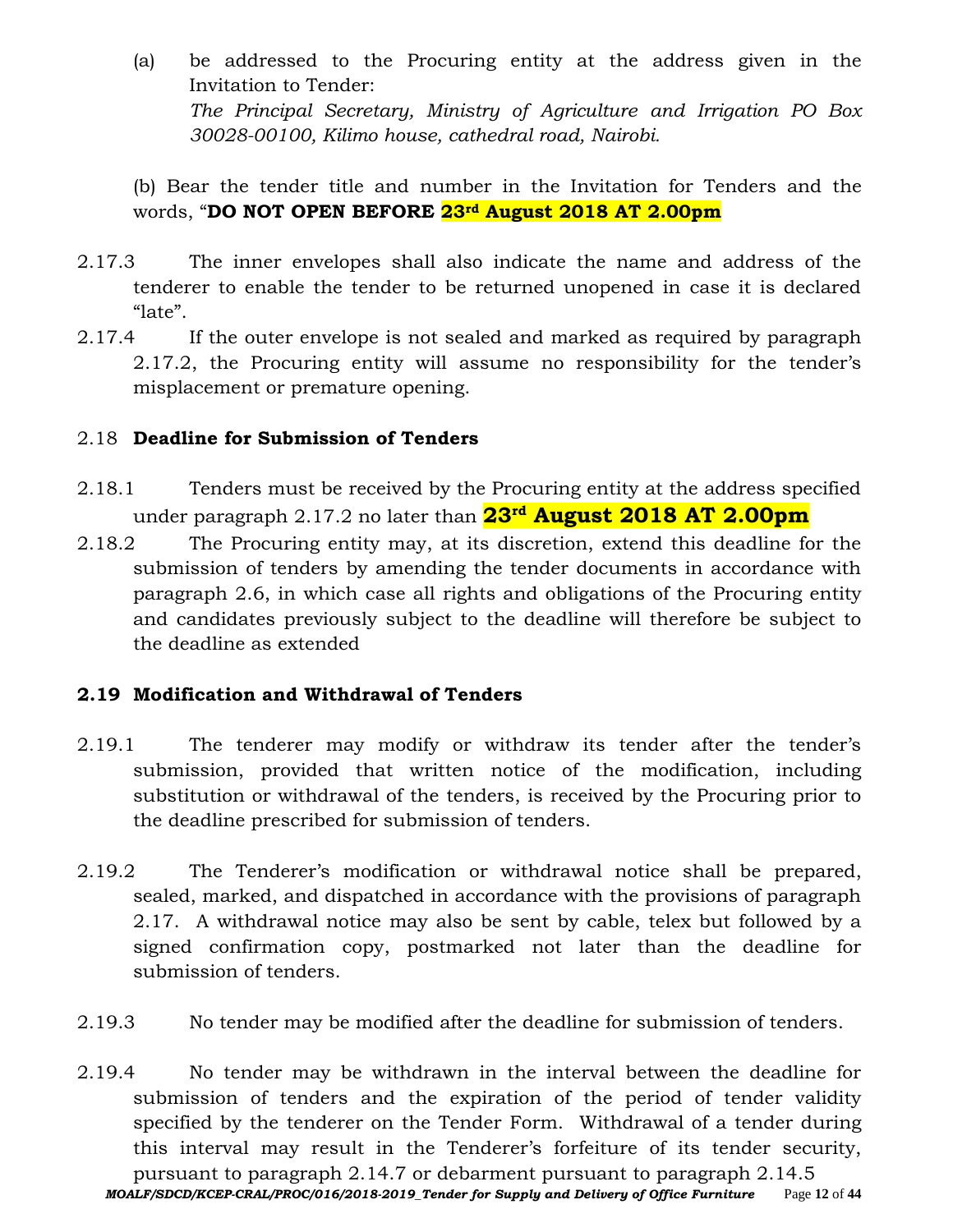- 2.19.5 The procuring entity may at any time terminate procurement proceedings before notification of contract award and shall not be liable to any person for the termination.
- 2.19.6 The procuring entity shall give prompt notice of the termination to the tenderers and on request give its reasons for termination within 14 days of receiving the request from any tenderer.

## **2.20 Opening of Tenders**

- 2.20.1 The Procuring entity will open all tenders in the presence of tenderers' representatives who choose to attend, at **23rd August 2018 AT 2.30pm and** in the location specified in the Invitation to Tender. The tenderers' representatives who are present shall sign a register evidencing their attendance.
- 2.20.2 The tenderers' names, tender modifications or withdrawals, tender prices, discounts and the presence or absence of requisite tender security and such other details as the Procuring entity, at its discretion, may consider appropriate, will be announced at the opening.
- 2.20.3 The Procuring entity will prepare minutes of the tender opening.

## **2.21 Clarification of Tenders**

- 2.21.1 To assist in the examination, evaluation and comparison of tenders the Procuring entity may, at its discretion, ask the tenderer for a clarification of its tender. The request for clarification and the response shall be in writing, and no change in the prices or substance of the tender shall be sought, offered, or permitted.
- 2.21.2 Any effort by the tenderer to influence the Procuring entity in the Procuring entity's tender evaluation, tender comparison or contract award decisions may result in the rejection of the tenderers' tender.

#### **2.22 Preliminary Examination**

2.22.1 The Procuring entity will examine the tenders to determine whether they are complete, whether any computational errors have been made, whether required sureties have been furnished, whether the documents have been properly signed, and whether the tenders are generally in order.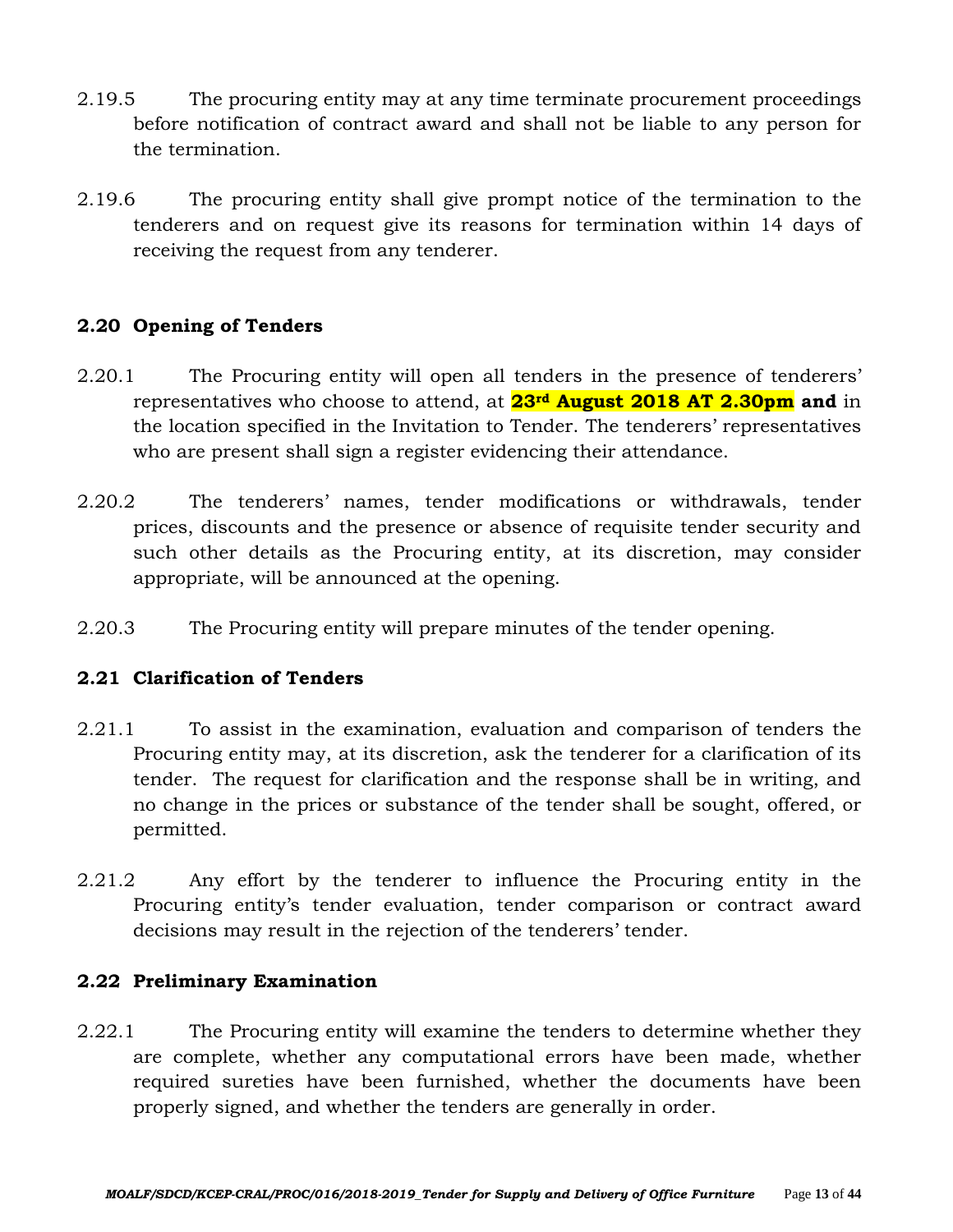- 2.22.2 Arithmetical errors will be rectified on the following basis. If there is a discrepancy between the unit price and the total price that is obtained by multiplying the unit price and quantify, the unit price shall prevail, and the total price shall be corrected. If the candidate does not accept the correction of the errors, its tender will be rejected, and its tender security forfeited. If there is a discrepancy between words and figures the amount in words will prevail
- 2.22.3 The Procuring entity may waive any minor informality or non-conformity or irregularity in a tender which does not constitute a material deviation, provided such waiver does not prejudice or affect the relative ranking of any tenderer.
- 2.22.4 Prior to the detailed evaluation, pursuant to paragraph 2.22 the Procuring entity will determine the substantial responsiveness of each tender to the tender documents. For purposes of these paragraphs, a substantially responsive tender is one, which conforms to all the terms and conditions of the tender documents without material deviations. The Procuring entity's determination of a tender's responsiveness is to be based on the contents of the tender itself without recourse to extrinsic evidence.
- 2.22.5 If a tender is not substantially responsive, it will be rejected by the Procuring entity and may not subsequently be made responsive by the tenderer by correction of the non-conformity.

## **2.23 Conversion to Single Currency**

2.23.1 Where other currencies are used, the procuring entity will convert these currencies to Kenya Shillings using the selling exchange rate on the rate of tender closing provided by the Central Bank of Kenya.

## **2.24 Evaluation and Comparison of Tenders**

- 2.24.1 The Procuring entity will evaluate and compare the tenders which have been determined to be substantially responsive, pursuant to paragraph 2.22
- 2.24.2 The tender evaluation committee shall normally evaluate the tender within 15 days from the date of opening the tender.
- 2.24.3 A tenderer who gives false information in the tender document about its qualification or who refuses to enter into a contract after notification of contract award shall be considered for debarment from participating in future public procurement.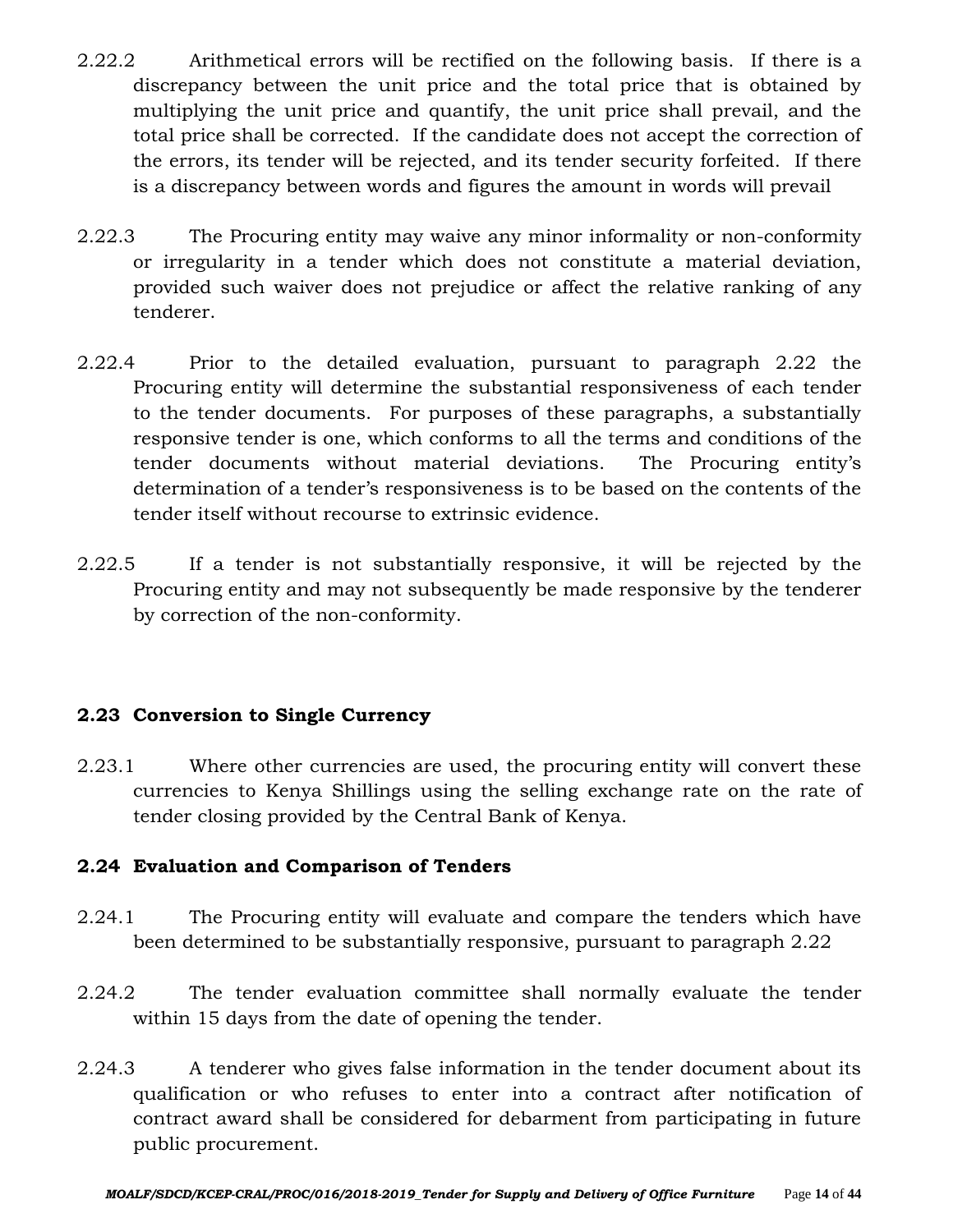### **2.25 Preference**

2.25.1 Preference where allowed in the evaluation of tenders shall not exceed 15%

## **2.26 Contacting the Procuring entity**

- 2.26.1 Subject to paragraph 2.21 no tenderer shall contact the Procuring entity on any matter related to its tender, from the time of the tender opening to the time the contract is awarded.
- 2.26.2 Any effort by a tenderer to influence the Procuring entity in its decisions on tender, evaluation, tender comparison, or contract award may result in the rejection of the Tenderer's tender.

## **2.27 Award of Contract**

## (a) **Post-qualification**

- 2.27.1 In the absence of pre-qualification, the Procuring entity will determine to its satisfaction whether the tenderer that is selected as having submitted the lowest evaluated responsive tender is qualified to perform the contract satisfactorily.
- 2.27.2 The determination will take into account the tenderer's financial, technical, and production capabilities. It will be based upon an examination of the documentary evidence of the tenderer's qualifications submitted by the tenderer, pursuant to paragraph 2.12.3 as well as such other information as the Procuring entity deems necessary and appropriate.
- 2.27.3 An affirmative determination will be a prerequisite for award of the contract to the tenderer. A negative determination will result in rejection of the Tenderer's tender, in which event the Procuring entity will proceed to the next lowest evaluated tender to make a similar determination of that Tenderer's capabilities to perform satisfactorily.

## (b) **Award Criteria**

2.27.4 The Procuring entity will award the contract to the successful tenderer(s) whose tender has been determined to be substantially responsive and has been determined to be the lowest evaluated tender, provided further that the tenderer is determined to be qualified to perform the contract satisfactorily.

# (c ) **Procuring entity's Right to Vary quantities**

*MOALF/SDCD/KCEP-CRAL/PROC/016/2018-2019\_Tender for Supply and Delivery of Office Furniture* Page **15** of **44** 2.27.5 The Procuring entity reserves the right at the time of contract award to increase or decrease the quantity of goods originally specified in the Schedule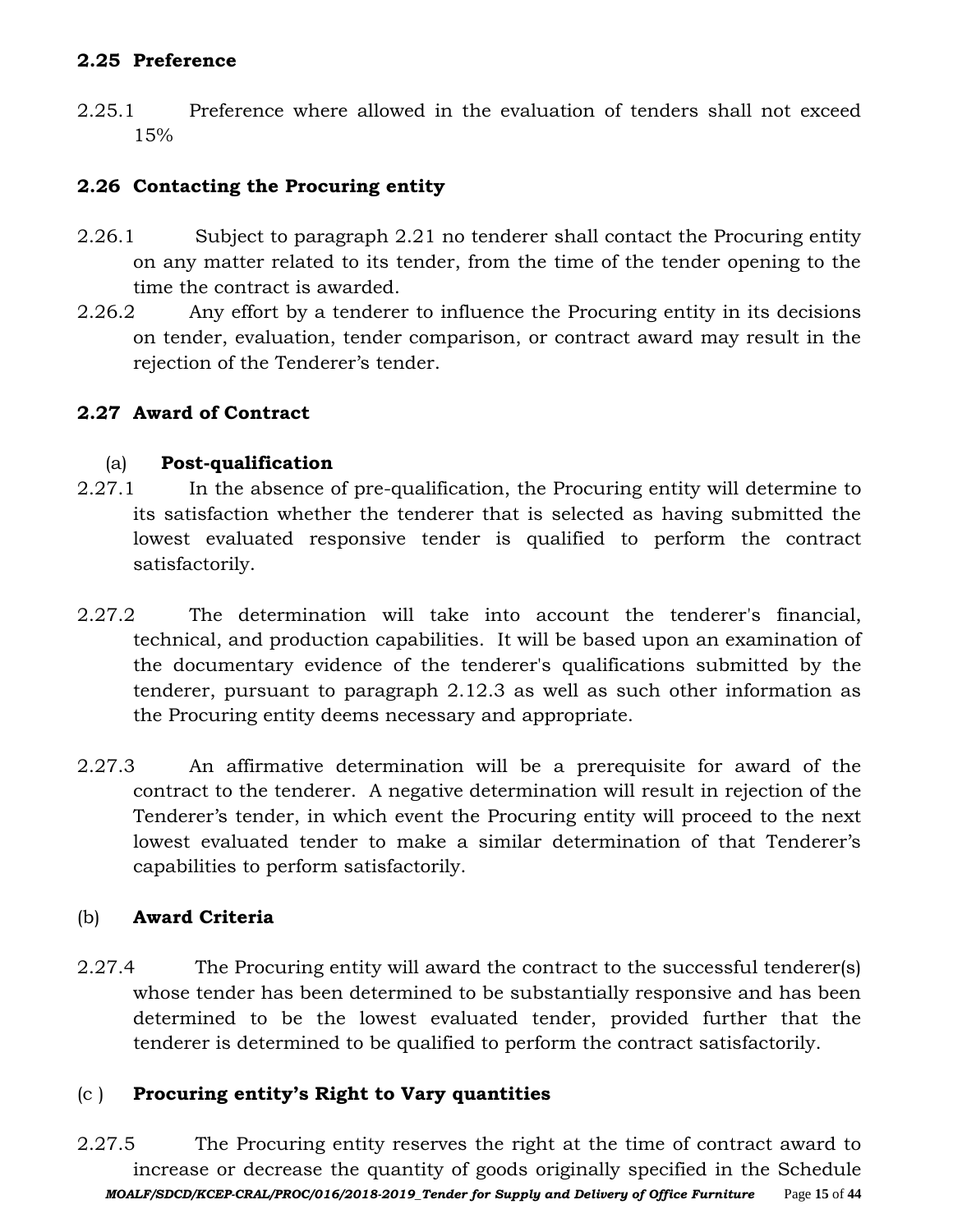of requirements without any change in unit price or other terms and conditions. The quantity variation should not exceed fifteen per cent of the original contract quantity

### (d) **Procuring entity's Right to Accept or Reject Any or All Tenders**

2.27.6 The Procuring entity reserves the right to accept or reject any tender, and to annul the tendering process and reject all tenders at any time prior to notification of contract award, without thereby incurring any liability to the affected tenderer or tenderers or any obligation to inform the affected tenderer or tenderers of the grounds for the Procuring entity's action

#### **2.28 Notification of Award**

- 2.28.1 Prior to the expiration of the period of tender validity, the Procuring entity will notify the successful tenderer in writing that its tender has been accepted.
- 2.28.2 The notification of award will constitute the formation of the Contract but will have to wait until the contract is finally signed by both parties
- 2.28.3 Upon the successful Tenderer's furnishing of the performance security pursuant to paragraph 2.30, the Procuring entity will promptly notify each unsuccessful Tenderer and will discharge its tender security, pursuant to paragraph 2.14

## **2.29 Signing of Contract**

- 2.29.1 At the same time as the Procuring entity notifies the successful tenderer that its tender has been accepted, the Procuring entity will send the tenderer the Contract Form provided in the tender documents, incorporating all agreements between the parties.
- 2.29.2 The parties to the contract shall have it signed within 30 days from the date of notification of contract award unless there is an administrative review request.
- 2.29.3 Within thirty (30) days of receipt of the Contract Form, the successful tenderer shall sign and date the contract and return it to the Procuring entity.

## **2.30 Performance Security**

2.30.1 Within Thirty (30) days of the receipt of notification of award from the Procuring entity, the successful tenderer shall furnish the performance security in accordance with the Conditions of Contract, in the Performance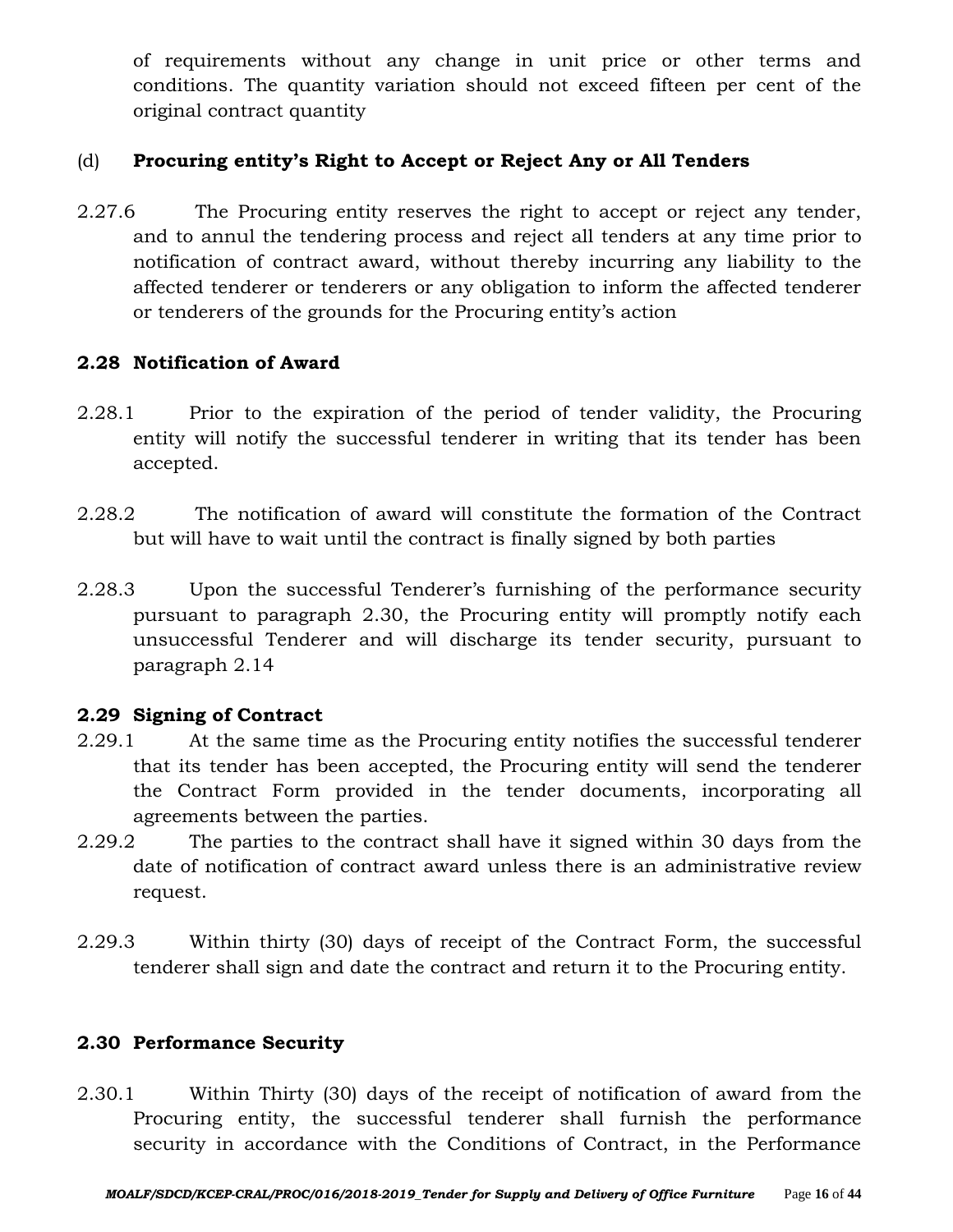Security Form provided in the tender documents, or in another form acceptable to the Procuring entity.

2.30.2 Failure of the successful tenderer to comply with the requirements of paragraph 2.27 or paragraph 2.28 shall constitute sufficient grounds for the annulment of the award and forfeiture of the tender security, in which event the Procuring entity may make the award to the next lowest evaluated Candidate or call for new tenders.

# **2.31 Corrupt or Fraudulent Practices**

- 2.31.1 The Procuring entity requires that tenderers observe the highest standard of ethics during the procurement process and execution of contracts when used in the present regulations, the following terms are defined as follows;
	- (i) "corrupt practice" means the offering, giving, receiving, or soliciting of anything of value to influence the action of a public official in the procurement process or in contract execution; and
	- (ii) "fraudulent practice" means a misrepresentation of facts in order to influence a procurement process or the execution of a contract to the detriment of the Procuring entity, and includes collusive practice among tenderer (prior to or after tender submission) designed to establish tender prices at artificial non-competitive levels and to deprive the Procuring entity of the benefits of free and open competition;
- 2.31.2 The procuring entity will reject a proposal for award if it determines that the tenderer recommended for award has engaged in corrupt or fraudulent practices in competing for the contract in question.
- 2.31.3 Further a tenderer who is found to have indulged in corrupt or fraudulent practices risks being debarred from participating in public procurement in Kenya.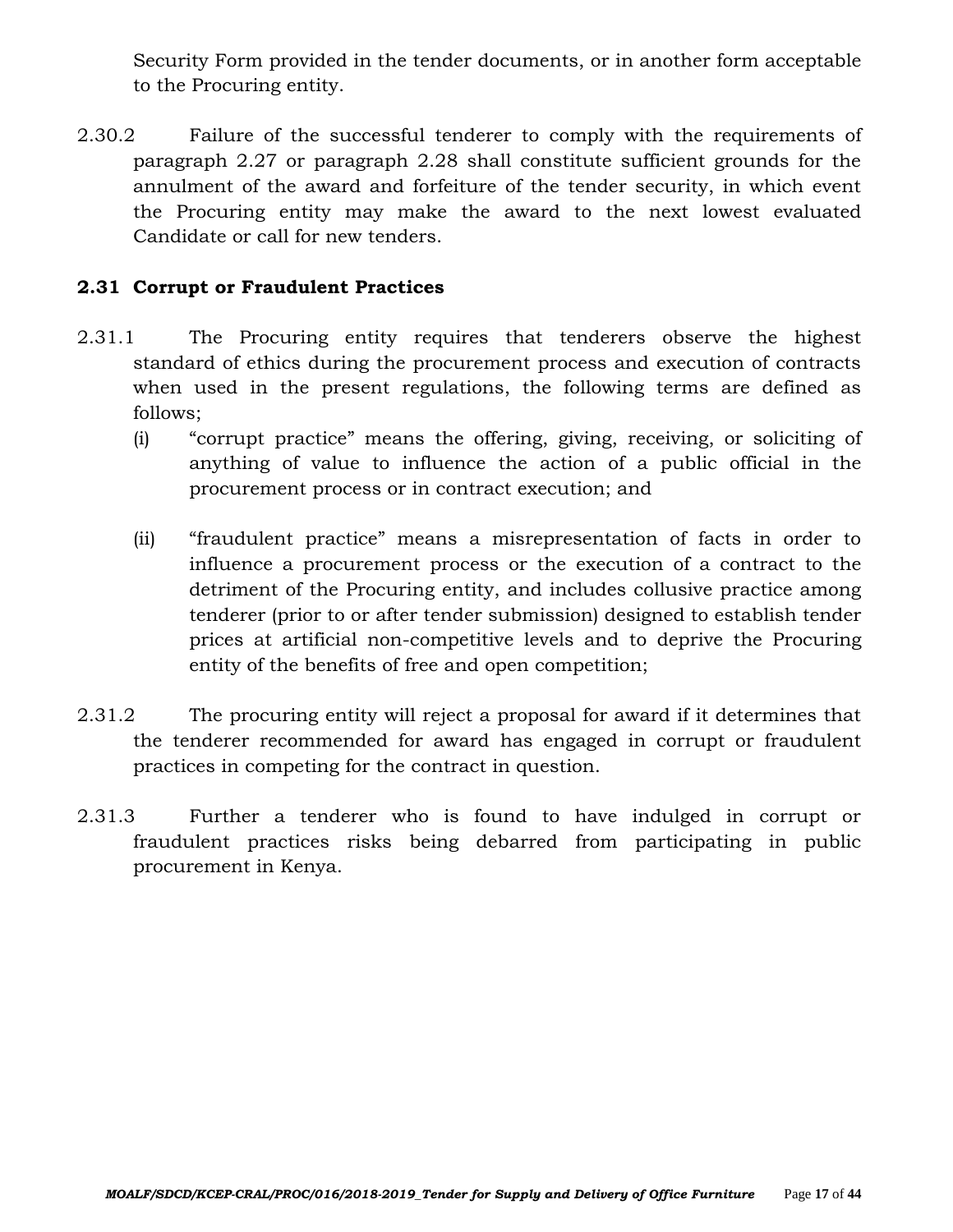# **APPENDIX TO INSTRUCTIONS TO TENDERERS**

The following information regarding the particulars of the tender shall complement supplement or amend the provisions of the instructions to tenderers. Wherever there is a conflict between the provision of the instructions to tenderers and the provisions of the appendix, the provisions of the appendix herein shall prevail over those of the instructions to tenderers

| <b>INSTRUCTIONS</b> | PARTICULARS OF APPENDIX TO INSTRUCTIONS TO                            |  |  |  |  |  |  |
|---------------------|-----------------------------------------------------------------------|--|--|--|--|--|--|
| TO TENDERERS        | <b>TENDERS</b>                                                        |  |  |  |  |  |  |
| <b>REFERENCE</b>    |                                                                       |  |  |  |  |  |  |
| 2.1.1               | The invitation is open to any competent and qualified                 |  |  |  |  |  |  |
|                     | bidder                                                                |  |  |  |  |  |  |
| 2.12.2              | <b>Evaluation and Comparison of Tenders:</b>                          |  |  |  |  |  |  |
|                     | The tenders will be evaluated in three stages as follows:             |  |  |  |  |  |  |
|                     | Stage One: Preliminary Evaluation (Mandatory<br>A)                    |  |  |  |  |  |  |
|                     | Requirements.)                                                        |  |  |  |  |  |  |
|                     | • Certificate of incorporation/Registration.                          |  |  |  |  |  |  |
|                     | • PIN Certificate                                                     |  |  |  |  |  |  |
|                     | Valid tax compliance certificate. (2018)<br>$\bullet$                 |  |  |  |  |  |  |
|                     | Trade license/single business permit.<br>$\bullet$                    |  |  |  |  |  |  |
|                     | Tender Security of KES. 40,000, Completely filled<br>$\bullet$        |  |  |  |  |  |  |
|                     | business questionnaire.                                               |  |  |  |  |  |  |
|                     | • Tender Securing Declaration form                                    |  |  |  |  |  |  |
|                     | Duly filled and signed form of tender with a validity of<br>$\bullet$ |  |  |  |  |  |  |
|                     | 150 days                                                              |  |  |  |  |  |  |
|                     | CR 12 Form                                                            |  |  |  |  |  |  |
|                     | Price and delivery schedules in the format provided.<br>$\bullet$     |  |  |  |  |  |  |
|                     | A sworn statement/declaration that:                                   |  |  |  |  |  |  |
|                     | a). The firm has not been debarred from participating                 |  |  |  |  |  |  |
|                     | in any public procurement by PPRA.                                    |  |  |  |  |  |  |
|                     | b). No person related to the firm has any spouse or                   |  |  |  |  |  |  |
|                     | children working at KCEP-CRAL                                         |  |  |  |  |  |  |
|                     | c). The firm has not been engaged in any unethical,                   |  |  |  |  |  |  |
|                     | corrupt, collusive or fraudulent activities in public                 |  |  |  |  |  |  |
|                     | procurement matters.                                                  |  |  |  |  |  |  |
|                     | The<br>declared<br>firm<br>has<br>$d$ ).<br>not<br>been               |  |  |  |  |  |  |
|                     | bankrupt/insolvent/under receivership.                                |  |  |  |  |  |  |
|                     |                                                                       |  |  |  |  |  |  |
|                     | N/B: ALL THE ABOVE MUST BE MET TO QUALIFY FOR                         |  |  |  |  |  |  |
|                     | THE 2ND STAGE                                                         |  |  |  |  |  |  |
|                     |                                                                       |  |  |  |  |  |  |
|                     |                                                                       |  |  |  |  |  |  |
|                     |                                                                       |  |  |  |  |  |  |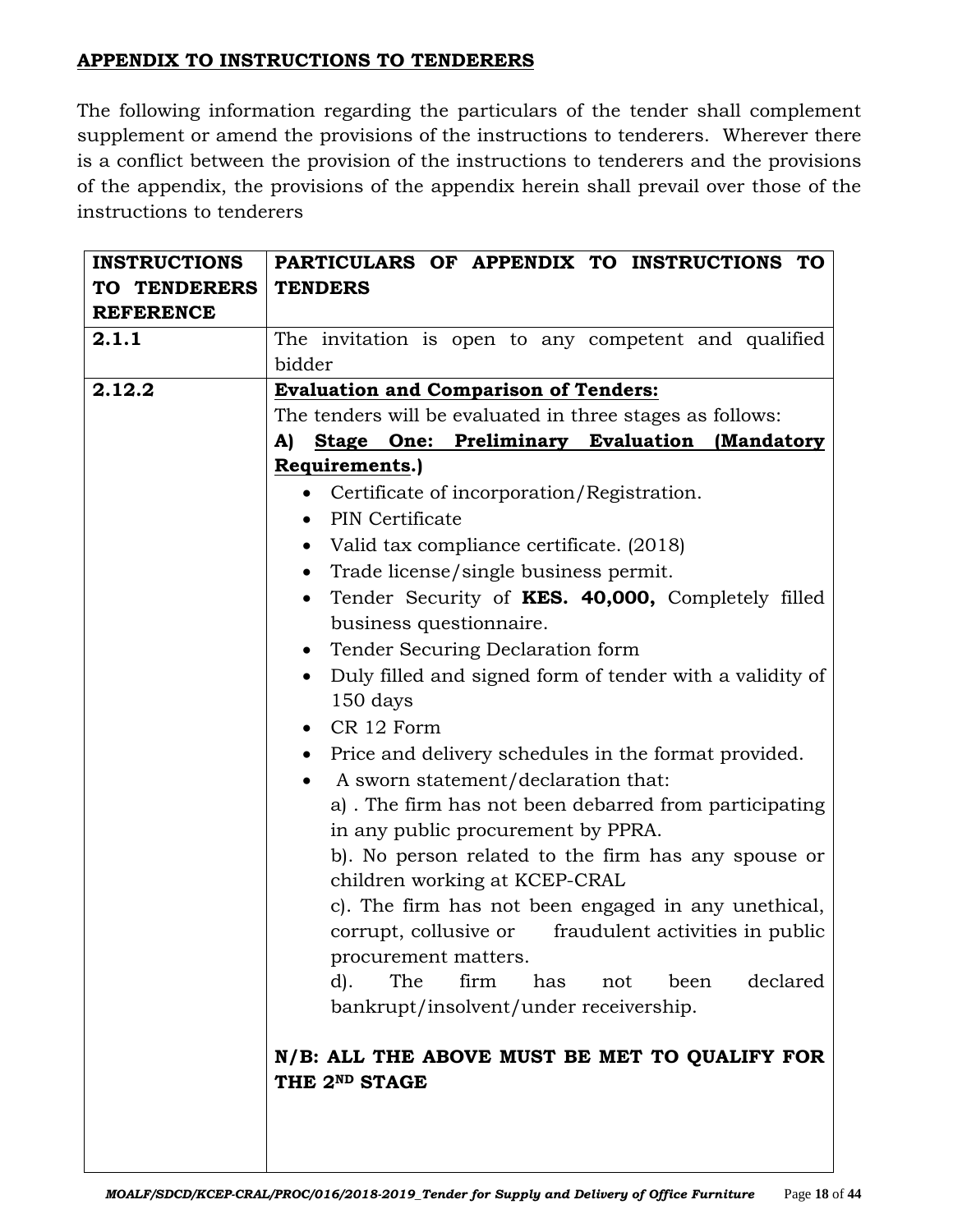# **B) Stage Two: Technical Evaluation:**

| Candidates that will pass the Technical Evaluation (i.e. |
|----------------------------------------------------------|
| those that offered items in a lot which are compliant    |
| with the desired technical or other specifications,      |
| which include submission, analysis and acceptance of     |
| relevant Brochures / literature) will have their prices  |
| evaluated.                                               |

# **C) Stage Three: Price Evaluation:**

- The bidder with the lowest total evaluated financial bid will be recommended for the award of the contract for all the items.
- Minimum of **30 days** credit period is required after delivery, inspection and acceptance of the items.
- In case of discrepancy between unit price and total, the unit price shall prevail.
- If there is a tie on the lowest quoted price for any item in a lot, fairness and equity shall be considered for award.
- Unrealistic low or high prices shall be rejected, depending on the prevailing market price of the item tendered.
- The tender sum as submitted and read out during the tender opening shall be absolute and final and shall not be subject of correction, adjustment or amendment in any way by any person or entity.

# **Determination of evaluated price for each bid will be based on the following:**

- The tender sum as submitted and read out during the tender opening shall be absolute and final and shall not be subject of correction, adjustment or amendment in any way by any person or entity.
- Conversion of all tender to same currency using uniform exchange rate prevailing at the closing date of tender

|        | • Application of any discount offered on the tender.     |  |  |  |  |  |
|--------|----------------------------------------------------------|--|--|--|--|--|
| 2.14.1 | All Tenders must be accompanied by a Tender security of  |  |  |  |  |  |
|        | KES. 40,000, in the form of a Bank guarantee, Bankers    |  |  |  |  |  |
|        | cheque or insurance guarantee, valid for at least 30     |  |  |  |  |  |
|        | days after the tender validity period (i.e. 120 days).   |  |  |  |  |  |
|        | AGPO certificate holders shall be required to submit the |  |  |  |  |  |
|        | tender securing declaration form                         |  |  |  |  |  |
|        |                                                          |  |  |  |  |  |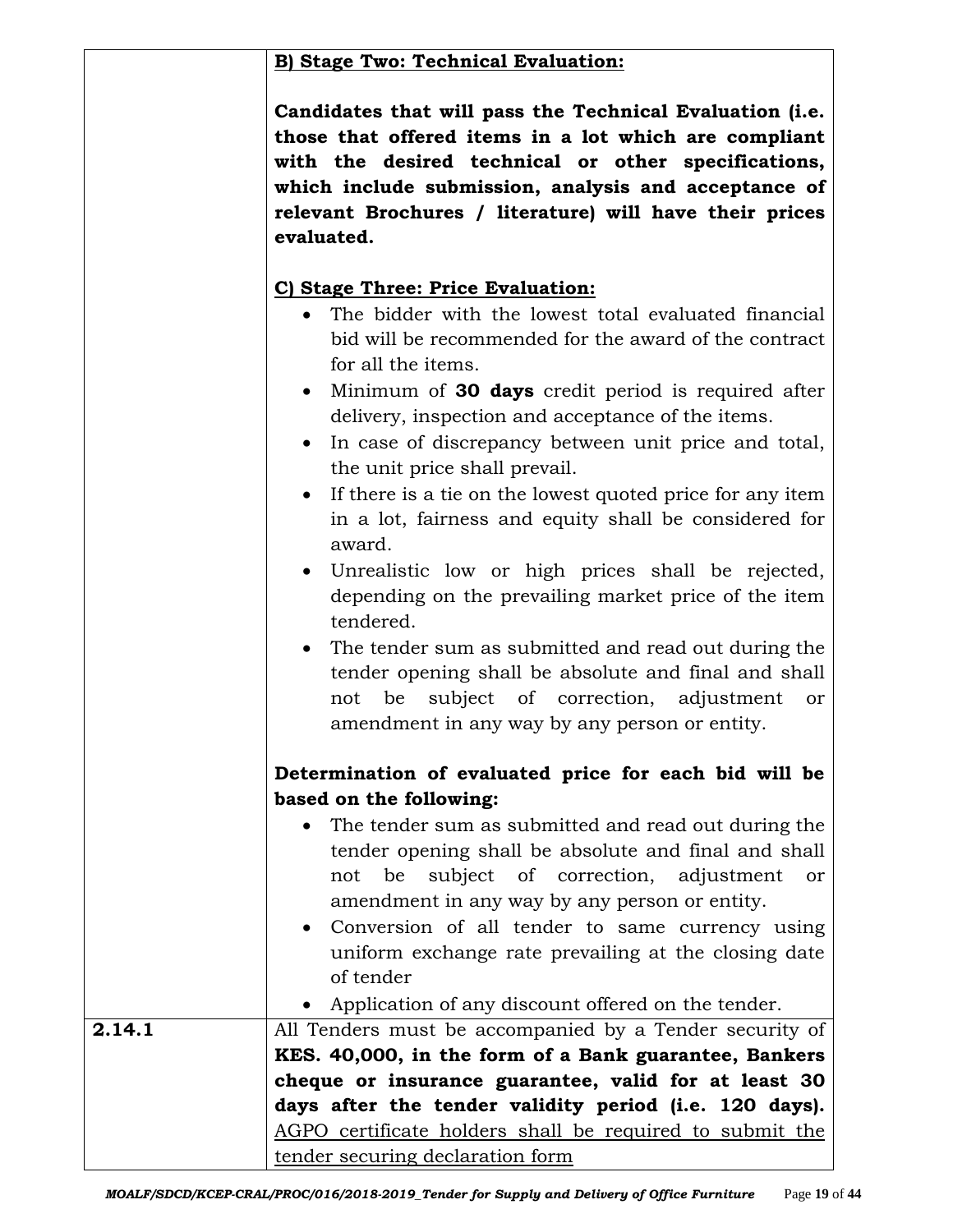| 2.18.1 | Tenders must be submitted on or before 23 <sup>rd</sup> August   |
|--------|------------------------------------------------------------------|
|        | 2018 AT 2.00pm                                                   |
| 2.20.1 | All tenders shall be opened in the presence of tenderer's        |
|        | representatives, who choose to attend at 23 <sup>rd</sup> August |
|        | 2018 AT 2.30pm                                                   |
| 2.30.1 | The successful bidder shall be required to provide and           |
|        | submit a performance security equivalent to 10% of the           |
|        | contract amount before signing of the contract.                  |
|        |                                                                  |
|        |                                                                  |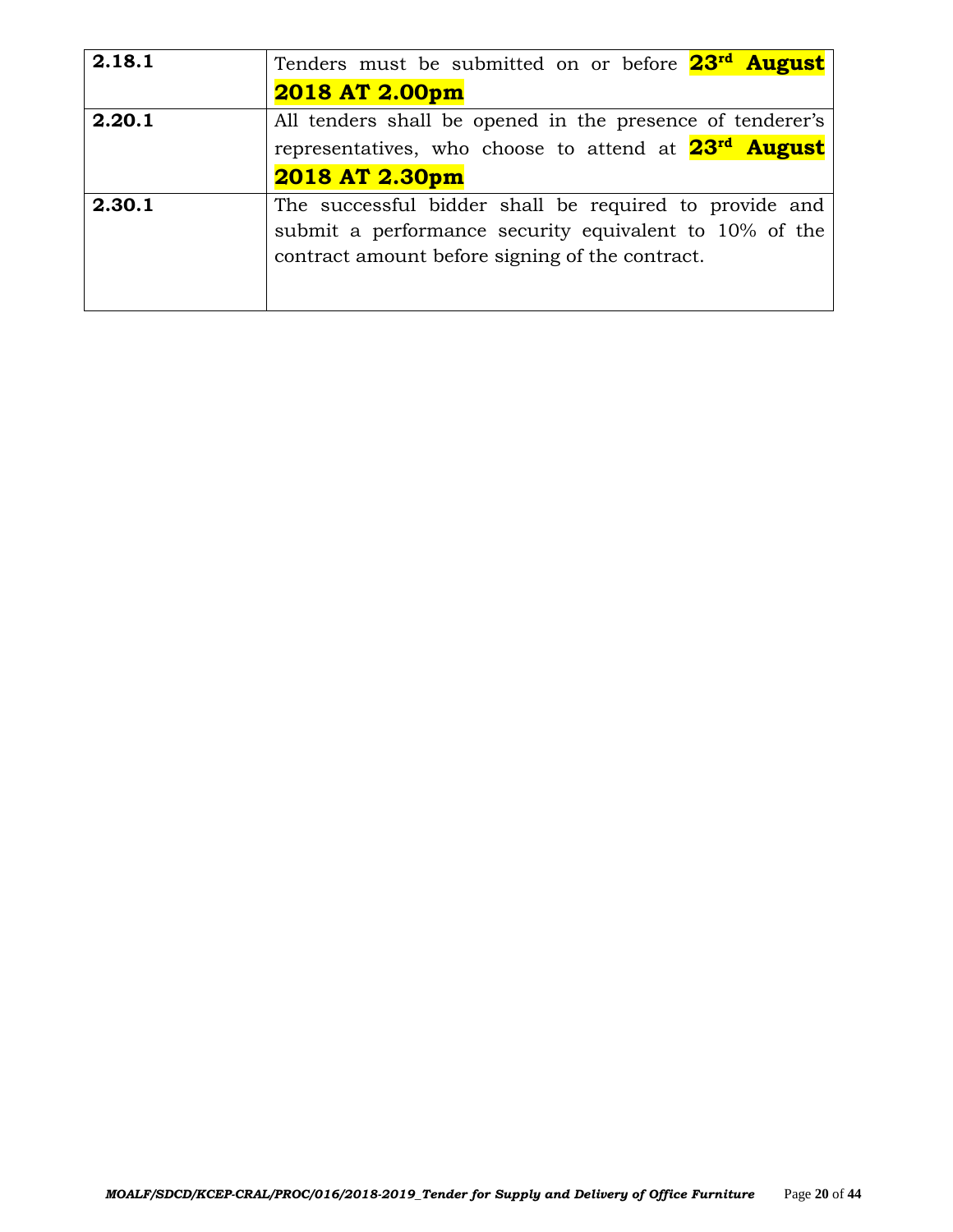### **SECTION III - GENERAL CONDITIONS OF CONTRACT**

#### 3.1 **Definitions**

- 3.1.1 In this Contract, the following terms shall be interpreted as indicated:-
	- (a) "The Contract" means the agreement entered into between the Procuring entity and the tenderer, as recorded in the Contract Form signed by the parties, including all attachments and appendices thereto and all documents incorporated by reference therein.
	- (b) "The Contract Price" means the price payable to the tenderer under the Contract for the full and proper performance of its contractual obligations
	- (c) "The Goods" means all of the equipment, machinery, and/or other materials, which the tenderer is required to supply to the Procuring entity under the Contract.
	- (d) "The Procuring entity" means the organization purchasing the Goods under this Contract.
	- (e) "The Tenderer' means the individual or firm supplying the Goods under this Contract.

#### 3.2 **Application**

3.2.1 These General Conditions shall apply in all Contracts made by the Procuring entity for the procurement installation and commissioning of equipment

#### 3.3 **Country of Origin**

- 3.3.1 For purposes of this clause, "Origin" means the place where the Goods were mined, grown or produced.
- 3.3.2 The origin of Goods and Services is distinct from the nationality of the tenderer

#### 3.4 **Standards**

3.4.1 The Goods supplied under this Contract shall conform to the standards mentioned in the Technical Specifications.

#### 3.5 **Use of Contract Documents and Information**

*MOALF/SDCD/KCEP-CRAL/PROC/016/2018-2019\_Tender for Supply and Delivery of Office Furniture* Page **21** of **44** 3.5.1 The tenderer shall not, without the Procuring entity's prior written consent, disclose the Contract, or any provision therefore, or any specification, plan, drawing, pattern, sample, or information furnished by or on behalf of the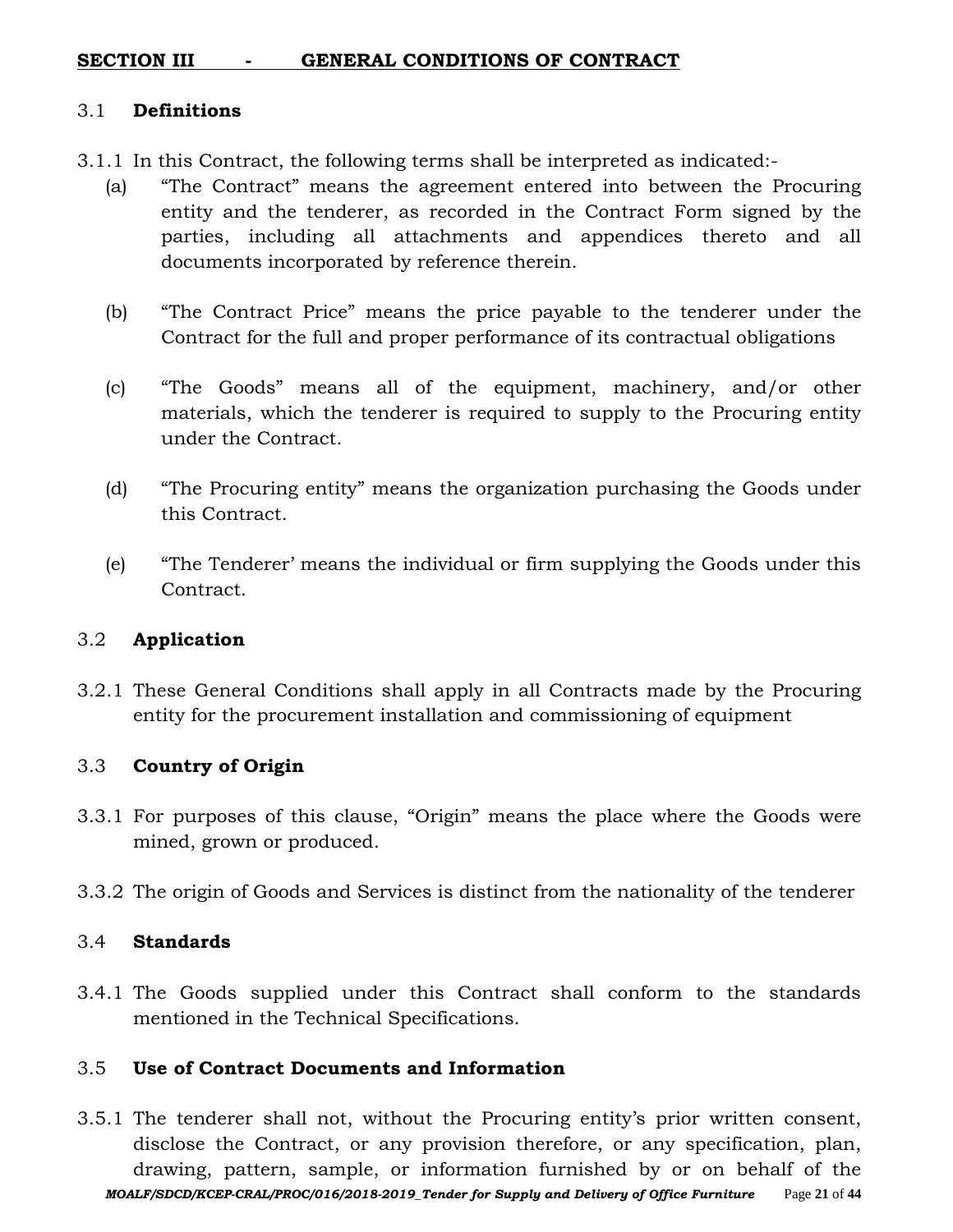Procuring entity in connection therewith, to any person other than a person employed by the tenderer in the performance of the Contract.

- 3.5.2 The tenderer shall not, without the Procuring entity's prior written consent, make use of any document or information enumerated in paragraph 3.5.1 above
- 3.5.3 Any document, other than the Contract itself, enumerated in paragraph 3.5.1 shall remain the property of the Procuring entity and shall be returned (all copies) to the Procuring entity on completion of the Tenderer's performance under the Contract if so required by the Procuring entity

## 3.6 **Patent Rights**

3.6.1 The tenderer shall indemnify the Procuring entity against all third-party claims of infringement of patent, trademark, or industrial design rights arising from use of the Goods or any part thereof in the Procuring entity's country

# 3.7 **Performance Security**

- 3.7.1 Within thirty (30) days of receipt of the notification of Contract award, the successful tenderer shall furnish to the Procuring entity the performance security in the amount specified in Special Conditions of Contract.
- 3.7.2 The proceeds of the performance security shall be payable to the Procuring entity as compensation for any loss resulting from the Tenderer's failure to complete its obligations under the Contract.
- 3.7.3 The performance security shall be denominated in the currency of the Contract, or in a freely convertible currency acceptable to the Procuring entity and shall be in the form of a bank guarantee or an irrevocable letter of credit issued by a reputable bank located in Kenya or abroad, acceptable to the Procuring entity, in the form provided in the tender documents.
- 3.7.4 The performance security will be discharged by the Procuring entity and returned to the Candidate not later than thirty (30) days following the date of completion of the Tenderer's performance obligations under the Contract, including any warranty obligations, under the Contract.

## 3.8 **Inspection and Tests**

3.8.1 The Procuring entity or its representative shall have the right to inspect and/or to test the goods to confirm their conformity to the Contract specifications. The Procuring entity shall notify the tenderer in writing in a timely manner, of the identity of any representatives retained for these purposes.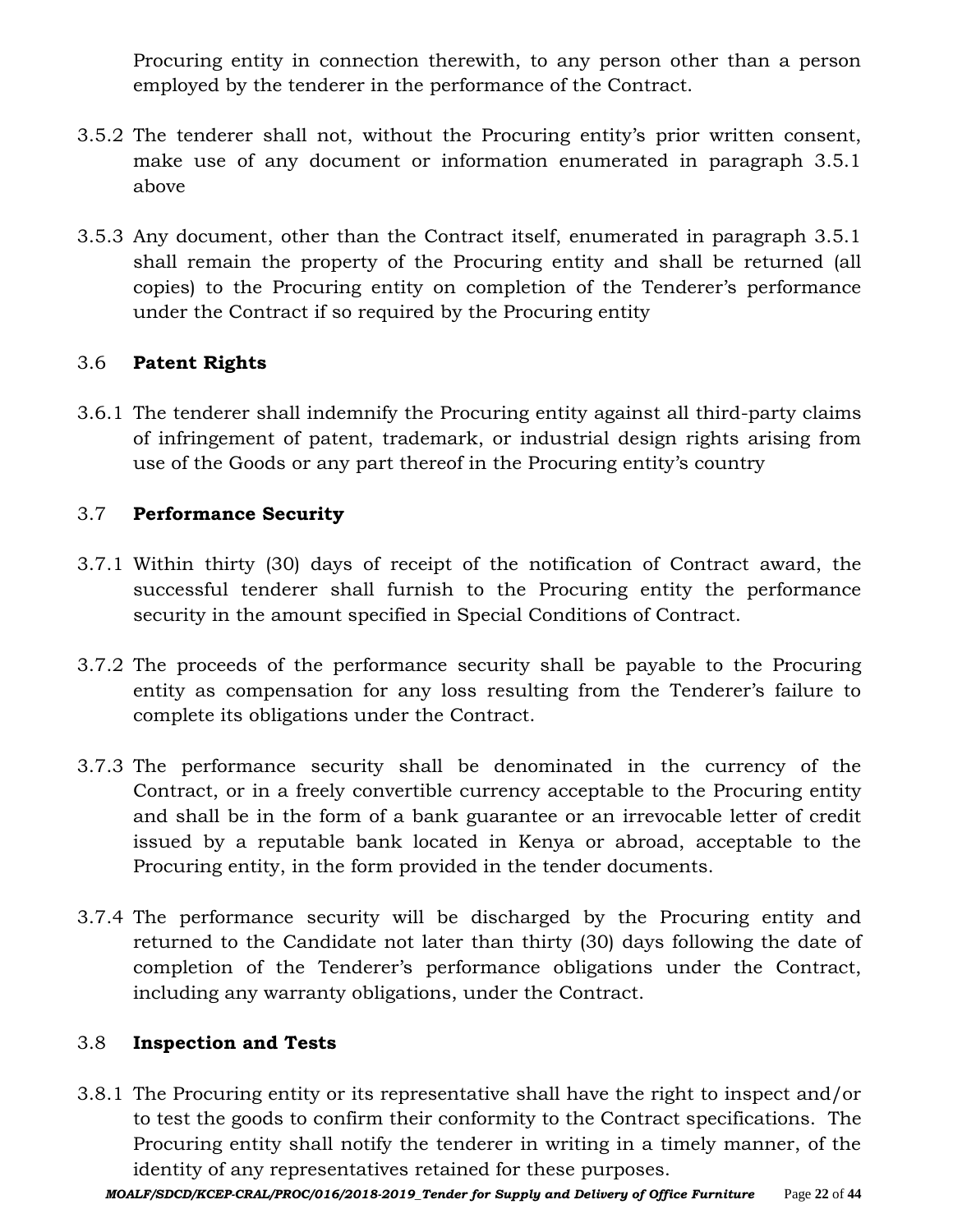- 3.8.2 The inspections and tests may be conducted in the premises of the tenderer or its subcontractor(s), at point of delivery, and/or at the Goods' final destination If conducted on the premises of the tenderer or its subcontractor(s), all reasonable facilities and assistance, including access to drawings and production data, shall be furnished to the inspectors at no charge to the Procuring entity.
- 3.8.3 Should any inspected or tested goods fail to conform to the Specifications, the Procuring entity may reject the equipment, and the tenderer shall either replace the rejected equipment or make alternations necessary to make specification requirements free of charge to the Procuring entity.
- 3.8.4 The Procuring entity's right to inspect, test and where necessary, reject the goods after the Goods' arrival shall in no way be limited or waived by reason of the equipment having previously been inspected, tested and passed by the Procuring entity or its representative prior to the equipment delivery.
- 3.8.5 Nothing in paragraph 3.8 shall in any way release the tenderer from any warranty or other obligations under this Contract.

#### 3.9 **Packing**

- 3.9.1 The tenderer shall provide such packing of the Goods as is required to prevent their damage or deterioration during transit to their final destination, as indicated in the Contract.
- 3.9.2 The packing, marking, and documentation within and outside the packages shall comply strictly with such special requirements as shall be expressly provided for in the Contract

#### 3.10 **Delivery and Documents**

3.10.1 Delivery of the Goods shall be made by the tenderer in accordance with the terms specified by Procuring entity in its Schedule of Requirements and the Special Conditions of Contract

#### 3.11 **Insurance**

3.11.1 The Goods supplied under the Contract shall be fully insured against loss or damage incidental to manufacturer or acquisition, transportation, storage, and delivery in the manner specified in the Special conditions of contract.

#### 3.12 **Payment**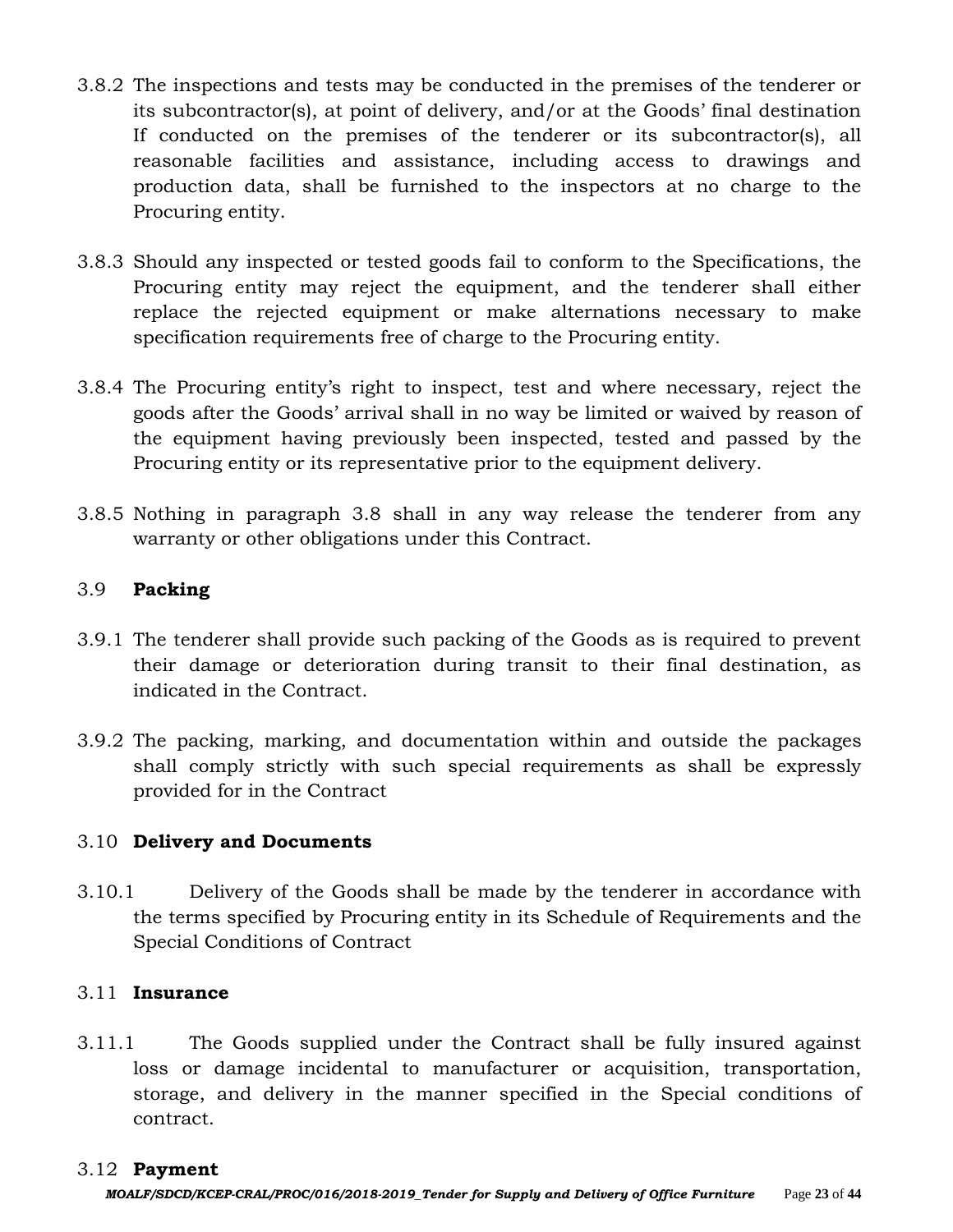- 3.12.1 The method and conditions of payment to be made to the tenderer under this Contract shall be specified in Special Conditions of Contract
- 3.12.2 Payments shall be made promptly by the Procuring entity as specified in the contract

# **3.13 Prices**

- 3.13.1 Prices charged by the tenderer for goods delivered and services performed under the Contract shall not, with the exception of any price adjustments authorized in Special Conditions of Contract, vary from the prices by the tenderer in its tender.
- 3.13.2 Contract price variations shall not be allowed for contracts not exceeding one year (12 months)
- 3.13.3 Where contract price variation is allowed, the variation shall not exceed 10% of the original contract price.
- 3.13.4 Price variation request shall be processed by the procuring entity within 30 days of receiving the request.

## **3.14. Assignment**

3.14.1 The tenderer shall not assign, in whole or in part, its obligations to perform under this Contract, except with the Procuring entity's prior written consent

## **3.15 Subcontracts**

3.15.1 The tenderer shall notify the Procuring entity in writing of all subcontracts awarded under this Contract if not already specified in the tender. Such notification, in the original tender or later, shall not relieve the tenderer from any liability or obligation under the Contract.

## **3.16 Termination for default**

- 3.16.1 The Procuring entity may, without prejudice to any other remedy for breach of Contract, by written notice of default sent to the tenderer, terminate this Contract in whole or in part
	- (a) if the tenderer fails to deliver any or all of the goods within the period(s) specified in the Contract, or within any extension thereof granted by the Procuring entity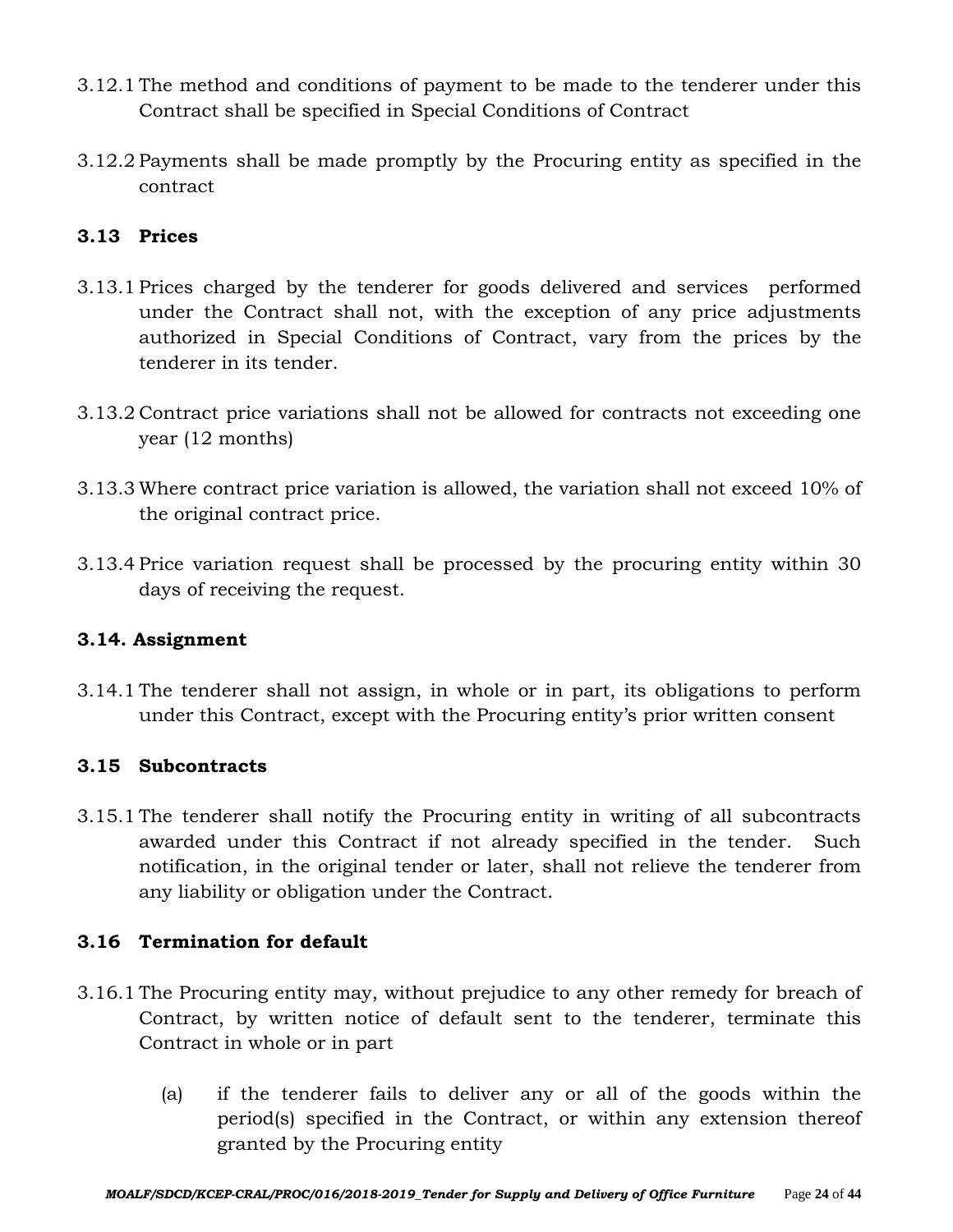- (b) if the tenderer fails to perform any other obligation(s) under the **Contract**
- (c) if the tenderer, in the judgment of the Procuring entity has engaged in corrupt or fraudulent practices in competing for or in executing the **Contract**
- 3.16.2 In the event the Procuring entity terminates the Contract in whole or in part, it may procure, upon such terms and in such manner as it deems appropriate, equipment similar to those undelivered, and the tenderer shall be liable to the Procuring entity for any excess costs for such similar goods.

# **3.17 Liquidated Damages**

3.17.1. If the tenderer fails to deliver any or all of the goods within the period(s) specified in the contract, the procuring entity shall, without prejudice to its other remedies under the contract, deduct from the contract prices liquidated damages sum equivalent to 0.5% of the delivered price of the delayed items up to a maximum deduction of 10% of the delayed goods. After this the tenderer may consider termination of the contract.

## **3.18 Resolution of Disputes**

- 3.18.1 The procuring entity and the tenderer shall make every effort to resolve amicably by direct informal negotiation and disagreement or dispute arising between them under or in connection with the contract
- 3.18.2 If, after thirty (30) days from the commencement of such informal negotiations both parties have been unable to resolve amicably a contract dispute, either party may require adjudication in an agreed national or international forum, and/or international arbitration.

## **3.19 Language and Law**

3.19.1 The language of the contract and the law governing the contract shall be English language and the Laws of Kenya respectively unless otherwise stated.

## **3.20 Force Majeure**

3.20.1 The tenderer shall not be liable for forfeiture of its performance security or termination for default if and to the extent that it's delay in performance or other failure to perform its obligations under the Contract is the result of an event of Force Majeure.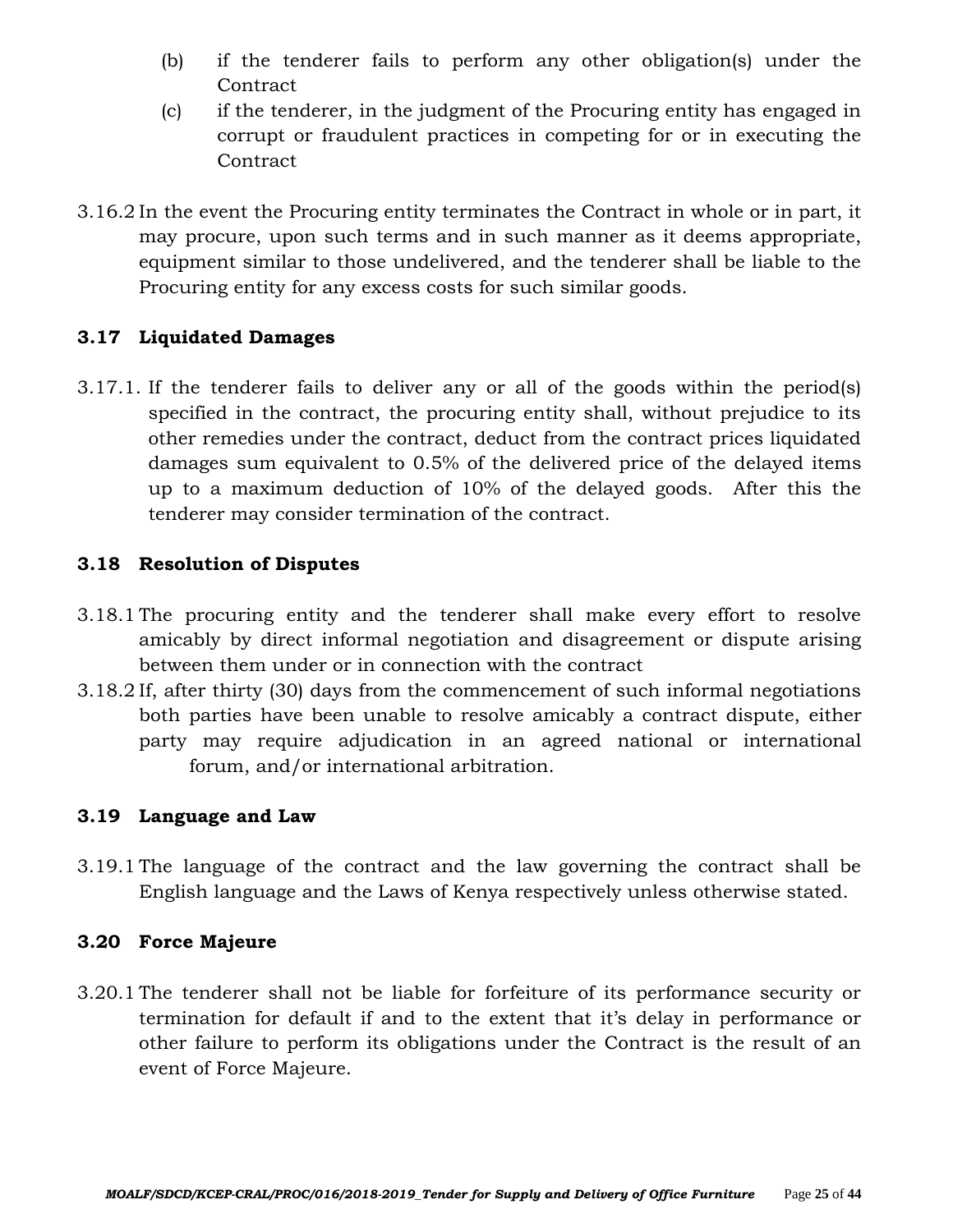# **SECTION IV - SPECIAL CONDITIONS OF CONTRACT**

The following Special Conditions of Contract shall supplement the General **Conditions** 

of contract. Whenever there is a conflict, the provisions herein shall prevail over those in the General Conditions of Contract.

#### **1. Standards**

GCC 3.4 No tender document will be accepted after the official closing time as specified on the advertisement and tender documents.

#### **2. Use of contract documents and information**

GCC 3.5.3 Tenderers should note that no substitution, alteration, change of format or modification to the standard tender documents is allowed. Tenderers are only allowed to add any other relevant additional to the documents. Any tender who doesn't adhere to this condition will automatically be disqualified.

#### 1. **Performance Security**

GCC 3.7.1 The performance security shall be in the amount of 10 per cent of the contract sum

#### **3. Inspection and Tests**

GCC 3.8.1 KCEP-CRAL will carry out a thorough inspection of the items delivered against the provided specifications and literature/brochures evaluated and awarded.

#### **4. Packing**

GCC 3.9.1 The goods must be packed in order to prevent their damage or deterioration during transit to the final destination – KCEP-CRAL Stores, Kilimo house.

#### **5. Delivery and Documents**

- GCC 3.10.1 (i) The deliveries must be made within the stipulated delivery period specified in the Schedule of Requirements. Delivery must conform to the delivery schedule specified in the Schedule of Requirements. Failure to deliver within the stipulated period will cause the order to be cancelled.
	- (iii) (ii) The Supplier shall provide following documents to the procuring entity at the time of delivery: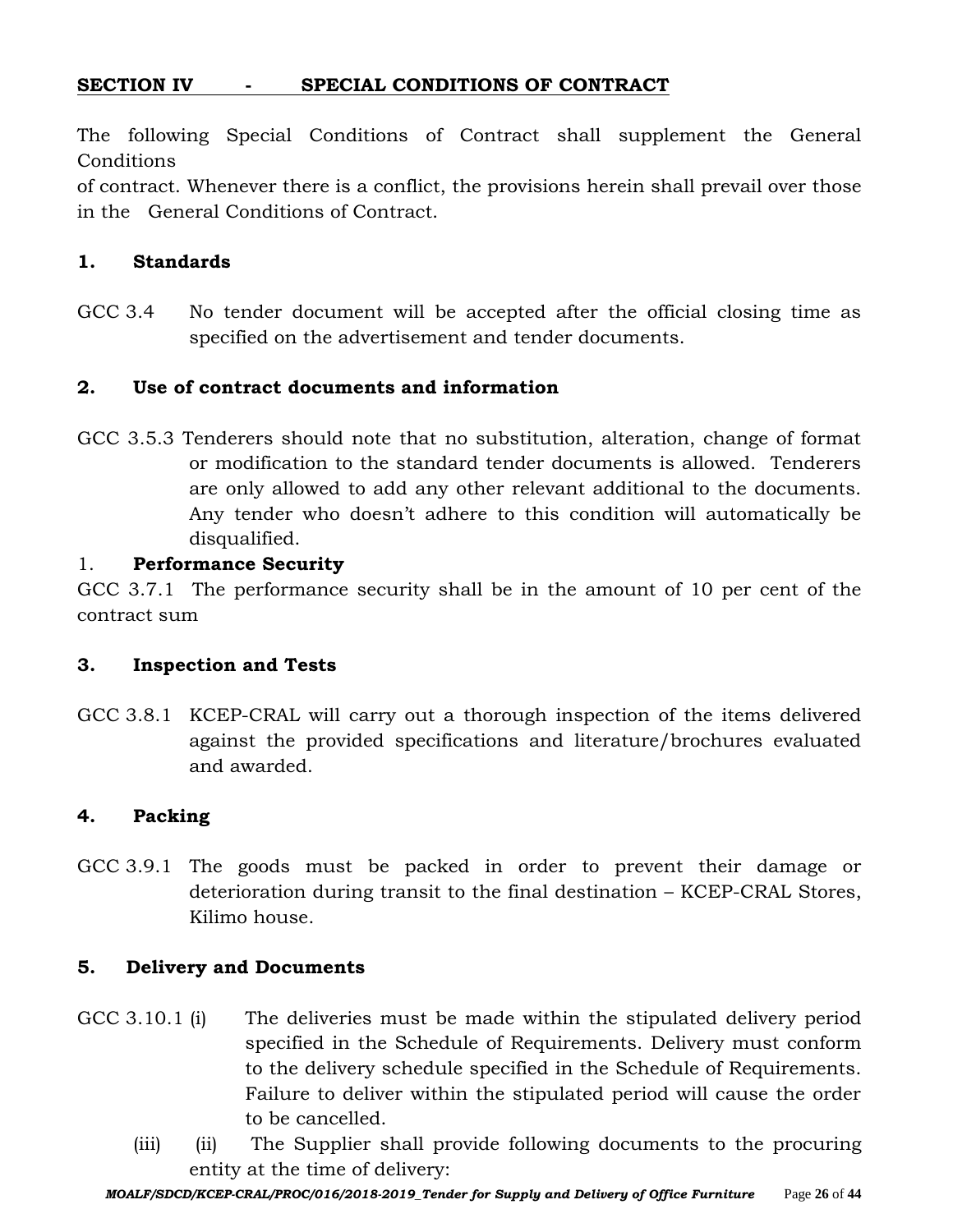- Delivery Note accompanied by duplicate copy of Local Purchase Order (LPO).
- Inspection certificate issued by the nominated inspection agency or the suppliers' factory inspection report if applicable.
- Suppliers invoice showing Goods description, quantity, unit price and total amount.

## **6. Insurance**

GCC 3.11.1 The supplier will cover All Risks for any consignment expenses of the goods until they are accepted by KCEP-CRAL.

# **7. Payment**

- GCC 3.12.1 (i) Payment shall be made to the Supplier in full within thirty (30) days for the satisfactory and accepted delivery with the quantity as provided in the order.
	- (ii) The payment shall be made to the supplier and No any third parties/Agents shall be paid on behalf of the supplier.

## **8. Prices**

- GCC 3.13.1 (i) Prices must remain firm and fixed until the successful completion of delivery;
	- (ii)
	- (iii) Prices quoted must be inclusive of all government taxes and delivery charges to KCEP-CRAL Stores.
	- (iv)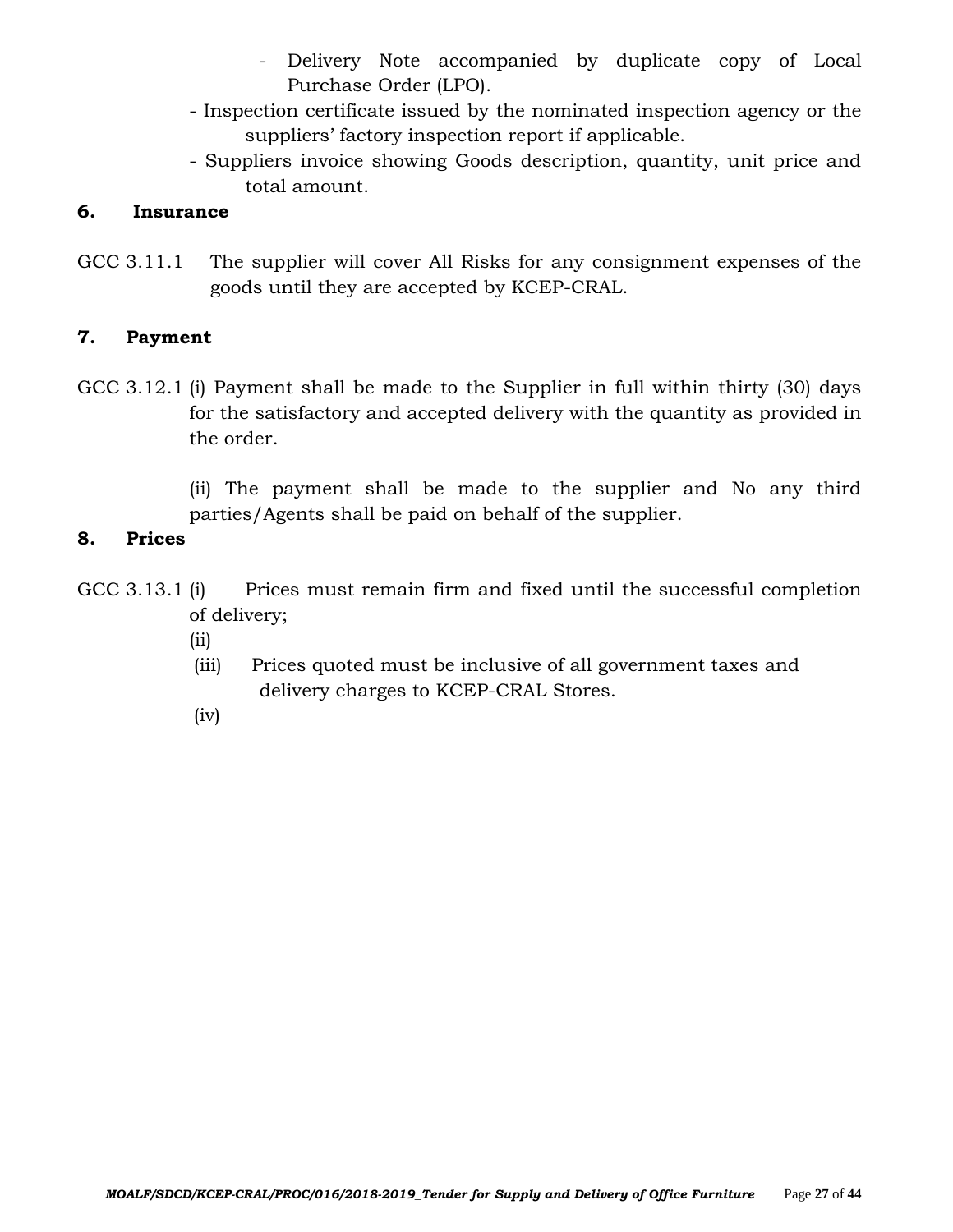### **SECTION V - TECHNICAL SPECIFICATIONS**

#### **5.1 General**

- 5.1.1 These specifications describe the requirements for goods. Tenderers are requested to submit with their offers the detailed specifications, drawings, catalogues, etc for the products they intend to supply
- 5.1.2 Tenderers must indicate on the specifications sheets whether the equipment offered comply with each specified requirement.
- 5.1.3 All the dimensions and capacities of the equipment to be supplied shall not be less than those required in these specifications. Deviations from the basic requirements, if any shall be explained in detail in writing with the offer, with supporting data such as calculation sheets, etc. The procuring entity reserves the right to reject the products, if such deviations shall be found critical to the use and operation of the products.
- 5.1.4 The tenderers are requested to present information along with their offers as follows:
	- (i) Shortest possible delivery period of each product
	- (ii) Information on proper representative and/or workshop for back-up service/repair and maintenance including their names and addresses.

#### **PARTICULARS**

- *Items descriptions and schedule of requirements for the furniture items are in section (V) below.*
- *See the price schedule in section (VI) below.*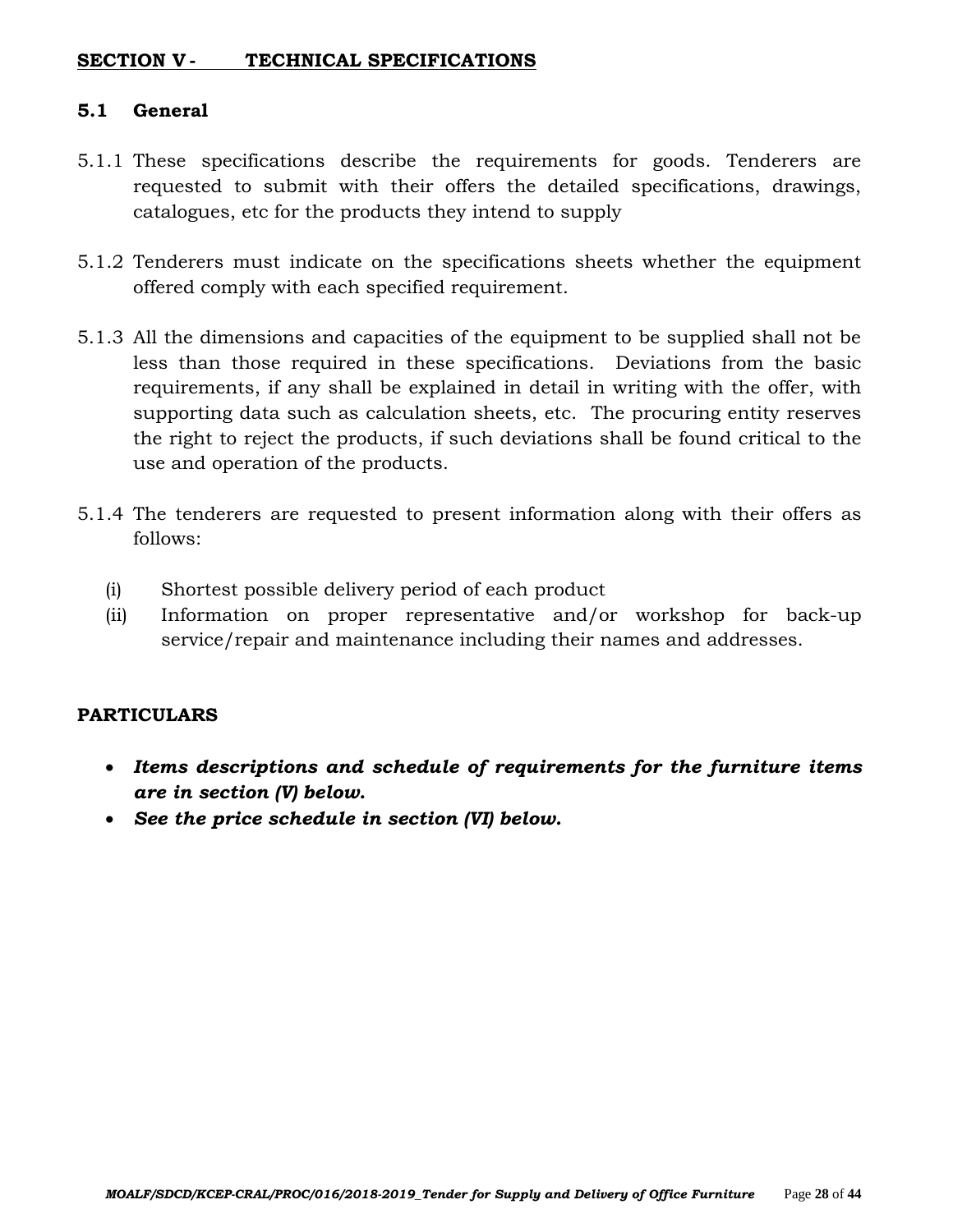#### **SECTION (V): SCHEDULE OF REQUIREMENTS.**

| #  |                                            | <b>UNIT</b> | <b>QTY</b> |
|----|--------------------------------------------|-------------|------------|
|    | <b>ITEM DESCRIPTION</b>                    |             |            |
|    | Fire Proof Cabinets, 4 drawers (coded on   | $P_{C}$     |            |
| 1. | the brochure as (KCEP-CRAL 001)            |             | 10         |
|    | Board Room Chairs static, leather (coded   | $P_{\rm C}$ |            |
| 2. | on the brochure as KCEP-CRAL 002)          |             | 35         |
|    | Office Chairs<br>Executive<br>-Orthopedic  |             |            |
|    | (coded on the brochure as KCEP-CRAL        |             |            |
| 3. | 003)                                       | Pc          | 3          |
|    | Visitors Bench (coded on the brochure as   | Pc          |            |
| 4. | (KCEP-CRAL 004)                            |             | 1          |
|    | Coat Hangers, wooden and/or metallic       | $P_{C}$     |            |
|    | (coded on the brochure as KCEP-CRAL        |             |            |
| 5. | 005)                                       |             | 3          |
|    | Reception Tables/desk, wooden, metallic    | Pc          |            |
|    | or glass (coded on the brochure as         |             |            |
| 6. | (KCEP-CRAL 006)                            |             | 1          |
|    | Document Trays (in and Out) Provide        | $P_{\rm C}$ |            |
| 7. | brochure                                   |             | 10         |
|    | chairs, leather,<br>high<br>Office<br>back | $P_{C}$     |            |
|    | Orthopedic (coded on the brochure as       |             |            |
| 8. | KCEP-CRAL 008)                             |             | 8          |

**NOTE:** *Delivery shall be made within sixty days after the order and the delivery to be done as per samples provided below:*

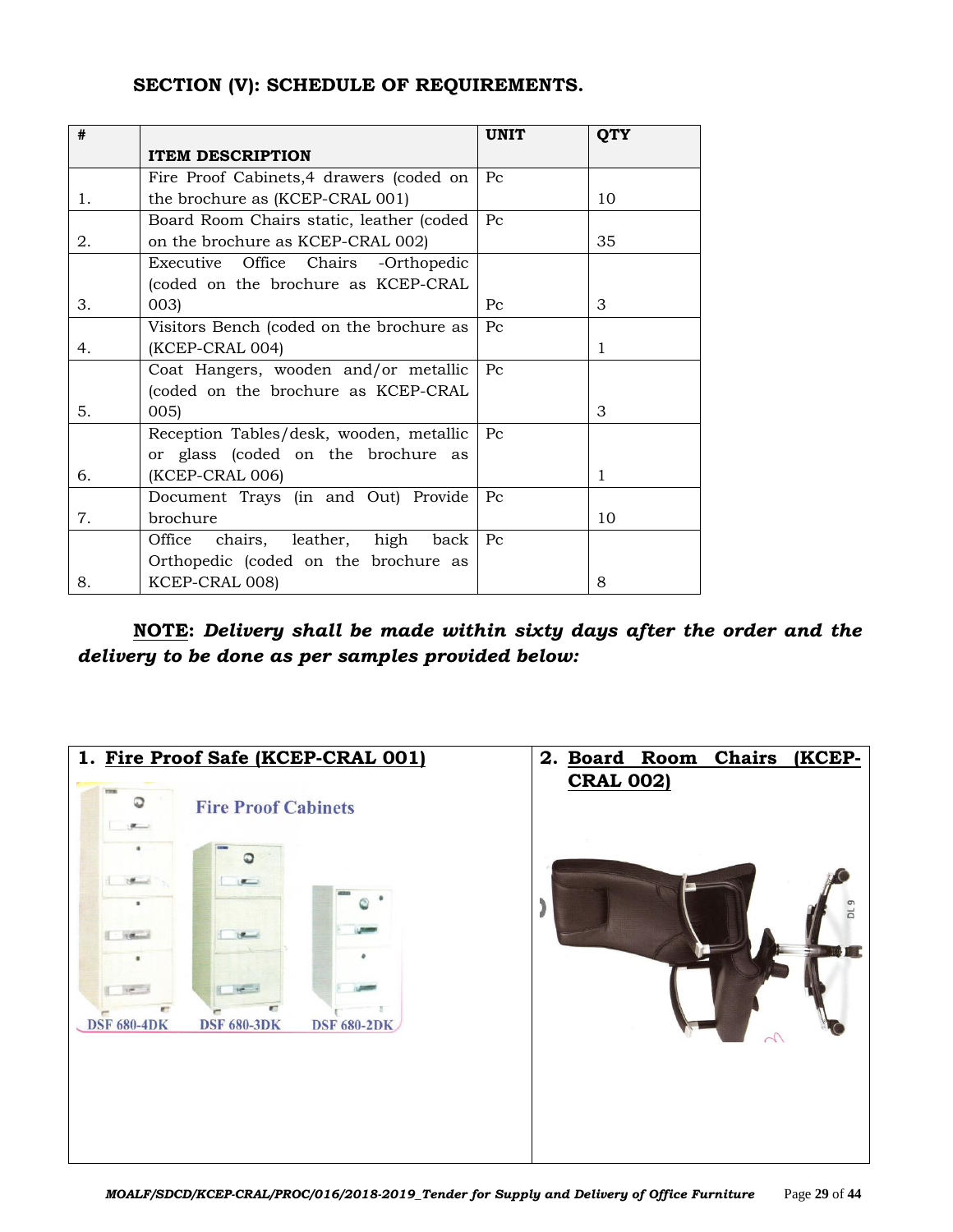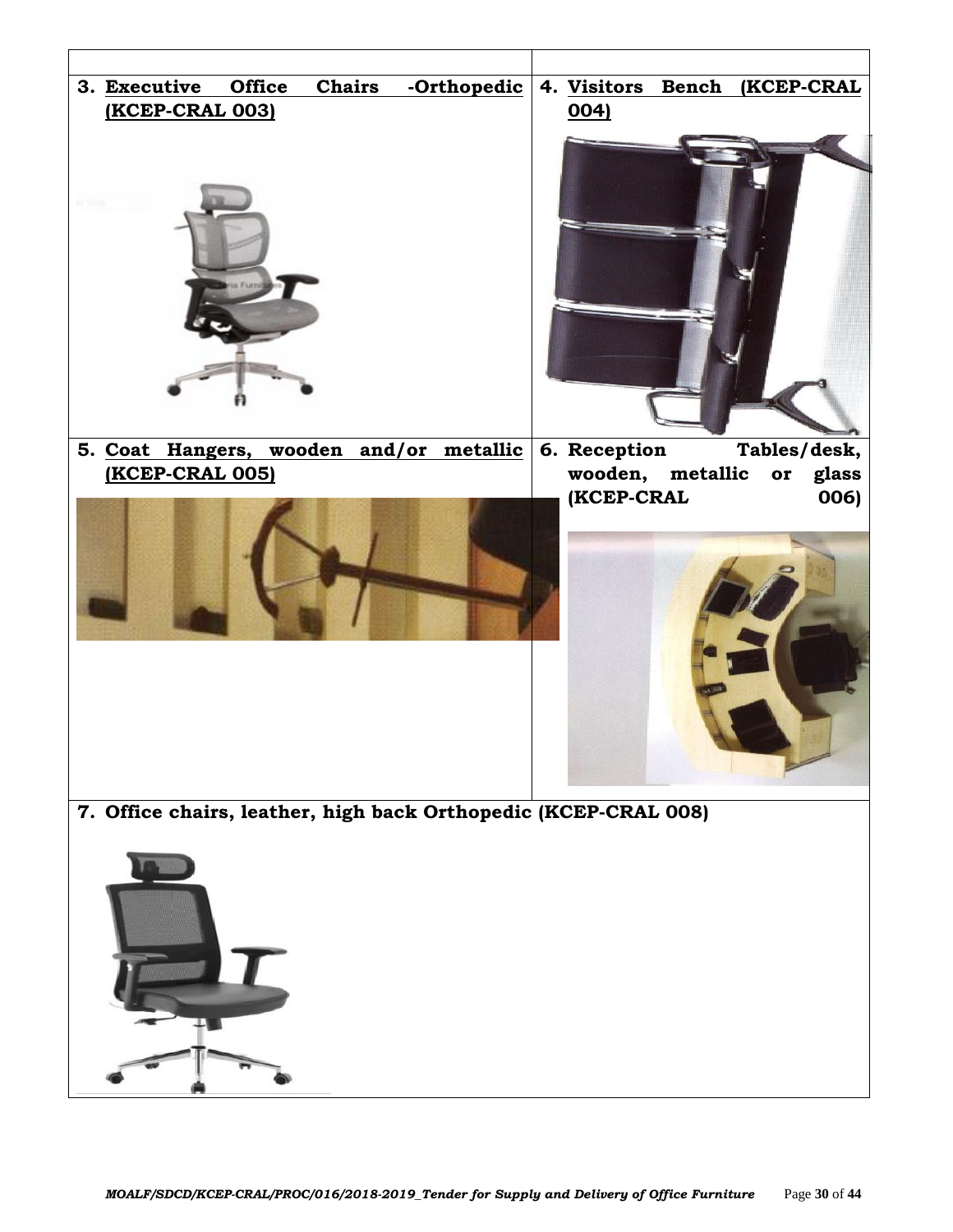#### *SECTION (VI): PRICE SCHEDULE.*

| s/        |                                                                                                  | <b>UNIT</b> | <b>QTY</b> | <b>UNIT PRICE</b> | <b>TOTAL PRICE</b> |
|-----------|--------------------------------------------------------------------------------------------------|-------------|------------|-------------------|--------------------|
| <b>NO</b> | <b>ITEM DESCRIPTION</b>                                                                          |             |            |                   |                    |
| 1.        | Fire Proof Cabinets, 4 drawers (coded on the<br>brochure as (KCEP-CRAL 001)                      | Pc          | 10         |                   |                    |
| 2.        | Board Room Chairs static, leather (coded on<br>the brochure as KCEP-CRAL 002)                    | $P_{C}$     | 35         |                   |                    |
| 3.        | Executive Office Chairs -Orthopedic (coded on<br>the brochure as KCEP-CRAL 003)                  | $P_{\rm C}$ | 3          |                   |                    |
| 4.        | Visitors Bench (coded on the brochure as<br>(KCEP-CRAL 004)                                      | $P_{\rm C}$ | 1          |                   |                    |
| 5.        | Coat Hangers, wooden and/or metallic (coded<br>on the brochure as KCEP-CRAL 005)                 | $P_{C}$     | 3          |                   |                    |
| 6.        | Reception Tables/desk, wooden, metallic or<br>glass (coded on the brochure as (KCEP-CRAL<br>006) | $P_{C}$     | 1          |                   |                    |
| 7.        | Trays (in and Out)<br>Document<br>Provide<br>brochure                                            | Pc          | 10         |                   |                    |
| 8.        | Office chairs, leather, high back Orthopedic<br>(coded on the brochure as KCEP-CRAL 008)         | $P_{C}$     | 8          |                   |                    |
|           | <b>SUB-TOTAL</b>                                                                                 |             |            |                   |                    |
|           | <b>VAT 16%</b>                                                                                   |             |            |                   |                    |
|           | <b>TOTAL PRICE</b>                                                                               |             |            |                   |                    |

#### **IMPORTANT NOTES:**

- **All items MUST be quoted for, failure to which the bidder shall be disqualified.**
- **All items in MUST be quoted accurately in both unit and total price.**
- **Evaluation and award will be based on the total** *lowest* **cost of technically compliant items.**
- **Prices quoted must be inclusive of delivery costs, all applicable taxes/ levies.**
- **Comprehensive/detailed/accurate specifications/brochures/literature for all the items to be offered must be provided, to avoid disqualification.**

Signature of tenderer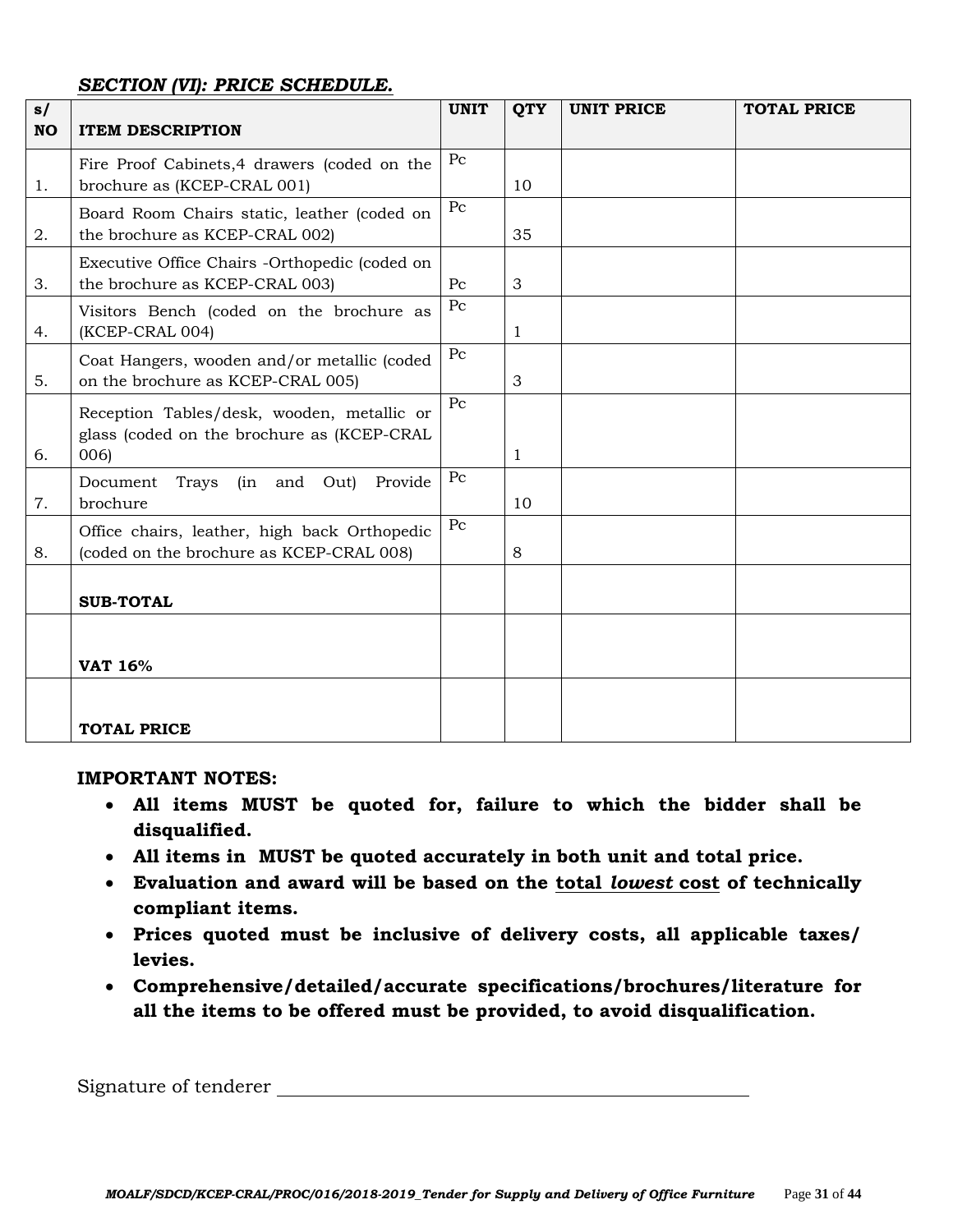#### **SECTION VII - STANDARD FORMS**

#### 8.1 **FORM OF TENDER**

Date and the set of the set of the set of the set of the set of the set of the set of the set of the set of the set of the set of the set of the set of the set of the set of the set of the set of the set of the set of the

Tender No.

To:

*[name and address of procuring entity]*

Gentlemen and/or Ladies:

1. Having examined the tender documents including Addenda

Nos. ………………………………. *[insert numbers].*the receipt of which is hereby duly acknowledged, we, the undersigned, offer to supply deliver, install ( …………………………………………… (*insert equipment description*) in conformity with the said tender documents for the sum of …………………………………………………………. (*total tender amount in words and figures*) or such other sums as may be ascertained in accordance with the Schedule of Prices attached herewith and made part of this Tender.

2. We undertake, if our Tender is accepted, to deliver install the furniture in accordance with the delivery schedule specified in the Schedule of Requirements.

3. If our Tender is accepted, we will obtain the guarantee of a bank in a sum of equivalent to percent of the Contract Price for the due performance of the Contract , in the form prescribed by ………………. ……………….( *Procuring entity).*

4. We agree to abid by this Tender for a period of …… [*number]* days from the date fixed for tender opening of the Instructions to tenderers, and it shall remain binding upon us and may be accepted at any time before the expiration of that period.

5. This Tender, together with your written acceptance thereof and your notification of award, shall constitute a Contract, between us. Subject to signing of the Contract by the parties.

6. We understand that you are not bound to accept the lowest or any tender you may receive.

Dated this day of 20

[signature] [in the capacity of]

Duly authorized to sign tender for an on behalf of \_\_\_\_\_\_\_\_\_\_\_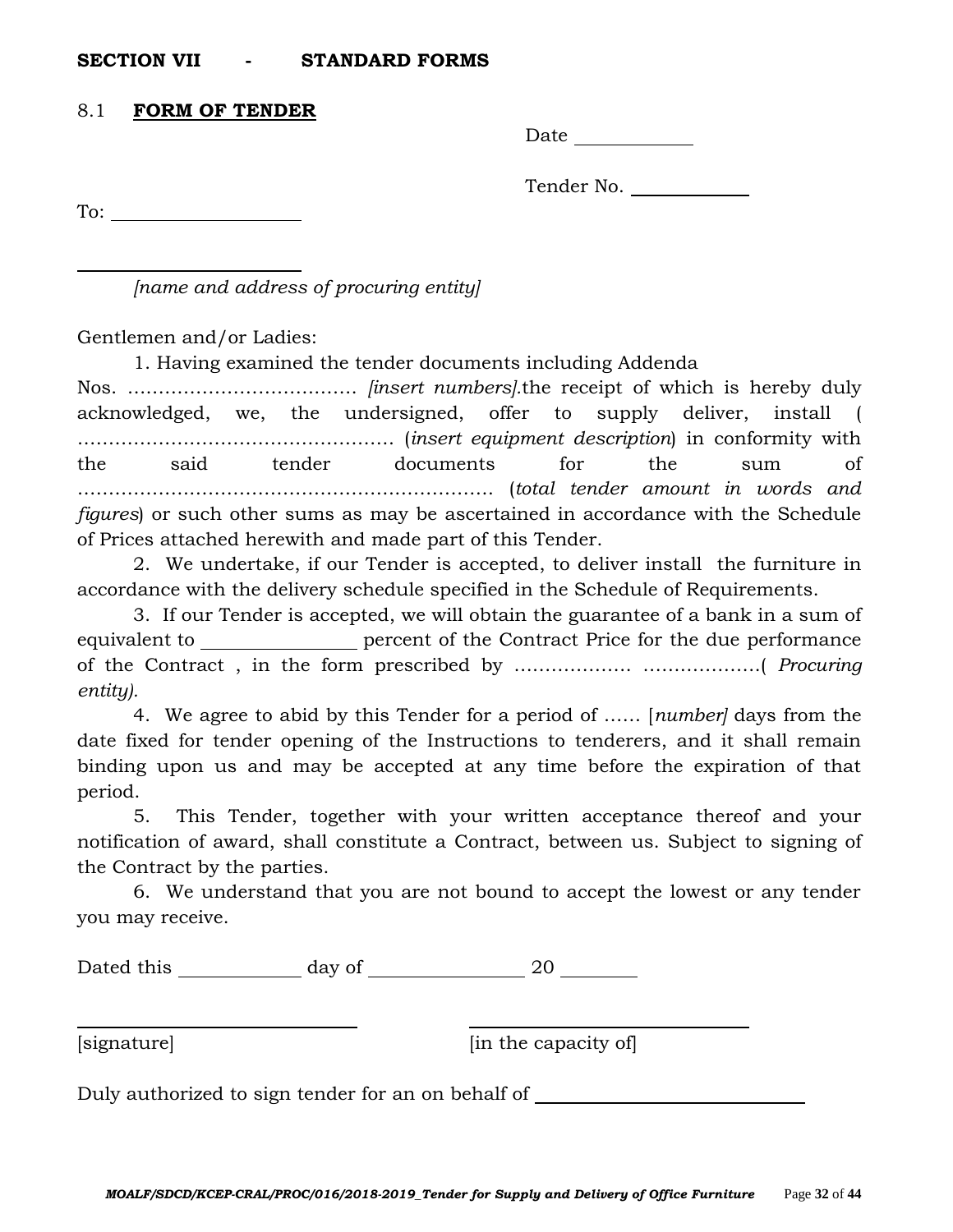#### 8.2 **CONFIDENTIAL BUSINESS QUESTIONNAIRE FORM**

**You are advised that it is a serious offence to give false information on this form will lead to automatic disqualification/termination of your business proposal at your cost.**

| Part 1 - General                                                 |
|------------------------------------------------------------------|
| <b>Business Name</b>                                             |
|                                                                  |
|                                                                  |
|                                                                  |
| Location of Business Premises                                    |
|                                                                  |
|                                                                  |
|                                                                  |
|                                                                  |
| Plot No  Street/Road Postal address Tel No.                      |
|                                                                  |
|                                                                  |
|                                                                  |
|                                                                  |
|                                                                  |
|                                                                  |
| Nature of Business (Attach Company Profile)                      |
|                                                                  |
|                                                                  |
|                                                                  |
| Registration Certificate No. (Attach Copy)                       |
|                                                                  |
|                                                                  |
|                                                                  |
|                                                                  |
| Tax Compliance No (Attach Copy)                                  |
|                                                                  |
|                                                                  |
|                                                                  |
| Maximum value of business which you can handle at any one time - |
|                                                                  |
|                                                                  |
|                                                                  |
|                                                                  |
|                                                                  |
|                                                                  |
|                                                                  |
|                                                                  |
|                                                                  |
|                                                                  |
|                                                                  |
|                                                                  |
|                                                                  |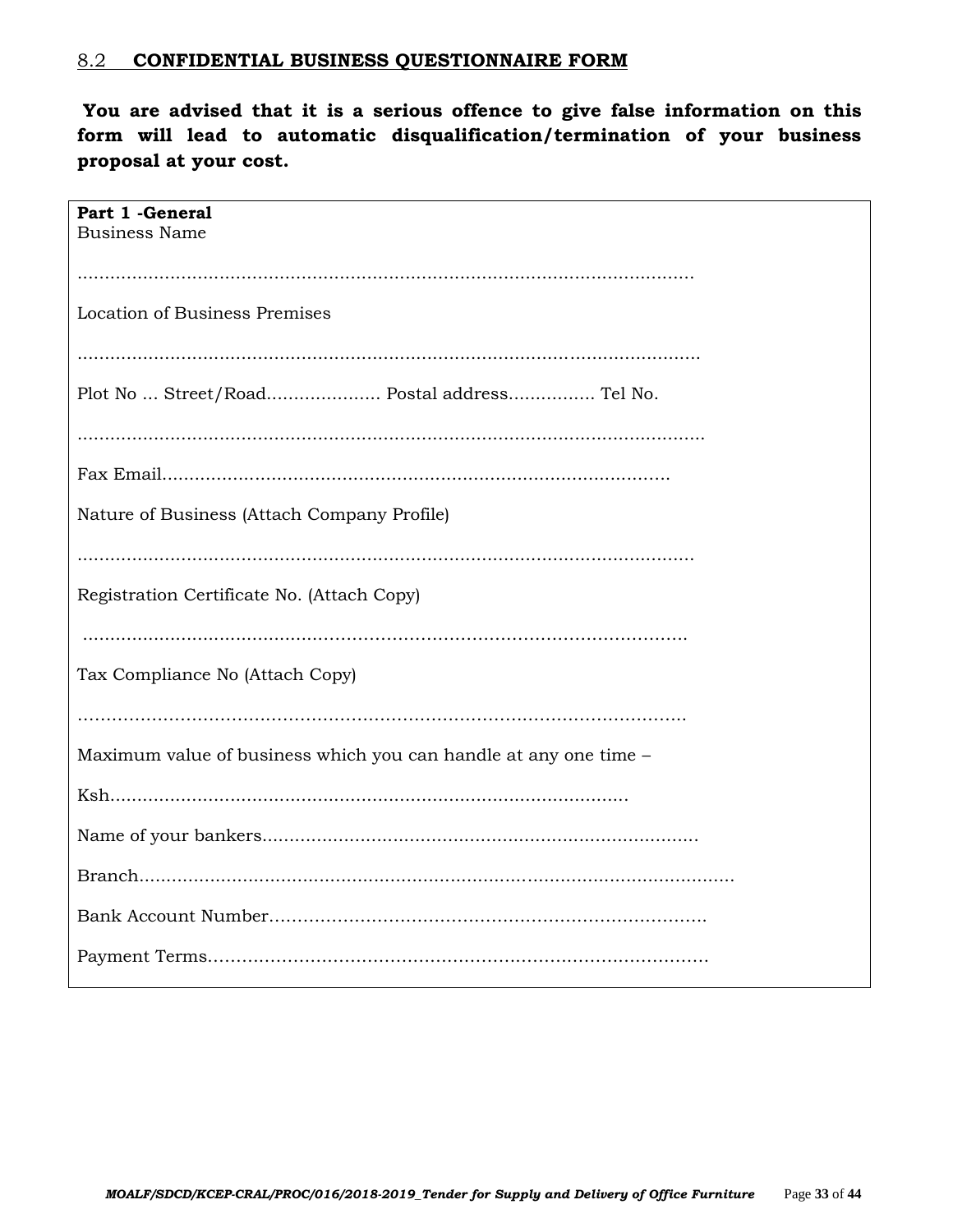| Part 2 (a) – Sole Proprietor                                                                                                                                                                                                                                                                   |                                                                                                                          |
|------------------------------------------------------------------------------------------------------------------------------------------------------------------------------------------------------------------------------------------------------------------------------------------------|--------------------------------------------------------------------------------------------------------------------------|
|                                                                                                                                                                                                                                                                                                |                                                                                                                          |
| Naturalization or Registration                                                                                                                                                                                                                                                                 | If a Kenyan Citizen, indicate under Citizenship Details whether by Birth,                                                |
| Part 2 (b) – Partnership<br>Given details of partners as follows<br>Naturalization or Registration                                                                                                                                                                                             | Name Mationality Citizenship details Shares<br>lf a Kenyan Citizen, indicate under Citizenship Details whether by Birth, |
| Part 2 (c) – Registered Company<br>Private or Public<br>(Attach brochures or annual reports in case of public companies)<br>State the nominal and issued capital of company<br>Nominal Kshs. Issued Kshs.<br>Give details of all directors as follows<br>Name<br>Nationality<br>2.<br>З.<br>4. | Citizenship details<br>Shares                                                                                            |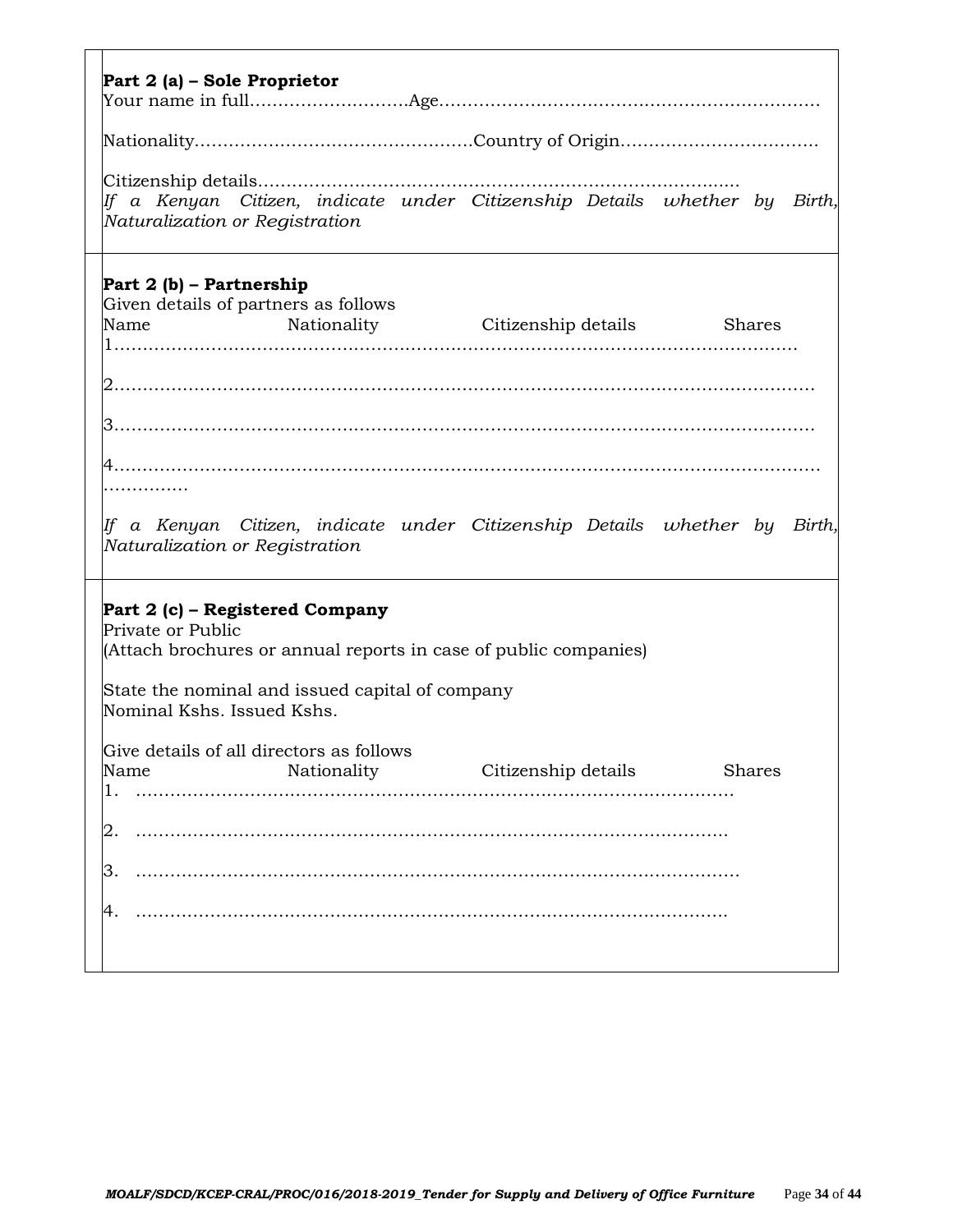| Part 3- List of corporate client customers and their addresses, telephone numbers<br>and contact person.                                                                                                                                                            |
|---------------------------------------------------------------------------------------------------------------------------------------------------------------------------------------------------------------------------------------------------------------------|
|                                                                                                                                                                                                                                                                     |
|                                                                                                                                                                                                                                                                     |
|                                                                                                                                                                                                                                                                     |
|                                                                                                                                                                                                                                                                     |
|                                                                                                                                                                                                                                                                     |
|                                                                                                                                                                                                                                                                     |
|                                                                                                                                                                                                                                                                     |
|                                                                                                                                                                                                                                                                     |
| Part 4-(a) Debarment                                                                                                                                                                                                                                                |
|                                                                                                                                                                                                                                                                     |
| $\mathbb{I}/\mathbb{W}$ e declare that I/We have not been debarred from any procurement process and<br>shall not engage in any fraudulent or corrupt acts with regard to this or any other tender<br>by the KCEP-CRAL and any other public or private institutions. |
|                                                                                                                                                                                                                                                                     |
|                                                                                                                                                                                                                                                                     |
|                                                                                                                                                                                                                                                                     |
|                                                                                                                                                                                                                                                                     |
| Duly authorized to sign Tender for and on behalf of                                                                                                                                                                                                                 |
|                                                                                                                                                                                                                                                                     |
| Part 4-(b) Bankruptcy / Insolvency / receivership.                                                                                                                                                                                                                  |
| $\mu$ /We declare that I/We have not been declared bankrupt or insolvent by the competent<br>Authorities in Kenya and neither are we under receivership:                                                                                                            |
| Full                                                                                                                                                                                                                                                                |
|                                                                                                                                                                                                                                                                     |
|                                                                                                                                                                                                                                                                     |
| Duly authorized to sign Tender for and on behalf of                                                                                                                                                                                                                 |
|                                                                                                                                                                                                                                                                     |
|                                                                                                                                                                                                                                                                     |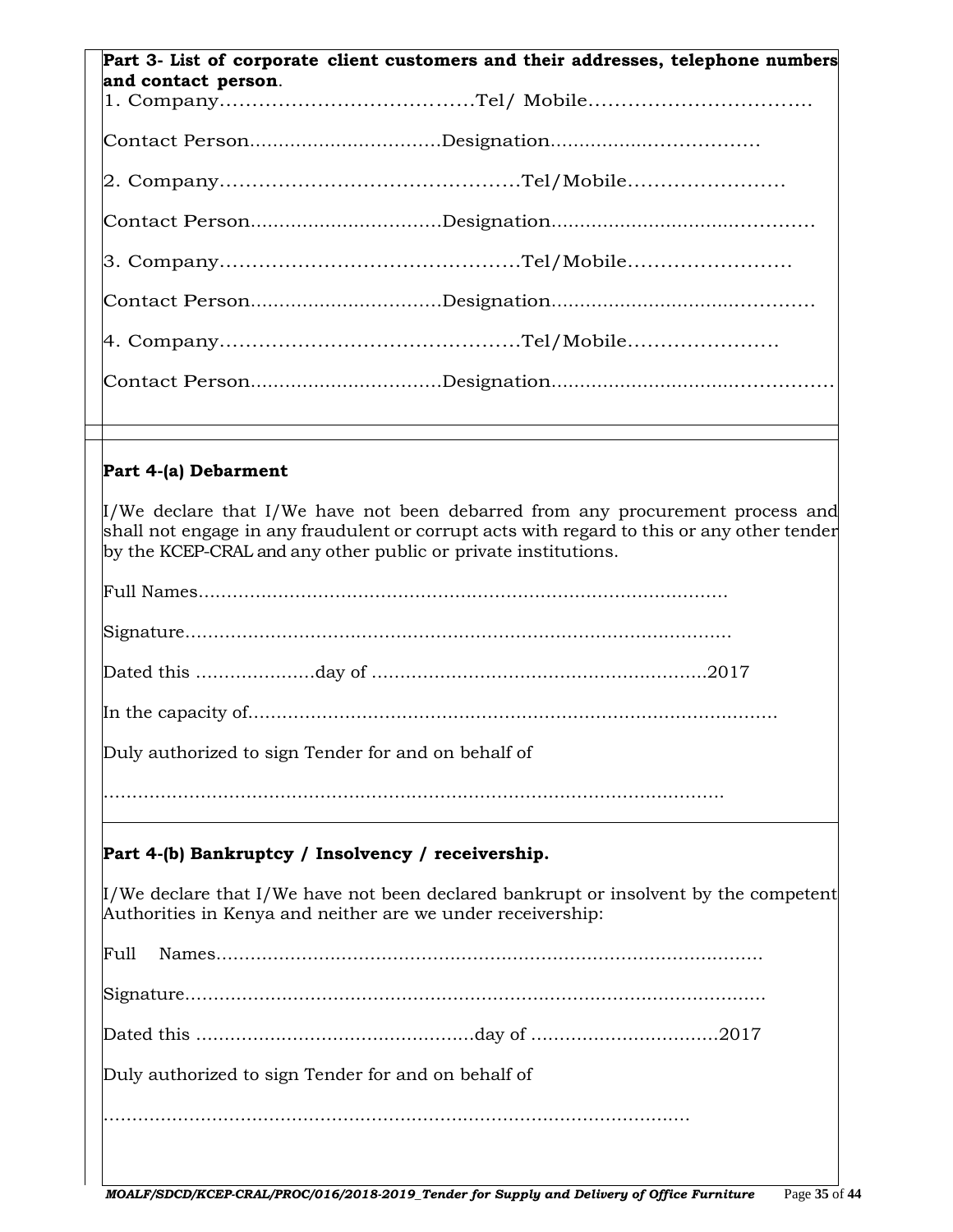| Part 4-(c) - Criminal Offence                                                                                                 |
|-------------------------------------------------------------------------------------------------------------------------------|
| $I/We$ , (Name (s) of Director(s)):-                                                                                          |
|                                                                                                                               |
|                                                                                                                               |
|                                                                                                                               |
| Have not been convicted of any criminal offence relating to professional conduct or the                                       |
| making of false statements or misrepresentations as to its qualifications to enter into a                                     |
| procurement contract within a period of three (3) years preceding the commencement of                                         |
| procurement proceedings.                                                                                                      |
|                                                                                                                               |
|                                                                                                                               |
|                                                                                                                               |
|                                                                                                                               |
|                                                                                                                               |
| In the capacity of                                                                                                            |
|                                                                                                                               |
|                                                                                                                               |
|                                                                                                                               |
|                                                                                                                               |
| Suppliers' / Company's Official Rubber Stamp                                                                                  |
|                                                                                                                               |
|                                                                                                                               |
|                                                                                                                               |
|                                                                                                                               |
|                                                                                                                               |
|                                                                                                                               |
| Part 4-(d) Conflict of Interest                                                                                               |
|                                                                                                                               |
| $\texttt{I}/\texttt{We}$ , the undersigned state that I / We have no conflict of interest in relation to this<br>procurement: |
|                                                                                                                               |
|                                                                                                                               |
|                                                                                                                               |
|                                                                                                                               |
|                                                                                                                               |
|                                                                                                                               |
|                                                                                                                               |
|                                                                                                                               |
|                                                                                                                               |
|                                                                                                                               |
|                                                                                                                               |
|                                                                                                                               |
|                                                                                                                               |
|                                                                                                                               |
| Suppliers' / Company's Official Rubber Stamp                                                                                  |
|                                                                                                                               |
|                                                                                                                               |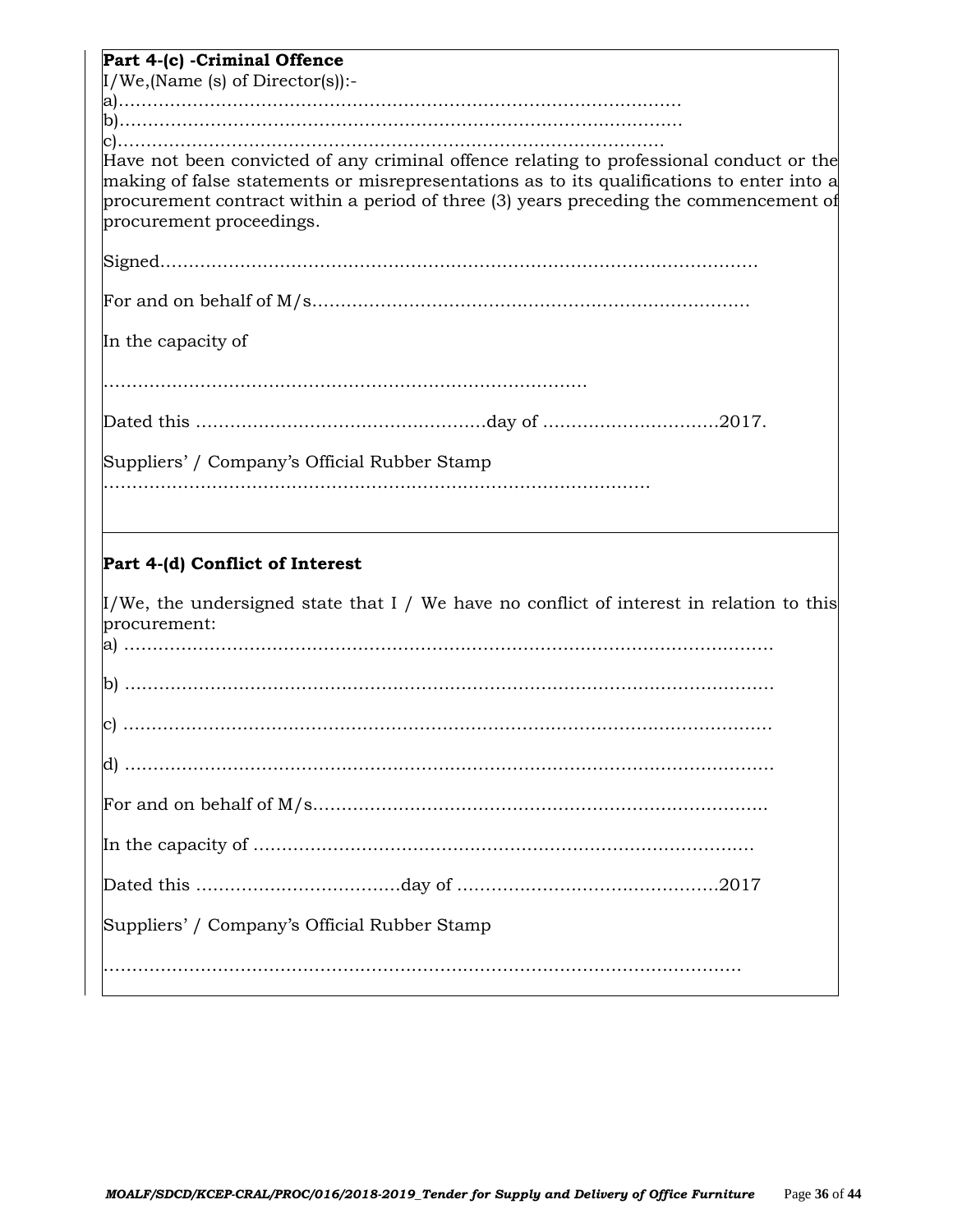#### **Part 4-(e)** – **Interest in the Firm:**

Is there any person/persons in KCEP-CRAL or any other public institution who has interest in the Firm?

Yes/No ……………………….. (Delete as necessary)

Institution …………….……………………………………. ……………………………… …

(Title) (Signature) (Date)

……………………………………………………………………

………………………………………………………………

**PART 5(I) – EXPERIENCE***: NOTE: THIS SECTION IS MANDATORY ONLY IF IT FORMS PART OF TECHNICAL EVALUATION. IT'S ALSO NOT NECESSARY FOR ALREADY PRE-QUALIFIED OR DIRECT PROCUREMENT FIRMS. AGPO FIRMS ARE HOWEVER EXCLUDED ENTIRELY FROM FILLING IT.*

Please list here below similar projects accomplished or companies / clients you have supplied with similar items or materials / Services in the last 5 years

|   | <b>NAME</b> | COMPANY   COUNTR   CONTRAC   VALUE<br><b>ORDER</b><br>NO | <b>CONTRACT</b><br><b>PERSON</b><br>(FULL<br><b>NAMES</b> | <b>EMAI</b> | <b>CELL</b><br>PHONE<br>NO |
|---|-------------|----------------------------------------------------------|-----------------------------------------------------------|-------------|----------------------------|
|   |             |                                                          |                                                           |             |                            |
|   |             |                                                          |                                                           |             |                            |
| ີ |             |                                                          |                                                           |             |                            |

#### **Part 6(i or j) – Bank account details:**

AGPO firms must provide evidence from their bank that the account to which KCEP-CRAL shall make payment has a youth or a woman or a PWD listed in the CR12 form/partnership deed/sole proprietor certificate as a MANDATORY signatory of that account,- Sec.157 (11) of PPADA:

Account No………………………………………………………………………………………….

Name of the person(s) in the CR12 form OR in the partnership deed OR in the sole proprietor

Certificate………………………….………......./...................……………..……………….

|  | authorized Banker |  |  |  |
|--|-------------------|--|--|--|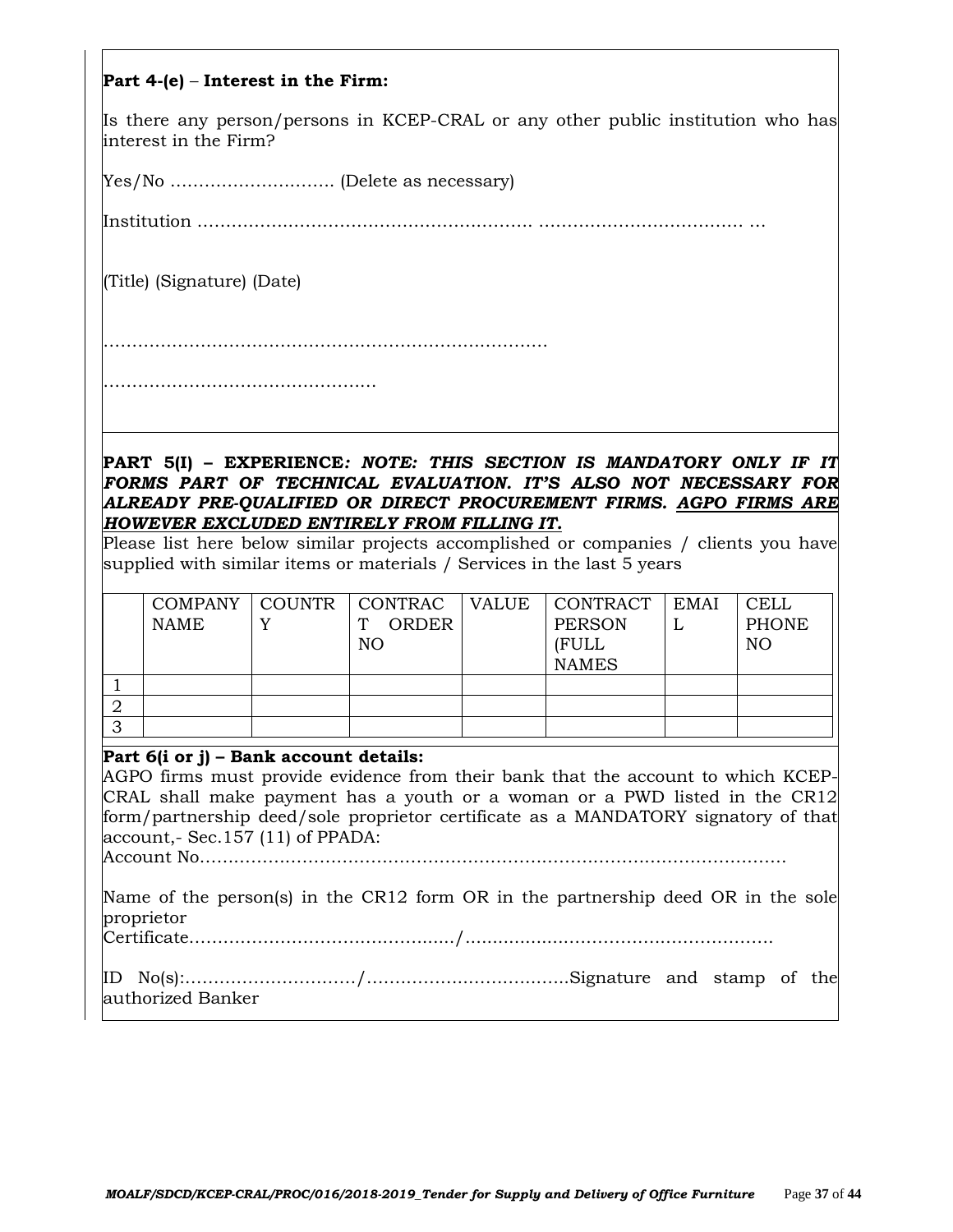#### **Part 7--Declaration**

 $\mu$ /We the undersigned state that the above information is correct and that I/We give KCEP-CRAL to seek any other references concerning my/our company from whatever sources deemed e.g. company registrar's office, banks etc.

| <b>Date.</b>       |     |    |        |    |     |
|--------------------|-----|----|--------|----|-----|
| In the capacity of |     |    |        |    |     |
| For                | and | on | behalf | οf | M/s |
|                    |     |    |        |    |     |
| Full names         |     |    |        |    |     |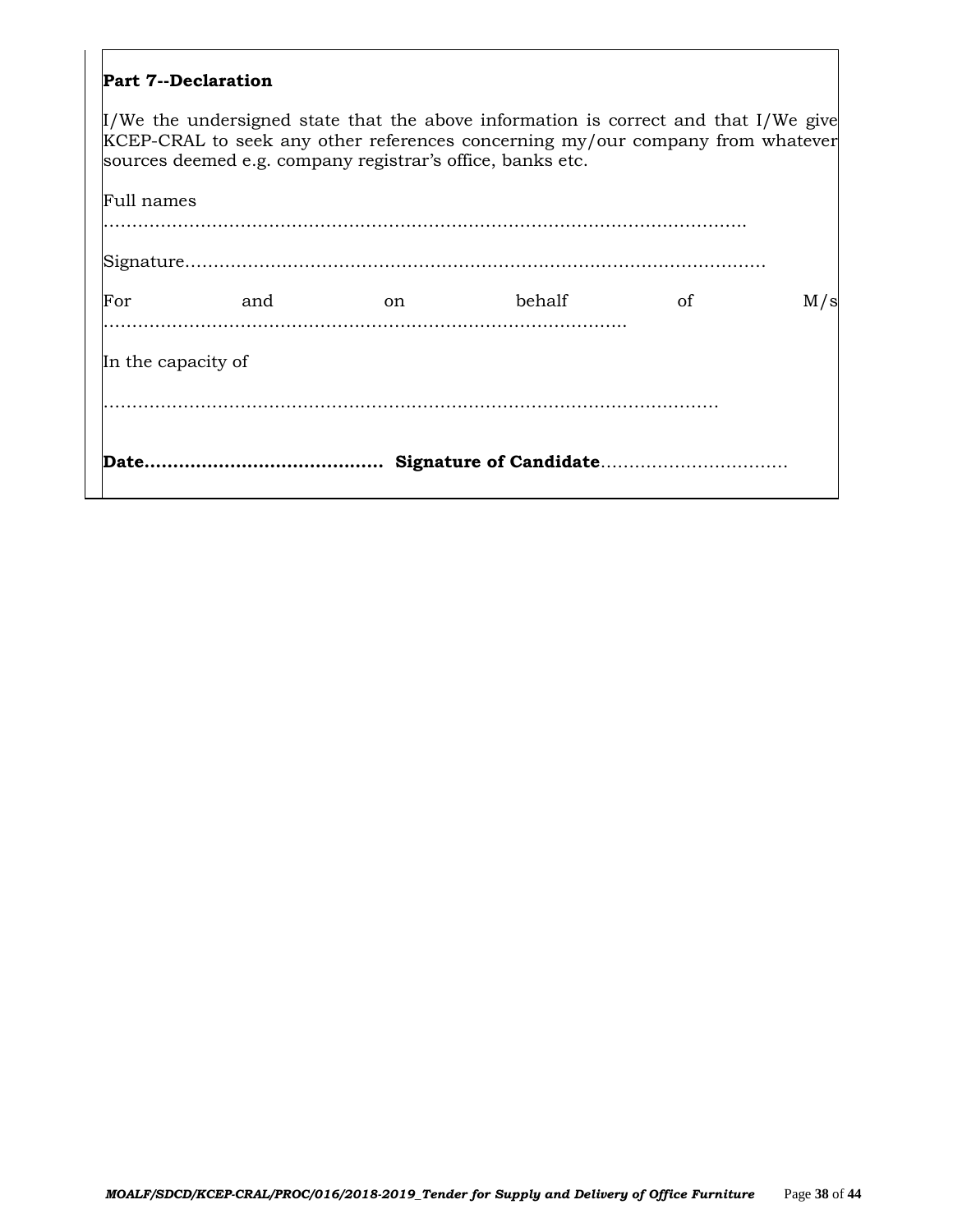### **8.3 TENDER QUESTIONNAIRE**

Please fill in block letters 1. Full names of tenderer: ……………………………………………………………………………………………… ……………………………………………………………………………………………… 2. Full address of tenderer to which tender correspondence is to be sent (unless an agent has been appointed below) ……………………………………………………………………………………………… ……………………………………………………………………………………………… 3. Telephone/mobile numbers of tenderer: ……………………………………………………………………………………………… ……………………………………………………………………………………………… 4. **Official and functioning email addresses of tenderer:** ……………………………………………………………………………………………… ……………………………………………………………………………………………… 5. Name of tenderers representative to be contacted on matters of the tender during the tender period. ……………………………………………………………………………………………… ……………………………………………………………………………………………… 6. Details of tenderers nominated agent (if any) to receive tender notices. This is essential if the tenderer does not have his registered address in Kenya (name, address, telephone and fax) ………………………………………………………………………………… ………………………………………………………………………………………………

#### **Signature and stamp/seal of tenderer**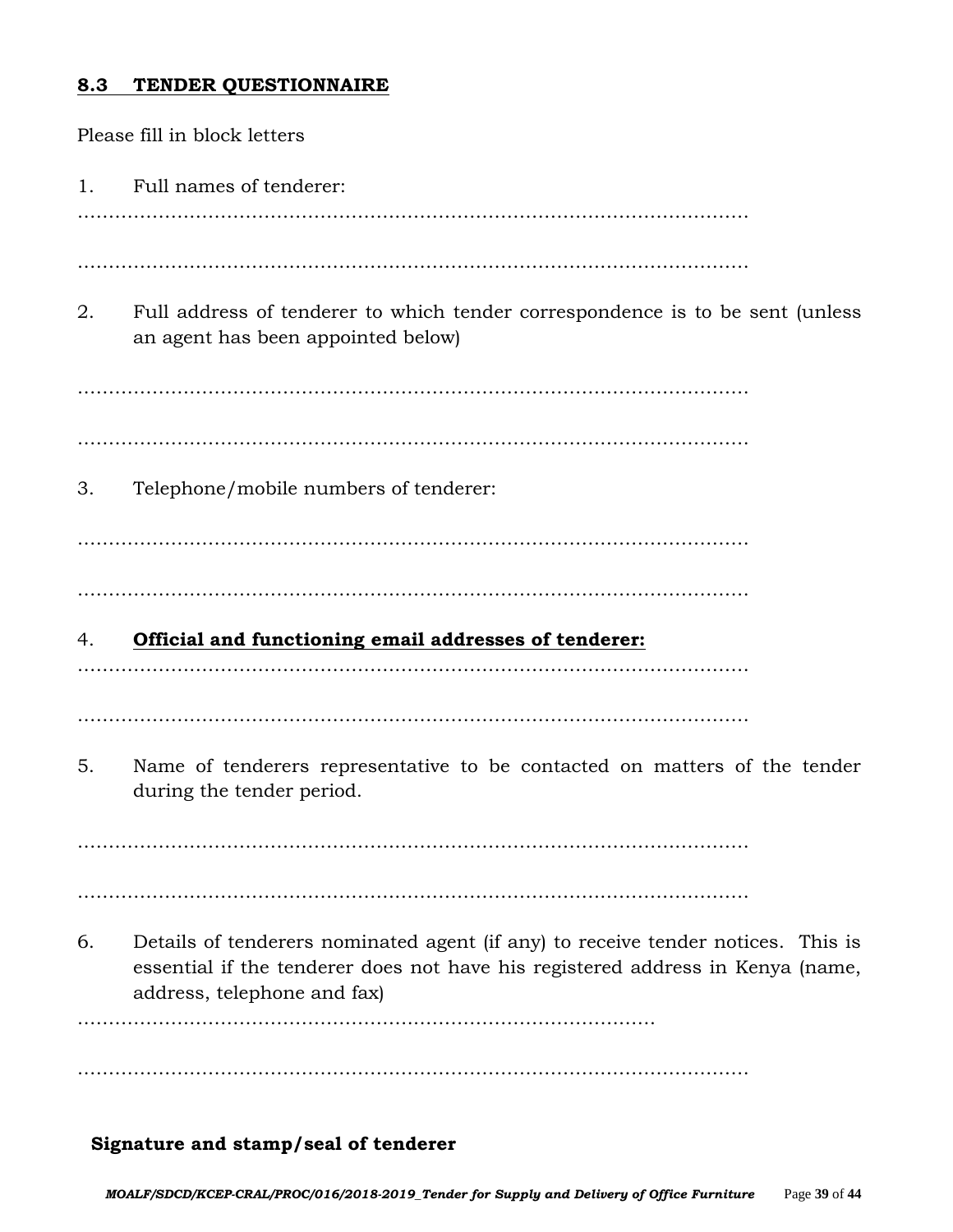# **8.4 TENDER SECURITY FORM**

Whereas ……………………………………………. [*name of the tenderer]* (hereinafter called "the tenderer") has submitted its tender dated …………. [*date of submission of tender]* for the supply, installation and commissioning of ………………………………*[name and/or description of the equipment]* (hereinafter called "the Tender") …………………………………………….. KNOW ALL PEOPLE by these presents that WE ……………………… ……………… of …………………………………………. having our registered office at ………………… (hereinafter called "the Bank"), are bound unto …………….. [*name of Procuring entity}*  (hereinafter called "the Procuring entity") in the sum of ………………………………….. for which payment well and truly to be made to the said Procuring entity, the Bank binds itself, its successors, and assigns by these presents. Sealed with the Common Seal of the said Bank this \_\_\_\_\_\_\_\_\_\_\_\_\_\_\_ day of \_\_\_\_\_\_\_\_\_\_\_\_\_\_\_\_\_ 20 \_\_\_\_\_\_\_\_\_

THE CONDITIONS of this obligation are:-

.

- 1. If the tenderer withdraws its Tender during the period of tender validity specified by the tenderer on the Tender Form; or
- 2. If the tenderer, having been notified of the acceptance of its Tender by the Procuring entity during the period of tender validity:
	- (a) fails or refuses to execute the Contract Form, if required; or
	- (b) fails or refuses to furnish the performance security in accordance with the Instructions to tenderers;

We undertake to pay to the Procuring entity up to the above amount upon receipt of its first written demand, without the Procuring entity having to substantiate its demand, provided that in its demand the Procuring entity will note that the amount claimed by it is due to it, owing to the occurrence of one or both of the two conditions, specifying the occurred condition or conditions.

This tender guarantee will remain in force up to and including thirty (30) days after the period of tender validity, and any demand in respect thereof should reach the Bank not later than the above date.

*[signature of the bank] (Amend accordingly if provided by Insurance Company)*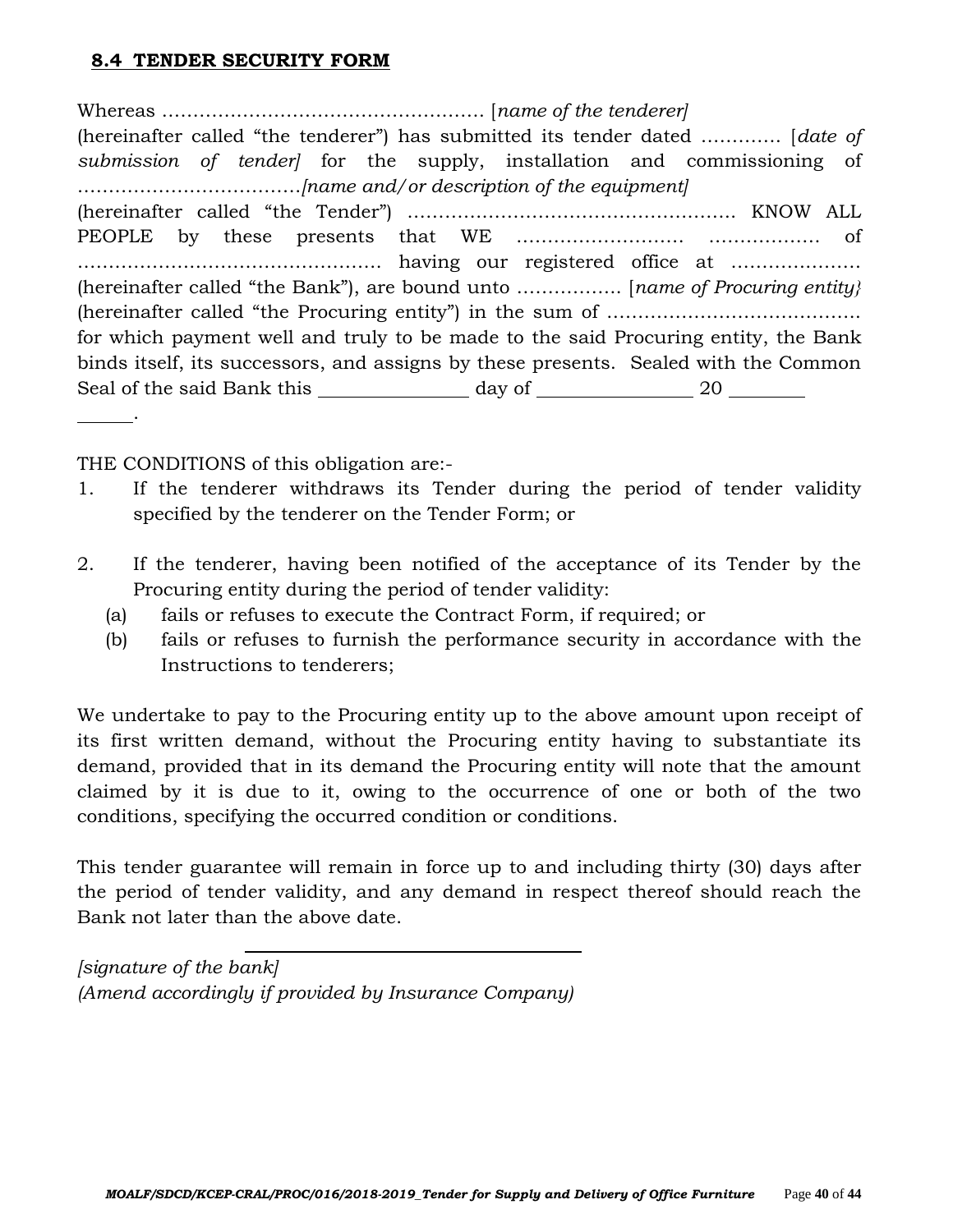## **8.5 CONTRACT FORM**

THIS AGREEMENT made the day of 20 between ……………… [*name of Procurement entity)* of ……….. [*country of Procurement entity]* (hereinafter called "the Procuring entity) of the one part and …………………….. [*name of tenderer]* of ………….. [*city and country of tenderer]* (hereinafter called "the tenderer") of the other part;

WHEREAS the Procuring entity invited tenders for certain goods ] and has accepted a tender by the tenderer for the supply of those goods in the sum of …………………………… [*contract price in words and figures]* (herein after called "the Contract Price).

#### NOW THIS AGREEMENT WITNESSETH AS FOLLOWS:

1. In this Agreement words and expressions shall have the same meanings as are respectively assigned to them in the Conditions of Contract referred to:

2. The following documents shall be deemed to form and be read and construed as part of this Agreement viz:

- (a) the Tender Form and the Price Schedule submitted by the tenderer
- (b) the Schedule of Requirements
- (c ) the Technical Specifications
- (d) the General Conditions of Contract
- (e) the Special Conditions of contract; and
- (f) the Procuring Entity's Notification of Award
- (g) Any subsequent variation on terms/conditions of the tender/contract.

3. In consideration of the payments to be made by the Procuring entity to the tenderer as hereinafter mentioned, the tender hereby covenants with the Procuring entity to provide the goods and to remedy defects therein in conformity in all respects with the provisions of the Contract

4. The Procuring entity hereby covenants to pay the tenderer in consideration of the provisions of the goods and the remedying of defects therein, the Contract Price or such other sum as may become payable under the provisions of the Contract at the times and in the manner prescribed by the contract.

IN WITNESS whereof the parties hereto have caused this Agreement to be executed in accordance with their respective laws the day and year first above written.

| Signed, sealed, delivered by                | the |  | (for the Procuring entity) |                          |  |  |  |  |
|---------------------------------------------|-----|--|----------------------------|--------------------------|--|--|--|--|
| Signed, sealed, delivered by<br>presence of | the |  |                            | (for the tenderer in the |  |  |  |  |

*(Amend accordingly if provided by Insurance Company)*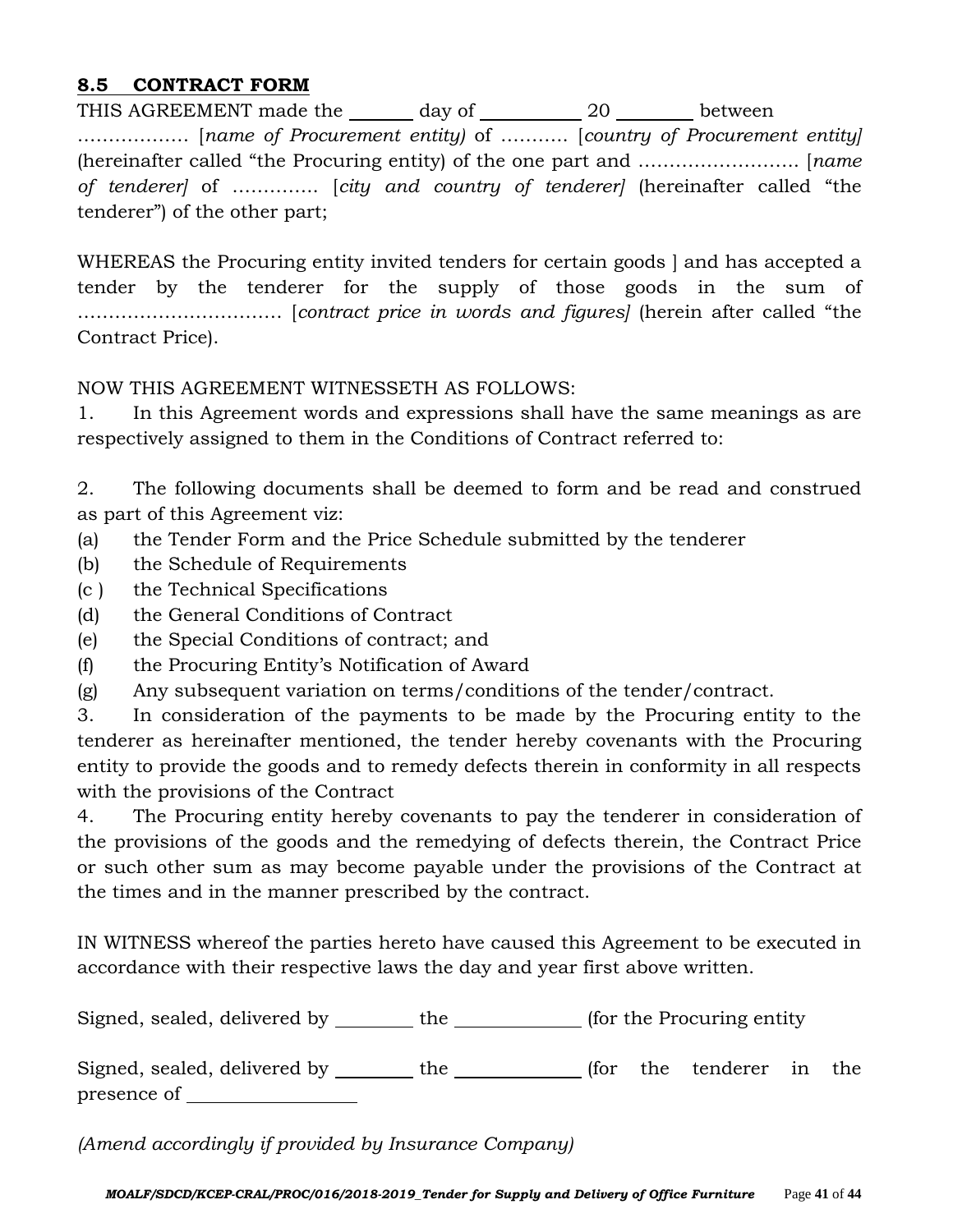### **8.6 TENDER SECURING DECLARATION FORM**

[The Bidder shall complete in this Form in accordance with the instructions indicated]

Date: ………………… of Bid Submission] Tender No. ………… of bidding process]

To: ………………………….. [insert complete name of Purchaser]

We, the undersigned, declare that:

1. We understand that, according to your conditions, bids must be supported by a Bid- Securing Declaration.

2. We accept that we will automatically be suspended from being eligible for bidding in any contract with the Purchaser for the period of time of [three years] starting on [the date the tender was submitted, if we are in breach of our obligation(s) under the bid conditions, because we –

(a) Have withdrawn our Bid during the period of bid validity specified by us in the Bidding Data Sheet; or

(b) Having been notified of the acceptance of our Bid by the Purchaser during the period of bid validity,

(i) Fail or refuse to execute the Contract, if required, or

(ii) Fail or refuse to furnish the Performance Security, in accordance with the ITT.

3. We understand that this Bid Securing Declaration shall expire if we are not the successful Bidder, upon the earlier of

(i) our receipt of a copy of your notification of the name of the successful Bidder; or

(i) Twenty-eight days after the expiration of our Tender.

4. We understand that if we are a Joint Venture, the Bid Securing Declaration must be in the name of the Joint Venture that submits the bid, and the Joint Venture has not been legally constituted at the time of bidding, the Bid Securing Declaration shall be in the names of all future partners as named in the letter of intent.

Signed: [insert signature of person whose name and capacity are shown] in the Capacity of [insert legal capacity of person signing the Bid Securing Declaration] Name: [insert complete name of person signing the Bid Securing Declaration]

……………………………………………………………….

Duly authorized to sign the bid for and on behalf of: ……………………….. [insert complete name of Bidder]

Dated on …………………. day of ……………., ………………. [Insert date of signing]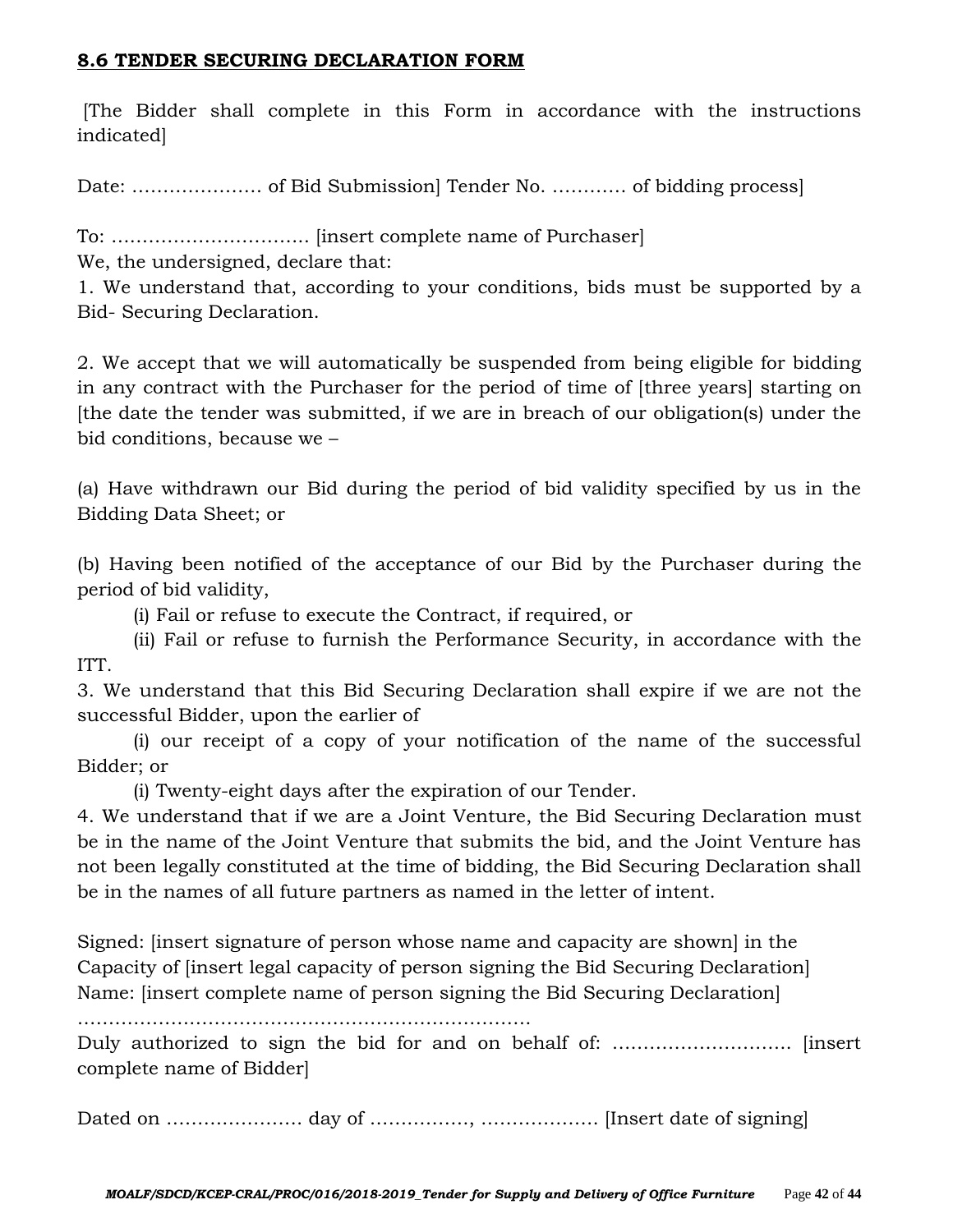## **8.7 PERFORMANCE SECURITY FORM**

To: …………………………………………………………… [Name KCEP-CRAL]

WHEREAS………………………………………………………….. [Name of tenderer] (Hereinafter called "the tenderer") has undertaken, in pursuance of Contract

No………………….. ………. [Reference number of the contract]

Dated………..day of ………… 20……………

To supply……………………………………………………………………………………….

[Description services] (Hereinafter called "the contract")

AND WHEREAS it has been stipulated by you in the said Contract that the tenderer shall furnish you with a bank guarantee by a reputable bank for the sum specified therein as security for compliance with the Tenderer's performance obligations in accordance with the Contract.

AND WHEREAS we have agreed to give the tenderer a guarantee: THEREFORE WE hereby affirm that we are Guarantors and responsible to you, on behalf of the tenderer, up to a total of…………………………………………….

 $\_$  , and the set of the set of the set of the set of the set of the set of the set of the set of the set of the set of the set of the set of the set of the set of the set of the set of the set of the set of the set of th

\_\_\_\_\_\_\_\_\_\_\_\_\_\_\_\_\_\_\_\_\_\_\_\_\_\_\_\_\_\_\_\_\_\_\_\_\_\_\_\_\_\_\_\_\_\_\_\_\_\_\_\_\_\_\_\_\_\_\_\_\_\_\_\_\_\_\_

[Amount of the guarantee in words and figures],

and we undertake to pay you, upon your first written demand declaring the tenderer to be in default under the Contract and without cavil or argument, any sum or sums within the limits of ……………………….. [Amount of guarantee] as aforesaid, without your needing to prove or to show grounds or reasons for your demand or the sum specified therein.

This guarantee is valid until the

…………….day of ……… 20…….. Signature and seal of the Guarantors

[*Name of bank or financial institution]*

*[Address]*

{*Date}*